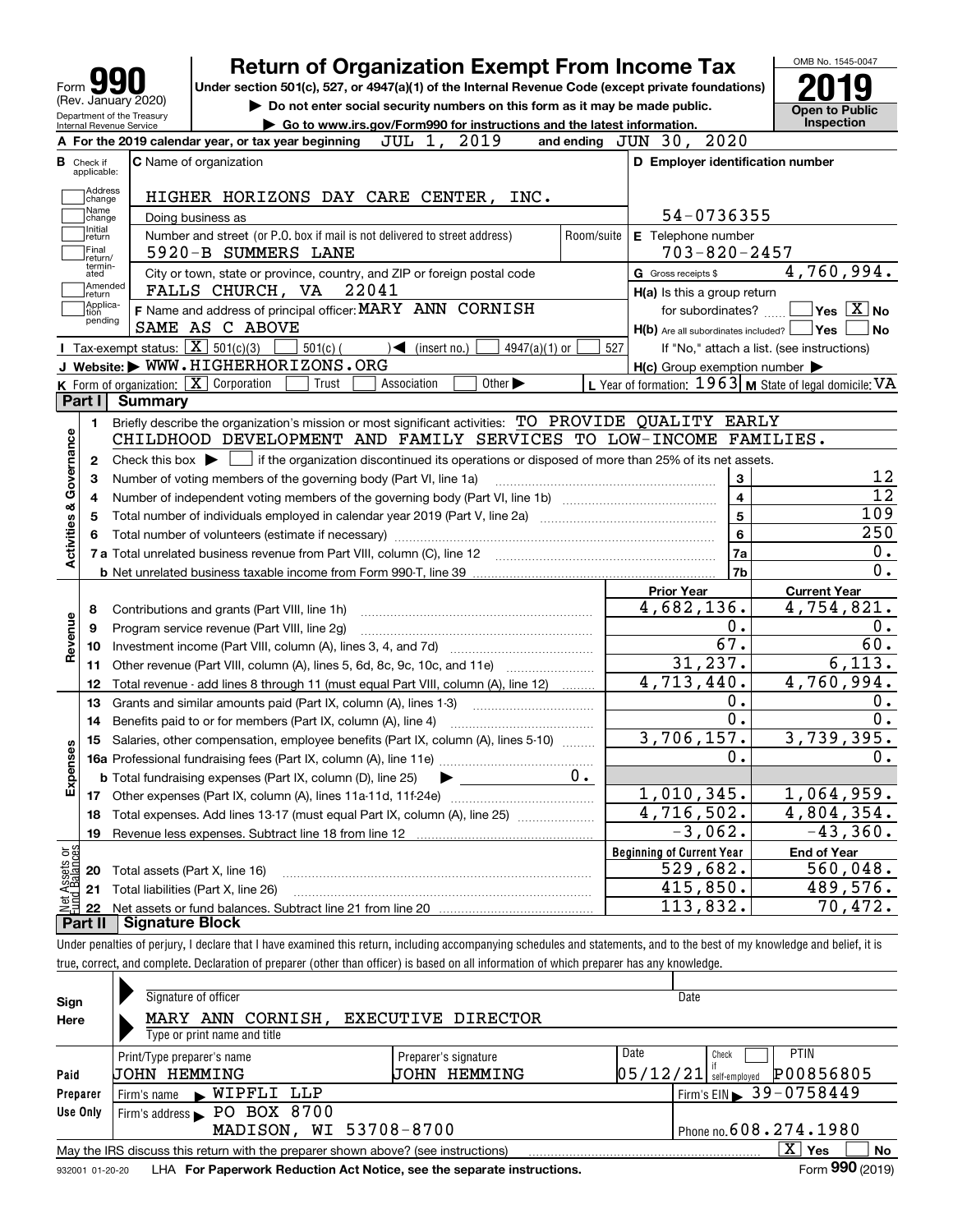| 1            | $\overline{\mathbf{x}}$<br>Check if Schedule O contains a response or note to any line in this Part III<br>Briefly describe the organization's mission: |
|--------------|---------------------------------------------------------------------------------------------------------------------------------------------------------|
|              | HIGHER HORIZONS PROVIDES QUALITY EARLY CHILDHOOD DEVELOPMENT AND                                                                                        |
|              | FAMILY SERVICES TO LOW-INCOME FAMILIES TO HELP CHILDREN AND THEIR                                                                                       |
|              | FAMILIES GROW IN MEANINGFUL WAYS.<br>WE SUPPORT AND EMPOWER CHILDREN,                                                                                   |
|              | PARENTS AND STAFF AS THEY GROW TO THEIR FULLEST POTENTIAL THROUGH                                                                                       |
| $\mathbf{2}$ | Did the organization undertake any significant program services during the year which were not listed on the                                            |
|              | $\sqrt{}$ Yes $\sqrt{X}$ No<br>prior Form 990 or 990-EZ?                                                                                                |
|              | If "Yes," describe these new services on Schedule O.                                                                                                    |
| 3            | $\sqrt{}$ Yes $\sqrt{}$ X $\sqrt{}$ No<br>Did the organization cease conducting, or make significant changes in how it conducts, any program services?  |
|              | If "Yes," describe these changes on Schedule O.                                                                                                         |
| 4            | Describe the organization's program service accomplishments for each of its three largest program services, as measured by expenses.                    |
|              | Section 501(c)(3) and 501(c)(4) organizations are required to report the amount of grants and allocations to others, the total expenses, and            |
|              | revenue, if any, for each program service reported.                                                                                                     |
| 4a           | 1,959,249. including grants of \$<br>$0 \cdot$ <sub>-</sub> )<br>$0 \cdot$ ) (Revenue \$<br>(Code:<br>(Expenses \$                                      |
|              | EARLY HEAD START - 128 INFANTS, TODDLERS, AND PREGNANT WOMEN RECEIVE                                                                                    |
|              | SPECIALIZED CARE IN EARLY HEAD START. HIGHER HORIZONS EARLY HEAD START                                                                                  |
|              | PROGRAM INCLUDES BOTH CENTER-BASED AND HOME-BASED OPTIONS, AND PROVIDES                                                                                 |
|              | SERVICES DEVELOPED SPECIFICALLY FOR INFANTS AND TODDLERS FROM BIRTH TO                                                                                  |
|              | AGE THREE AND PREGNANT WOMEN. EARLY HEAD START STAFF HAVE SPECIAL                                                                                       |
|              | TRAINING TO ENABLE THEM TO CREATE AN ENVIRONMENT WHERE INFANTS AND                                                                                      |
|              | TODDLERS CAN FLOURISH AND DEVELOP IMPORTANT SKILLS SUCH AS                                                                                              |
|              | SELF-AWARENESS, INDEPENDENCE, AND SELF-EXPRESSION.                                                                                                      |
|              |                                                                                                                                                         |
|              | THE EARLY HEAD START PROGRAM HELPS FOSTER SECURE RELATIONSHIPS BETWEEN                                                                                  |
|              | CHILDREN AND WELL-TRAINED STAFF.<br>THE ORGANIZATION'S POLICY OF HAVING                                                                                 |
|              | ONE TRAINED TEACHER FOR EACH GROUP OF FOUR CHILDREN HELPS CREATE SECURE                                                                                 |
| 4b           | 1, 219, 096. including grants of \$<br>$0.$ (Revenue \$<br>$0 \cdot$ <sub>-</sub> )<br>) (Expenses \$<br>(Code:                                         |
|              | DAY CARE PROVIDES 84 CHILDREN WITH A VARIETY OF LEARNING<br>DAY CARE                                                                                    |
|              | EXPERIENCES. CHILDREN ARE OFFERED A VAST AMOUNT OF OPPORTUNITIES TO                                                                                     |
|              | EXPRESS THEMSELVES THROUGH ART, MUSIC, MOVEMENT, AND STORYTELLING. THEY                                                                                 |
|              | PARTICIPATE IN INDOOR AND OUTDOOR PLAY, AND LEARN ABOUT BOOKS, WORDS,                                                                                   |
|              | NUMBERS, AND THE WORLD AROUND THEM. THEY ARE ENCOURAGED TO COMMUNICATE                                                                                  |
|              | THEIR IDEAS AND FEELINGS, AND TO DEVELOP SELF-CONFIDENCE AND                                                                                            |
|              | SOCIAL-EMOTIONAL SKILLS.                                                                                                                                |
|              |                                                                                                                                                         |
|              |                                                                                                                                                         |
|              |                                                                                                                                                         |
|              |                                                                                                                                                         |
|              |                                                                                                                                                         |
| 4с           | 1, 130, 996. including grants of \$<br>$0.$ ) (Revenue \$<br>0.<br>) (Expenses \$<br>(Code:                                                             |
|              | HEAD START - HEAD START PROVIDES 88 CHILDREN WITH A VARIETY OF LEARNING                                                                                 |
|              | CHILDREN ARE OFFERED A VAST AMOUNT OF OPPORTUNITIES TO<br>EXPERIENCES.                                                                                  |
|              | EXPRESS THEMSELVES THROUGH ART, MUSIC, MOVEMENT, AND STORYTELLING. THEY                                                                                 |
|              | PARTICIPATE IN INDOOR AND OUTDOOR PLAY, AND LEARN ABOUT BOOKS, WORDS,                                                                                   |
|              | NUMBERS, AND THE WORLD AROUND THEM. THEY ARE ENCOURAGED TO COMMUNICATE                                                                                  |
|              | THEIR IDEAS AND FEELINGS, AND TO DEVELOP SELF-CONFIDENCE AND                                                                                            |
|              | SOCIAL-EMOTIONAL SKILLS.<br>THE HEAD START PROGRAM ALSO WORKS WITH THE                                                                                  |
|              | CHILDREN AND PARENTS TO HELP THEM MAKE A SUCCESSFUL TRANSITION TO                                                                                       |
|              | KINDERGARTEN.                                                                                                                                           |
|              |                                                                                                                                                         |
|              |                                                                                                                                                         |
|              |                                                                                                                                                         |
|              |                                                                                                                                                         |
|              |                                                                                                                                                         |
|              | 4d Other program services (Describe on Schedule O.)<br>0.<br>(Expenses \$                                                                               |
|              | 262, 562. including grants of \$<br>$0 \cdot$ ) (Revenue \$<br>4,571,903.                                                                               |
|              | 4e Total program service expenses<br>Form 990 (2019)                                                                                                    |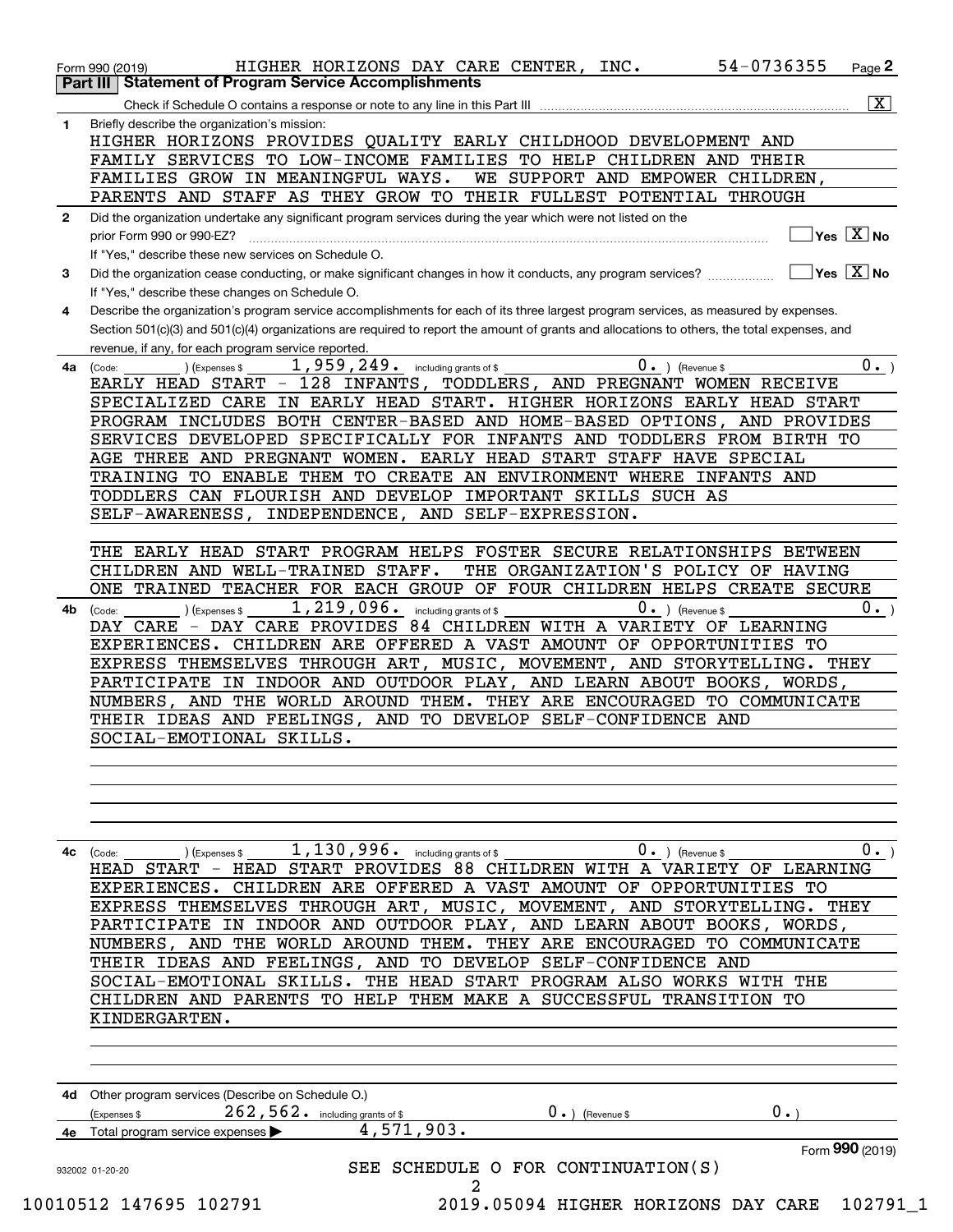|  | Form 990 (2019) |  |
|--|-----------------|--|

| Is the organization described in section $501(c)(3)$ or $4947(a)(1)$ (other than a private foundation)?<br>1<br>X<br>1.<br>$\overline{\mathbf{x}}$<br>$\overline{2}$<br>2<br>Did the organization engage in direct or indirect political campaign activities on behalf of or in opposition to candidates for<br>3<br>x<br>3<br>Section 501(c)(3) organizations. Did the organization engage in lobbying activities, or have a section 501(h) election in effect<br>4<br>x<br>4<br>Is the organization a section 501(c)(4), 501(c)(5), or 501(c)(6) organization that receives membership dues, assessments, or<br>5.<br>x<br>5<br>Did the organization maintain any donor advised funds or any similar funds or accounts for which donors have the right to<br>6<br>x<br>provide advice on the distribution or investment of amounts in such funds or accounts? If "Yes," complete Schedule D, Part I<br>6<br>Did the organization receive or hold a conservation easement, including easements to preserve open space,<br>7<br>x<br>$\overline{7}$<br>Did the organization maintain collections of works of art, historical treasures, or other similar assets? If "Yes," complete<br>8<br>x<br>8<br>Did the organization report an amount in Part X, line 21, for escrow or custodial account liability, serve as a custodian for<br>9<br>amounts not listed in Part X; or provide credit counseling, debt management, credit repair, or debt negotiation services?<br>x<br>9<br>Did the organization, directly or through a related organization, hold assets in donor-restricted endowments<br>10<br>x.<br>10<br>If the organization's answer to any of the following questions is "Yes," then complete Schedule D, Parts VI, VII, VIII, IX, or X<br>11<br>as applicable.<br>Did the organization report an amount for land, buildings, and equipment in Part X, line 10? If "Yes," complete Schedule D,<br>a<br>Χ<br>11a<br>Did the organization report an amount for investments - other securities in Part X, line 12, that is 5% or more of its total<br>b<br>x<br>11 <sub>b</sub><br>Did the organization report an amount for investments - program related in Part X, line 13, that is 5% or more of its total<br>c<br>X.<br>11c<br>d Did the organization report an amount for other assets in Part X, line 15, that is 5% or more of its total assets reported in<br>x<br>11d<br>$\mathbf{x}$<br>11e<br>Did the organization report an amount for other liabilities in Part X, line 25? If "Yes," complete Schedule D, Part X<br>е<br>Did the organization's separate or consolidated financial statements for the tax year include a footnote that addresses<br>f<br>Χ<br>the organization's liability for uncertain tax positions under FIN 48 (ASC 740)? If "Yes," complete Schedule D, Part X<br>11f<br>12a Did the organization obtain separate, independent audited financial statements for the tax year? If "Yes," complete<br>X<br>12a<br><b>b</b> Was the organization included in consolidated, independent audited financial statements for the tax year?<br>If "Yes," and if the organization answered "No" to line 12a, then completing Schedule D, Parts XI and XII is optional<br>12b<br>ᅀ<br>X<br>13<br>13<br>х<br>Did the organization maintain an office, employees, or agents outside of the United States?<br>14a<br>14a<br>Did the organization have aggregate revenues or expenses of more than \$10,000 from grantmaking, fundraising, business,<br>b<br>investment, and program service activities outside the United States, or aggregate foreign investments valued at \$100,000<br>x<br>14b<br>Did the organization report on Part IX, column (A), line 3, more than \$5,000 of grants or other assistance to or for any<br>15<br>x<br>15<br>Did the organization report on Part IX, column (A), line 3, more than \$5,000 of aggregate grants or other assistance to<br>16<br>x<br>16<br>Did the organization report a total of more than \$15,000 of expenses for professional fundraising services on Part IX,<br>17<br>x<br>17<br>Did the organization report more than \$15,000 total of fundraising event gross income and contributions on Part VIII, lines<br>18<br>x<br>18<br>Did the organization report more than \$15,000 of gross income from gaming activities on Part VIII, line 9a? If "Yes."<br>19<br>x<br>19<br>х<br>20a<br>20a<br>20 <sub>b</sub><br>If "Yes" to line 20a, did the organization attach a copy of its audited financial statements to this return?<br>b<br>Did the organization report more than \$5,000 of grants or other assistance to any domestic organization or<br>21<br>x<br>21<br>932003 01-20-20 |  | Yes | No |
|---------------------------------------------------------------------------------------------------------------------------------------------------------------------------------------------------------------------------------------------------------------------------------------------------------------------------------------------------------------------------------------------------------------------------------------------------------------------------------------------------------------------------------------------------------------------------------------------------------------------------------------------------------------------------------------------------------------------------------------------------------------------------------------------------------------------------------------------------------------------------------------------------------------------------------------------------------------------------------------------------------------------------------------------------------------------------------------------------------------------------------------------------------------------------------------------------------------------------------------------------------------------------------------------------------------------------------------------------------------------------------------------------------------------------------------------------------------------------------------------------------------------------------------------------------------------------------------------------------------------------------------------------------------------------------------------------------------------------------------------------------------------------------------------------------------------------------------------------------------------------------------------------------------------------------------------------------------------------------------------------------------------------------------------------------------------------------------------------------------------------------------------------------------------------------------------------------------------------------------------------------------------------------------------------------------------------------------------------------------------------------------------------------------------------------------------------------------------------------------------------------------------------------------------------------------------------------------------------------------------------------------------------------------------------------------------------------------------------------------------------------------------------------------------------------------------------------------------------------------------------------------------------------------------------------------------------------------------------------------------------------------------------------------------------------------------------------------------------------------------------------------------------------------------------------------------------------------------------------------------------------------------------------------------------------------------------------------------------------------------------------------------------------------------------------------------------------------------------------------------------------------------------------------------------------------------------------------------------------------------------------------------------------------------------------------------------------------------------------------------------------------------------------------------------------------------------------------------------------------------------------------------------------------------------------------------------------------------------------------------------------------------------------------------------------------------------------------------------------------------------------------------------------------------------------------------------------------------------------------------------------------------------------------------------------------------------------------------------------------------------------------------------------------------------------------------------------------------------------------------------------------------------------------------------------------------------------------------------------------------------------------------------------------------------------------|--|-----|----|
|                                                                                                                                                                                                                                                                                                                                                                                                                                                                                                                                                                                                                                                                                                                                                                                                                                                                                                                                                                                                                                                                                                                                                                                                                                                                                                                                                                                                                                                                                                                                                                                                                                                                                                                                                                                                                                                                                                                                                                                                                                                                                                                                                                                                                                                                                                                                                                                                                                                                                                                                                                                                                                                                                                                                                                                                                                                                                                                                                                                                                                                                                                                                                                                                                                                                                                                                                                                                                                                                                                                                                                                                                                                                                                                                                                                                                                                                                                                                                                                                                                                                                                                                                                                                                                                                                                                                                                                                                                                                                                                                                                                                                                                                                       |  |     |    |
|                                                                                                                                                                                                                                                                                                                                                                                                                                                                                                                                                                                                                                                                                                                                                                                                                                                                                                                                                                                                                                                                                                                                                                                                                                                                                                                                                                                                                                                                                                                                                                                                                                                                                                                                                                                                                                                                                                                                                                                                                                                                                                                                                                                                                                                                                                                                                                                                                                                                                                                                                                                                                                                                                                                                                                                                                                                                                                                                                                                                                                                                                                                                                                                                                                                                                                                                                                                                                                                                                                                                                                                                                                                                                                                                                                                                                                                                                                                                                                                                                                                                                                                                                                                                                                                                                                                                                                                                                                                                                                                                                                                                                                                                                       |  |     |    |
|                                                                                                                                                                                                                                                                                                                                                                                                                                                                                                                                                                                                                                                                                                                                                                                                                                                                                                                                                                                                                                                                                                                                                                                                                                                                                                                                                                                                                                                                                                                                                                                                                                                                                                                                                                                                                                                                                                                                                                                                                                                                                                                                                                                                                                                                                                                                                                                                                                                                                                                                                                                                                                                                                                                                                                                                                                                                                                                                                                                                                                                                                                                                                                                                                                                                                                                                                                                                                                                                                                                                                                                                                                                                                                                                                                                                                                                                                                                                                                                                                                                                                                                                                                                                                                                                                                                                                                                                                                                                                                                                                                                                                                                                                       |  |     |    |
|                                                                                                                                                                                                                                                                                                                                                                                                                                                                                                                                                                                                                                                                                                                                                                                                                                                                                                                                                                                                                                                                                                                                                                                                                                                                                                                                                                                                                                                                                                                                                                                                                                                                                                                                                                                                                                                                                                                                                                                                                                                                                                                                                                                                                                                                                                                                                                                                                                                                                                                                                                                                                                                                                                                                                                                                                                                                                                                                                                                                                                                                                                                                                                                                                                                                                                                                                                                                                                                                                                                                                                                                                                                                                                                                                                                                                                                                                                                                                                                                                                                                                                                                                                                                                                                                                                                                                                                                                                                                                                                                                                                                                                                                                       |  |     |    |
|                                                                                                                                                                                                                                                                                                                                                                                                                                                                                                                                                                                                                                                                                                                                                                                                                                                                                                                                                                                                                                                                                                                                                                                                                                                                                                                                                                                                                                                                                                                                                                                                                                                                                                                                                                                                                                                                                                                                                                                                                                                                                                                                                                                                                                                                                                                                                                                                                                                                                                                                                                                                                                                                                                                                                                                                                                                                                                                                                                                                                                                                                                                                                                                                                                                                                                                                                                                                                                                                                                                                                                                                                                                                                                                                                                                                                                                                                                                                                                                                                                                                                                                                                                                                                                                                                                                                                                                                                                                                                                                                                                                                                                                                                       |  |     |    |
|                                                                                                                                                                                                                                                                                                                                                                                                                                                                                                                                                                                                                                                                                                                                                                                                                                                                                                                                                                                                                                                                                                                                                                                                                                                                                                                                                                                                                                                                                                                                                                                                                                                                                                                                                                                                                                                                                                                                                                                                                                                                                                                                                                                                                                                                                                                                                                                                                                                                                                                                                                                                                                                                                                                                                                                                                                                                                                                                                                                                                                                                                                                                                                                                                                                                                                                                                                                                                                                                                                                                                                                                                                                                                                                                                                                                                                                                                                                                                                                                                                                                                                                                                                                                                                                                                                                                                                                                                                                                                                                                                                                                                                                                                       |  |     |    |
|                                                                                                                                                                                                                                                                                                                                                                                                                                                                                                                                                                                                                                                                                                                                                                                                                                                                                                                                                                                                                                                                                                                                                                                                                                                                                                                                                                                                                                                                                                                                                                                                                                                                                                                                                                                                                                                                                                                                                                                                                                                                                                                                                                                                                                                                                                                                                                                                                                                                                                                                                                                                                                                                                                                                                                                                                                                                                                                                                                                                                                                                                                                                                                                                                                                                                                                                                                                                                                                                                                                                                                                                                                                                                                                                                                                                                                                                                                                                                                                                                                                                                                                                                                                                                                                                                                                                                                                                                                                                                                                                                                                                                                                                                       |  |     |    |
|                                                                                                                                                                                                                                                                                                                                                                                                                                                                                                                                                                                                                                                                                                                                                                                                                                                                                                                                                                                                                                                                                                                                                                                                                                                                                                                                                                                                                                                                                                                                                                                                                                                                                                                                                                                                                                                                                                                                                                                                                                                                                                                                                                                                                                                                                                                                                                                                                                                                                                                                                                                                                                                                                                                                                                                                                                                                                                                                                                                                                                                                                                                                                                                                                                                                                                                                                                                                                                                                                                                                                                                                                                                                                                                                                                                                                                                                                                                                                                                                                                                                                                                                                                                                                                                                                                                                                                                                                                                                                                                                                                                                                                                                                       |  |     |    |
|                                                                                                                                                                                                                                                                                                                                                                                                                                                                                                                                                                                                                                                                                                                                                                                                                                                                                                                                                                                                                                                                                                                                                                                                                                                                                                                                                                                                                                                                                                                                                                                                                                                                                                                                                                                                                                                                                                                                                                                                                                                                                                                                                                                                                                                                                                                                                                                                                                                                                                                                                                                                                                                                                                                                                                                                                                                                                                                                                                                                                                                                                                                                                                                                                                                                                                                                                                                                                                                                                                                                                                                                                                                                                                                                                                                                                                                                                                                                                                                                                                                                                                                                                                                                                                                                                                                                                                                                                                                                                                                                                                                                                                                                                       |  |     |    |
|                                                                                                                                                                                                                                                                                                                                                                                                                                                                                                                                                                                                                                                                                                                                                                                                                                                                                                                                                                                                                                                                                                                                                                                                                                                                                                                                                                                                                                                                                                                                                                                                                                                                                                                                                                                                                                                                                                                                                                                                                                                                                                                                                                                                                                                                                                                                                                                                                                                                                                                                                                                                                                                                                                                                                                                                                                                                                                                                                                                                                                                                                                                                                                                                                                                                                                                                                                                                                                                                                                                                                                                                                                                                                                                                                                                                                                                                                                                                                                                                                                                                                                                                                                                                                                                                                                                                                                                                                                                                                                                                                                                                                                                                                       |  |     |    |
|                                                                                                                                                                                                                                                                                                                                                                                                                                                                                                                                                                                                                                                                                                                                                                                                                                                                                                                                                                                                                                                                                                                                                                                                                                                                                                                                                                                                                                                                                                                                                                                                                                                                                                                                                                                                                                                                                                                                                                                                                                                                                                                                                                                                                                                                                                                                                                                                                                                                                                                                                                                                                                                                                                                                                                                                                                                                                                                                                                                                                                                                                                                                                                                                                                                                                                                                                                                                                                                                                                                                                                                                                                                                                                                                                                                                                                                                                                                                                                                                                                                                                                                                                                                                                                                                                                                                                                                                                                                                                                                                                                                                                                                                                       |  |     |    |
|                                                                                                                                                                                                                                                                                                                                                                                                                                                                                                                                                                                                                                                                                                                                                                                                                                                                                                                                                                                                                                                                                                                                                                                                                                                                                                                                                                                                                                                                                                                                                                                                                                                                                                                                                                                                                                                                                                                                                                                                                                                                                                                                                                                                                                                                                                                                                                                                                                                                                                                                                                                                                                                                                                                                                                                                                                                                                                                                                                                                                                                                                                                                                                                                                                                                                                                                                                                                                                                                                                                                                                                                                                                                                                                                                                                                                                                                                                                                                                                                                                                                                                                                                                                                                                                                                                                                                                                                                                                                                                                                                                                                                                                                                       |  |     |    |
|                                                                                                                                                                                                                                                                                                                                                                                                                                                                                                                                                                                                                                                                                                                                                                                                                                                                                                                                                                                                                                                                                                                                                                                                                                                                                                                                                                                                                                                                                                                                                                                                                                                                                                                                                                                                                                                                                                                                                                                                                                                                                                                                                                                                                                                                                                                                                                                                                                                                                                                                                                                                                                                                                                                                                                                                                                                                                                                                                                                                                                                                                                                                                                                                                                                                                                                                                                                                                                                                                                                                                                                                                                                                                                                                                                                                                                                                                                                                                                                                                                                                                                                                                                                                                                                                                                                                                                                                                                                                                                                                                                                                                                                                                       |  |     |    |
|                                                                                                                                                                                                                                                                                                                                                                                                                                                                                                                                                                                                                                                                                                                                                                                                                                                                                                                                                                                                                                                                                                                                                                                                                                                                                                                                                                                                                                                                                                                                                                                                                                                                                                                                                                                                                                                                                                                                                                                                                                                                                                                                                                                                                                                                                                                                                                                                                                                                                                                                                                                                                                                                                                                                                                                                                                                                                                                                                                                                                                                                                                                                                                                                                                                                                                                                                                                                                                                                                                                                                                                                                                                                                                                                                                                                                                                                                                                                                                                                                                                                                                                                                                                                                                                                                                                                                                                                                                                                                                                                                                                                                                                                                       |  |     |    |
|                                                                                                                                                                                                                                                                                                                                                                                                                                                                                                                                                                                                                                                                                                                                                                                                                                                                                                                                                                                                                                                                                                                                                                                                                                                                                                                                                                                                                                                                                                                                                                                                                                                                                                                                                                                                                                                                                                                                                                                                                                                                                                                                                                                                                                                                                                                                                                                                                                                                                                                                                                                                                                                                                                                                                                                                                                                                                                                                                                                                                                                                                                                                                                                                                                                                                                                                                                                                                                                                                                                                                                                                                                                                                                                                                                                                                                                                                                                                                                                                                                                                                                                                                                                                                                                                                                                                                                                                                                                                                                                                                                                                                                                                                       |  |     |    |
|                                                                                                                                                                                                                                                                                                                                                                                                                                                                                                                                                                                                                                                                                                                                                                                                                                                                                                                                                                                                                                                                                                                                                                                                                                                                                                                                                                                                                                                                                                                                                                                                                                                                                                                                                                                                                                                                                                                                                                                                                                                                                                                                                                                                                                                                                                                                                                                                                                                                                                                                                                                                                                                                                                                                                                                                                                                                                                                                                                                                                                                                                                                                                                                                                                                                                                                                                                                                                                                                                                                                                                                                                                                                                                                                                                                                                                                                                                                                                                                                                                                                                                                                                                                                                                                                                                                                                                                                                                                                                                                                                                                                                                                                                       |  |     |    |
|                                                                                                                                                                                                                                                                                                                                                                                                                                                                                                                                                                                                                                                                                                                                                                                                                                                                                                                                                                                                                                                                                                                                                                                                                                                                                                                                                                                                                                                                                                                                                                                                                                                                                                                                                                                                                                                                                                                                                                                                                                                                                                                                                                                                                                                                                                                                                                                                                                                                                                                                                                                                                                                                                                                                                                                                                                                                                                                                                                                                                                                                                                                                                                                                                                                                                                                                                                                                                                                                                                                                                                                                                                                                                                                                                                                                                                                                                                                                                                                                                                                                                                                                                                                                                                                                                                                                                                                                                                                                                                                                                                                                                                                                                       |  |     |    |
|                                                                                                                                                                                                                                                                                                                                                                                                                                                                                                                                                                                                                                                                                                                                                                                                                                                                                                                                                                                                                                                                                                                                                                                                                                                                                                                                                                                                                                                                                                                                                                                                                                                                                                                                                                                                                                                                                                                                                                                                                                                                                                                                                                                                                                                                                                                                                                                                                                                                                                                                                                                                                                                                                                                                                                                                                                                                                                                                                                                                                                                                                                                                                                                                                                                                                                                                                                                                                                                                                                                                                                                                                                                                                                                                                                                                                                                                                                                                                                                                                                                                                                                                                                                                                                                                                                                                                                                                                                                                                                                                                                                                                                                                                       |  |     |    |
|                                                                                                                                                                                                                                                                                                                                                                                                                                                                                                                                                                                                                                                                                                                                                                                                                                                                                                                                                                                                                                                                                                                                                                                                                                                                                                                                                                                                                                                                                                                                                                                                                                                                                                                                                                                                                                                                                                                                                                                                                                                                                                                                                                                                                                                                                                                                                                                                                                                                                                                                                                                                                                                                                                                                                                                                                                                                                                                                                                                                                                                                                                                                                                                                                                                                                                                                                                                                                                                                                                                                                                                                                                                                                                                                                                                                                                                                                                                                                                                                                                                                                                                                                                                                                                                                                                                                                                                                                                                                                                                                                                                                                                                                                       |  |     |    |
|                                                                                                                                                                                                                                                                                                                                                                                                                                                                                                                                                                                                                                                                                                                                                                                                                                                                                                                                                                                                                                                                                                                                                                                                                                                                                                                                                                                                                                                                                                                                                                                                                                                                                                                                                                                                                                                                                                                                                                                                                                                                                                                                                                                                                                                                                                                                                                                                                                                                                                                                                                                                                                                                                                                                                                                                                                                                                                                                                                                                                                                                                                                                                                                                                                                                                                                                                                                                                                                                                                                                                                                                                                                                                                                                                                                                                                                                                                                                                                                                                                                                                                                                                                                                                                                                                                                                                                                                                                                                                                                                                                                                                                                                                       |  |     |    |
|                                                                                                                                                                                                                                                                                                                                                                                                                                                                                                                                                                                                                                                                                                                                                                                                                                                                                                                                                                                                                                                                                                                                                                                                                                                                                                                                                                                                                                                                                                                                                                                                                                                                                                                                                                                                                                                                                                                                                                                                                                                                                                                                                                                                                                                                                                                                                                                                                                                                                                                                                                                                                                                                                                                                                                                                                                                                                                                                                                                                                                                                                                                                                                                                                                                                                                                                                                                                                                                                                                                                                                                                                                                                                                                                                                                                                                                                                                                                                                                                                                                                                                                                                                                                                                                                                                                                                                                                                                                                                                                                                                                                                                                                                       |  |     |    |
|                                                                                                                                                                                                                                                                                                                                                                                                                                                                                                                                                                                                                                                                                                                                                                                                                                                                                                                                                                                                                                                                                                                                                                                                                                                                                                                                                                                                                                                                                                                                                                                                                                                                                                                                                                                                                                                                                                                                                                                                                                                                                                                                                                                                                                                                                                                                                                                                                                                                                                                                                                                                                                                                                                                                                                                                                                                                                                                                                                                                                                                                                                                                                                                                                                                                                                                                                                                                                                                                                                                                                                                                                                                                                                                                                                                                                                                                                                                                                                                                                                                                                                                                                                                                                                                                                                                                                                                                                                                                                                                                                                                                                                                                                       |  |     |    |
|                                                                                                                                                                                                                                                                                                                                                                                                                                                                                                                                                                                                                                                                                                                                                                                                                                                                                                                                                                                                                                                                                                                                                                                                                                                                                                                                                                                                                                                                                                                                                                                                                                                                                                                                                                                                                                                                                                                                                                                                                                                                                                                                                                                                                                                                                                                                                                                                                                                                                                                                                                                                                                                                                                                                                                                                                                                                                                                                                                                                                                                                                                                                                                                                                                                                                                                                                                                                                                                                                                                                                                                                                                                                                                                                                                                                                                                                                                                                                                                                                                                                                                                                                                                                                                                                                                                                                                                                                                                                                                                                                                                                                                                                                       |  |     |    |
|                                                                                                                                                                                                                                                                                                                                                                                                                                                                                                                                                                                                                                                                                                                                                                                                                                                                                                                                                                                                                                                                                                                                                                                                                                                                                                                                                                                                                                                                                                                                                                                                                                                                                                                                                                                                                                                                                                                                                                                                                                                                                                                                                                                                                                                                                                                                                                                                                                                                                                                                                                                                                                                                                                                                                                                                                                                                                                                                                                                                                                                                                                                                                                                                                                                                                                                                                                                                                                                                                                                                                                                                                                                                                                                                                                                                                                                                                                                                                                                                                                                                                                                                                                                                                                                                                                                                                                                                                                                                                                                                                                                                                                                                                       |  |     |    |
|                                                                                                                                                                                                                                                                                                                                                                                                                                                                                                                                                                                                                                                                                                                                                                                                                                                                                                                                                                                                                                                                                                                                                                                                                                                                                                                                                                                                                                                                                                                                                                                                                                                                                                                                                                                                                                                                                                                                                                                                                                                                                                                                                                                                                                                                                                                                                                                                                                                                                                                                                                                                                                                                                                                                                                                                                                                                                                                                                                                                                                                                                                                                                                                                                                                                                                                                                                                                                                                                                                                                                                                                                                                                                                                                                                                                                                                                                                                                                                                                                                                                                                                                                                                                                                                                                                                                                                                                                                                                                                                                                                                                                                                                                       |  |     |    |
|                                                                                                                                                                                                                                                                                                                                                                                                                                                                                                                                                                                                                                                                                                                                                                                                                                                                                                                                                                                                                                                                                                                                                                                                                                                                                                                                                                                                                                                                                                                                                                                                                                                                                                                                                                                                                                                                                                                                                                                                                                                                                                                                                                                                                                                                                                                                                                                                                                                                                                                                                                                                                                                                                                                                                                                                                                                                                                                                                                                                                                                                                                                                                                                                                                                                                                                                                                                                                                                                                                                                                                                                                                                                                                                                                                                                                                                                                                                                                                                                                                                                                                                                                                                                                                                                                                                                                                                                                                                                                                                                                                                                                                                                                       |  |     |    |
|                                                                                                                                                                                                                                                                                                                                                                                                                                                                                                                                                                                                                                                                                                                                                                                                                                                                                                                                                                                                                                                                                                                                                                                                                                                                                                                                                                                                                                                                                                                                                                                                                                                                                                                                                                                                                                                                                                                                                                                                                                                                                                                                                                                                                                                                                                                                                                                                                                                                                                                                                                                                                                                                                                                                                                                                                                                                                                                                                                                                                                                                                                                                                                                                                                                                                                                                                                                                                                                                                                                                                                                                                                                                                                                                                                                                                                                                                                                                                                                                                                                                                                                                                                                                                                                                                                                                                                                                                                                                                                                                                                                                                                                                                       |  |     |    |
|                                                                                                                                                                                                                                                                                                                                                                                                                                                                                                                                                                                                                                                                                                                                                                                                                                                                                                                                                                                                                                                                                                                                                                                                                                                                                                                                                                                                                                                                                                                                                                                                                                                                                                                                                                                                                                                                                                                                                                                                                                                                                                                                                                                                                                                                                                                                                                                                                                                                                                                                                                                                                                                                                                                                                                                                                                                                                                                                                                                                                                                                                                                                                                                                                                                                                                                                                                                                                                                                                                                                                                                                                                                                                                                                                                                                                                                                                                                                                                                                                                                                                                                                                                                                                                                                                                                                                                                                                                                                                                                                                                                                                                                                                       |  |     |    |
|                                                                                                                                                                                                                                                                                                                                                                                                                                                                                                                                                                                                                                                                                                                                                                                                                                                                                                                                                                                                                                                                                                                                                                                                                                                                                                                                                                                                                                                                                                                                                                                                                                                                                                                                                                                                                                                                                                                                                                                                                                                                                                                                                                                                                                                                                                                                                                                                                                                                                                                                                                                                                                                                                                                                                                                                                                                                                                                                                                                                                                                                                                                                                                                                                                                                                                                                                                                                                                                                                                                                                                                                                                                                                                                                                                                                                                                                                                                                                                                                                                                                                                                                                                                                                                                                                                                                                                                                                                                                                                                                                                                                                                                                                       |  |     |    |
|                                                                                                                                                                                                                                                                                                                                                                                                                                                                                                                                                                                                                                                                                                                                                                                                                                                                                                                                                                                                                                                                                                                                                                                                                                                                                                                                                                                                                                                                                                                                                                                                                                                                                                                                                                                                                                                                                                                                                                                                                                                                                                                                                                                                                                                                                                                                                                                                                                                                                                                                                                                                                                                                                                                                                                                                                                                                                                                                                                                                                                                                                                                                                                                                                                                                                                                                                                                                                                                                                                                                                                                                                                                                                                                                                                                                                                                                                                                                                                                                                                                                                                                                                                                                                                                                                                                                                                                                                                                                                                                                                                                                                                                                                       |  |     |    |
|                                                                                                                                                                                                                                                                                                                                                                                                                                                                                                                                                                                                                                                                                                                                                                                                                                                                                                                                                                                                                                                                                                                                                                                                                                                                                                                                                                                                                                                                                                                                                                                                                                                                                                                                                                                                                                                                                                                                                                                                                                                                                                                                                                                                                                                                                                                                                                                                                                                                                                                                                                                                                                                                                                                                                                                                                                                                                                                                                                                                                                                                                                                                                                                                                                                                                                                                                                                                                                                                                                                                                                                                                                                                                                                                                                                                                                                                                                                                                                                                                                                                                                                                                                                                                                                                                                                                                                                                                                                                                                                                                                                                                                                                                       |  |     |    |
|                                                                                                                                                                                                                                                                                                                                                                                                                                                                                                                                                                                                                                                                                                                                                                                                                                                                                                                                                                                                                                                                                                                                                                                                                                                                                                                                                                                                                                                                                                                                                                                                                                                                                                                                                                                                                                                                                                                                                                                                                                                                                                                                                                                                                                                                                                                                                                                                                                                                                                                                                                                                                                                                                                                                                                                                                                                                                                                                                                                                                                                                                                                                                                                                                                                                                                                                                                                                                                                                                                                                                                                                                                                                                                                                                                                                                                                                                                                                                                                                                                                                                                                                                                                                                                                                                                                                                                                                                                                                                                                                                                                                                                                                                       |  |     |    |
|                                                                                                                                                                                                                                                                                                                                                                                                                                                                                                                                                                                                                                                                                                                                                                                                                                                                                                                                                                                                                                                                                                                                                                                                                                                                                                                                                                                                                                                                                                                                                                                                                                                                                                                                                                                                                                                                                                                                                                                                                                                                                                                                                                                                                                                                                                                                                                                                                                                                                                                                                                                                                                                                                                                                                                                                                                                                                                                                                                                                                                                                                                                                                                                                                                                                                                                                                                                                                                                                                                                                                                                                                                                                                                                                                                                                                                                                                                                                                                                                                                                                                                                                                                                                                                                                                                                                                                                                                                                                                                                                                                                                                                                                                       |  |     |    |
|                                                                                                                                                                                                                                                                                                                                                                                                                                                                                                                                                                                                                                                                                                                                                                                                                                                                                                                                                                                                                                                                                                                                                                                                                                                                                                                                                                                                                                                                                                                                                                                                                                                                                                                                                                                                                                                                                                                                                                                                                                                                                                                                                                                                                                                                                                                                                                                                                                                                                                                                                                                                                                                                                                                                                                                                                                                                                                                                                                                                                                                                                                                                                                                                                                                                                                                                                                                                                                                                                                                                                                                                                                                                                                                                                                                                                                                                                                                                                                                                                                                                                                                                                                                                                                                                                                                                                                                                                                                                                                                                                                                                                                                                                       |  |     |    |
|                                                                                                                                                                                                                                                                                                                                                                                                                                                                                                                                                                                                                                                                                                                                                                                                                                                                                                                                                                                                                                                                                                                                                                                                                                                                                                                                                                                                                                                                                                                                                                                                                                                                                                                                                                                                                                                                                                                                                                                                                                                                                                                                                                                                                                                                                                                                                                                                                                                                                                                                                                                                                                                                                                                                                                                                                                                                                                                                                                                                                                                                                                                                                                                                                                                                                                                                                                                                                                                                                                                                                                                                                                                                                                                                                                                                                                                                                                                                                                                                                                                                                                                                                                                                                                                                                                                                                                                                                                                                                                                                                                                                                                                                                       |  |     |    |
|                                                                                                                                                                                                                                                                                                                                                                                                                                                                                                                                                                                                                                                                                                                                                                                                                                                                                                                                                                                                                                                                                                                                                                                                                                                                                                                                                                                                                                                                                                                                                                                                                                                                                                                                                                                                                                                                                                                                                                                                                                                                                                                                                                                                                                                                                                                                                                                                                                                                                                                                                                                                                                                                                                                                                                                                                                                                                                                                                                                                                                                                                                                                                                                                                                                                                                                                                                                                                                                                                                                                                                                                                                                                                                                                                                                                                                                                                                                                                                                                                                                                                                                                                                                                                                                                                                                                                                                                                                                                                                                                                                                                                                                                                       |  |     |    |
|                                                                                                                                                                                                                                                                                                                                                                                                                                                                                                                                                                                                                                                                                                                                                                                                                                                                                                                                                                                                                                                                                                                                                                                                                                                                                                                                                                                                                                                                                                                                                                                                                                                                                                                                                                                                                                                                                                                                                                                                                                                                                                                                                                                                                                                                                                                                                                                                                                                                                                                                                                                                                                                                                                                                                                                                                                                                                                                                                                                                                                                                                                                                                                                                                                                                                                                                                                                                                                                                                                                                                                                                                                                                                                                                                                                                                                                                                                                                                                                                                                                                                                                                                                                                                                                                                                                                                                                                                                                                                                                                                                                                                                                                                       |  |     |    |
|                                                                                                                                                                                                                                                                                                                                                                                                                                                                                                                                                                                                                                                                                                                                                                                                                                                                                                                                                                                                                                                                                                                                                                                                                                                                                                                                                                                                                                                                                                                                                                                                                                                                                                                                                                                                                                                                                                                                                                                                                                                                                                                                                                                                                                                                                                                                                                                                                                                                                                                                                                                                                                                                                                                                                                                                                                                                                                                                                                                                                                                                                                                                                                                                                                                                                                                                                                                                                                                                                                                                                                                                                                                                                                                                                                                                                                                                                                                                                                                                                                                                                                                                                                                                                                                                                                                                                                                                                                                                                                                                                                                                                                                                                       |  |     |    |
|                                                                                                                                                                                                                                                                                                                                                                                                                                                                                                                                                                                                                                                                                                                                                                                                                                                                                                                                                                                                                                                                                                                                                                                                                                                                                                                                                                                                                                                                                                                                                                                                                                                                                                                                                                                                                                                                                                                                                                                                                                                                                                                                                                                                                                                                                                                                                                                                                                                                                                                                                                                                                                                                                                                                                                                                                                                                                                                                                                                                                                                                                                                                                                                                                                                                                                                                                                                                                                                                                                                                                                                                                                                                                                                                                                                                                                                                                                                                                                                                                                                                                                                                                                                                                                                                                                                                                                                                                                                                                                                                                                                                                                                                                       |  |     |    |
|                                                                                                                                                                                                                                                                                                                                                                                                                                                                                                                                                                                                                                                                                                                                                                                                                                                                                                                                                                                                                                                                                                                                                                                                                                                                                                                                                                                                                                                                                                                                                                                                                                                                                                                                                                                                                                                                                                                                                                                                                                                                                                                                                                                                                                                                                                                                                                                                                                                                                                                                                                                                                                                                                                                                                                                                                                                                                                                                                                                                                                                                                                                                                                                                                                                                                                                                                                                                                                                                                                                                                                                                                                                                                                                                                                                                                                                                                                                                                                                                                                                                                                                                                                                                                                                                                                                                                                                                                                                                                                                                                                                                                                                                                       |  |     |    |
|                                                                                                                                                                                                                                                                                                                                                                                                                                                                                                                                                                                                                                                                                                                                                                                                                                                                                                                                                                                                                                                                                                                                                                                                                                                                                                                                                                                                                                                                                                                                                                                                                                                                                                                                                                                                                                                                                                                                                                                                                                                                                                                                                                                                                                                                                                                                                                                                                                                                                                                                                                                                                                                                                                                                                                                                                                                                                                                                                                                                                                                                                                                                                                                                                                                                                                                                                                                                                                                                                                                                                                                                                                                                                                                                                                                                                                                                                                                                                                                                                                                                                                                                                                                                                                                                                                                                                                                                                                                                                                                                                                                                                                                                                       |  |     |    |
|                                                                                                                                                                                                                                                                                                                                                                                                                                                                                                                                                                                                                                                                                                                                                                                                                                                                                                                                                                                                                                                                                                                                                                                                                                                                                                                                                                                                                                                                                                                                                                                                                                                                                                                                                                                                                                                                                                                                                                                                                                                                                                                                                                                                                                                                                                                                                                                                                                                                                                                                                                                                                                                                                                                                                                                                                                                                                                                                                                                                                                                                                                                                                                                                                                                                                                                                                                                                                                                                                                                                                                                                                                                                                                                                                                                                                                                                                                                                                                                                                                                                                                                                                                                                                                                                                                                                                                                                                                                                                                                                                                                                                                                                                       |  |     |    |
|                                                                                                                                                                                                                                                                                                                                                                                                                                                                                                                                                                                                                                                                                                                                                                                                                                                                                                                                                                                                                                                                                                                                                                                                                                                                                                                                                                                                                                                                                                                                                                                                                                                                                                                                                                                                                                                                                                                                                                                                                                                                                                                                                                                                                                                                                                                                                                                                                                                                                                                                                                                                                                                                                                                                                                                                                                                                                                                                                                                                                                                                                                                                                                                                                                                                                                                                                                                                                                                                                                                                                                                                                                                                                                                                                                                                                                                                                                                                                                                                                                                                                                                                                                                                                                                                                                                                                                                                                                                                                                                                                                                                                                                                                       |  |     |    |
|                                                                                                                                                                                                                                                                                                                                                                                                                                                                                                                                                                                                                                                                                                                                                                                                                                                                                                                                                                                                                                                                                                                                                                                                                                                                                                                                                                                                                                                                                                                                                                                                                                                                                                                                                                                                                                                                                                                                                                                                                                                                                                                                                                                                                                                                                                                                                                                                                                                                                                                                                                                                                                                                                                                                                                                                                                                                                                                                                                                                                                                                                                                                                                                                                                                                                                                                                                                                                                                                                                                                                                                                                                                                                                                                                                                                                                                                                                                                                                                                                                                                                                                                                                                                                                                                                                                                                                                                                                                                                                                                                                                                                                                                                       |  |     |    |
|                                                                                                                                                                                                                                                                                                                                                                                                                                                                                                                                                                                                                                                                                                                                                                                                                                                                                                                                                                                                                                                                                                                                                                                                                                                                                                                                                                                                                                                                                                                                                                                                                                                                                                                                                                                                                                                                                                                                                                                                                                                                                                                                                                                                                                                                                                                                                                                                                                                                                                                                                                                                                                                                                                                                                                                                                                                                                                                                                                                                                                                                                                                                                                                                                                                                                                                                                                                                                                                                                                                                                                                                                                                                                                                                                                                                                                                                                                                                                                                                                                                                                                                                                                                                                                                                                                                                                                                                                                                                                                                                                                                                                                                                                       |  |     |    |
|                                                                                                                                                                                                                                                                                                                                                                                                                                                                                                                                                                                                                                                                                                                                                                                                                                                                                                                                                                                                                                                                                                                                                                                                                                                                                                                                                                                                                                                                                                                                                                                                                                                                                                                                                                                                                                                                                                                                                                                                                                                                                                                                                                                                                                                                                                                                                                                                                                                                                                                                                                                                                                                                                                                                                                                                                                                                                                                                                                                                                                                                                                                                                                                                                                                                                                                                                                                                                                                                                                                                                                                                                                                                                                                                                                                                                                                                                                                                                                                                                                                                                                                                                                                                                                                                                                                                                                                                                                                                                                                                                                                                                                                                                       |  |     |    |
|                                                                                                                                                                                                                                                                                                                                                                                                                                                                                                                                                                                                                                                                                                                                                                                                                                                                                                                                                                                                                                                                                                                                                                                                                                                                                                                                                                                                                                                                                                                                                                                                                                                                                                                                                                                                                                                                                                                                                                                                                                                                                                                                                                                                                                                                                                                                                                                                                                                                                                                                                                                                                                                                                                                                                                                                                                                                                                                                                                                                                                                                                                                                                                                                                                                                                                                                                                                                                                                                                                                                                                                                                                                                                                                                                                                                                                                                                                                                                                                                                                                                                                                                                                                                                                                                                                                                                                                                                                                                                                                                                                                                                                                                                       |  |     |    |
|                                                                                                                                                                                                                                                                                                                                                                                                                                                                                                                                                                                                                                                                                                                                                                                                                                                                                                                                                                                                                                                                                                                                                                                                                                                                                                                                                                                                                                                                                                                                                                                                                                                                                                                                                                                                                                                                                                                                                                                                                                                                                                                                                                                                                                                                                                                                                                                                                                                                                                                                                                                                                                                                                                                                                                                                                                                                                                                                                                                                                                                                                                                                                                                                                                                                                                                                                                                                                                                                                                                                                                                                                                                                                                                                                                                                                                                                                                                                                                                                                                                                                                                                                                                                                                                                                                                                                                                                                                                                                                                                                                                                                                                                                       |  |     |    |
|                                                                                                                                                                                                                                                                                                                                                                                                                                                                                                                                                                                                                                                                                                                                                                                                                                                                                                                                                                                                                                                                                                                                                                                                                                                                                                                                                                                                                                                                                                                                                                                                                                                                                                                                                                                                                                                                                                                                                                                                                                                                                                                                                                                                                                                                                                                                                                                                                                                                                                                                                                                                                                                                                                                                                                                                                                                                                                                                                                                                                                                                                                                                                                                                                                                                                                                                                                                                                                                                                                                                                                                                                                                                                                                                                                                                                                                                                                                                                                                                                                                                                                                                                                                                                                                                                                                                                                                                                                                                                                                                                                                                                                                                                       |  |     |    |
|                                                                                                                                                                                                                                                                                                                                                                                                                                                                                                                                                                                                                                                                                                                                                                                                                                                                                                                                                                                                                                                                                                                                                                                                                                                                                                                                                                                                                                                                                                                                                                                                                                                                                                                                                                                                                                                                                                                                                                                                                                                                                                                                                                                                                                                                                                                                                                                                                                                                                                                                                                                                                                                                                                                                                                                                                                                                                                                                                                                                                                                                                                                                                                                                                                                                                                                                                                                                                                                                                                                                                                                                                                                                                                                                                                                                                                                                                                                                                                                                                                                                                                                                                                                                                                                                                                                                                                                                                                                                                                                                                                                                                                                                                       |  |     |    |
|                                                                                                                                                                                                                                                                                                                                                                                                                                                                                                                                                                                                                                                                                                                                                                                                                                                                                                                                                                                                                                                                                                                                                                                                                                                                                                                                                                                                                                                                                                                                                                                                                                                                                                                                                                                                                                                                                                                                                                                                                                                                                                                                                                                                                                                                                                                                                                                                                                                                                                                                                                                                                                                                                                                                                                                                                                                                                                                                                                                                                                                                                                                                                                                                                                                                                                                                                                                                                                                                                                                                                                                                                                                                                                                                                                                                                                                                                                                                                                                                                                                                                                                                                                                                                                                                                                                                                                                                                                                                                                                                                                                                                                                                                       |  |     |    |
|                                                                                                                                                                                                                                                                                                                                                                                                                                                                                                                                                                                                                                                                                                                                                                                                                                                                                                                                                                                                                                                                                                                                                                                                                                                                                                                                                                                                                                                                                                                                                                                                                                                                                                                                                                                                                                                                                                                                                                                                                                                                                                                                                                                                                                                                                                                                                                                                                                                                                                                                                                                                                                                                                                                                                                                                                                                                                                                                                                                                                                                                                                                                                                                                                                                                                                                                                                                                                                                                                                                                                                                                                                                                                                                                                                                                                                                                                                                                                                                                                                                                                                                                                                                                                                                                                                                                                                                                                                                                                                                                                                                                                                                                                       |  |     |    |
| Form 990 (2019)                                                                                                                                                                                                                                                                                                                                                                                                                                                                                                                                                                                                                                                                                                                                                                                                                                                                                                                                                                                                                                                                                                                                                                                                                                                                                                                                                                                                                                                                                                                                                                                                                                                                                                                                                                                                                                                                                                                                                                                                                                                                                                                                                                                                                                                                                                                                                                                                                                                                                                                                                                                                                                                                                                                                                                                                                                                                                                                                                                                                                                                                                                                                                                                                                                                                                                                                                                                                                                                                                                                                                                                                                                                                                                                                                                                                                                                                                                                                                                                                                                                                                                                                                                                                                                                                                                                                                                                                                                                                                                                                                                                                                                                                       |  |     |    |
|                                                                                                                                                                                                                                                                                                                                                                                                                                                                                                                                                                                                                                                                                                                                                                                                                                                                                                                                                                                                                                                                                                                                                                                                                                                                                                                                                                                                                                                                                                                                                                                                                                                                                                                                                                                                                                                                                                                                                                                                                                                                                                                                                                                                                                                                                                                                                                                                                                                                                                                                                                                                                                                                                                                                                                                                                                                                                                                                                                                                                                                                                                                                                                                                                                                                                                                                                                                                                                                                                                                                                                                                                                                                                                                                                                                                                                                                                                                                                                                                                                                                                                                                                                                                                                                                                                                                                                                                                                                                                                                                                                                                                                                                                       |  |     |    |
|                                                                                                                                                                                                                                                                                                                                                                                                                                                                                                                                                                                                                                                                                                                                                                                                                                                                                                                                                                                                                                                                                                                                                                                                                                                                                                                                                                                                                                                                                                                                                                                                                                                                                                                                                                                                                                                                                                                                                                                                                                                                                                                                                                                                                                                                                                                                                                                                                                                                                                                                                                                                                                                                                                                                                                                                                                                                                                                                                                                                                                                                                                                                                                                                                                                                                                                                                                                                                                                                                                                                                                                                                                                                                                                                                                                                                                                                                                                                                                                                                                                                                                                                                                                                                                                                                                                                                                                                                                                                                                                                                                                                                                                                                       |  |     |    |

932003 01-20-20

3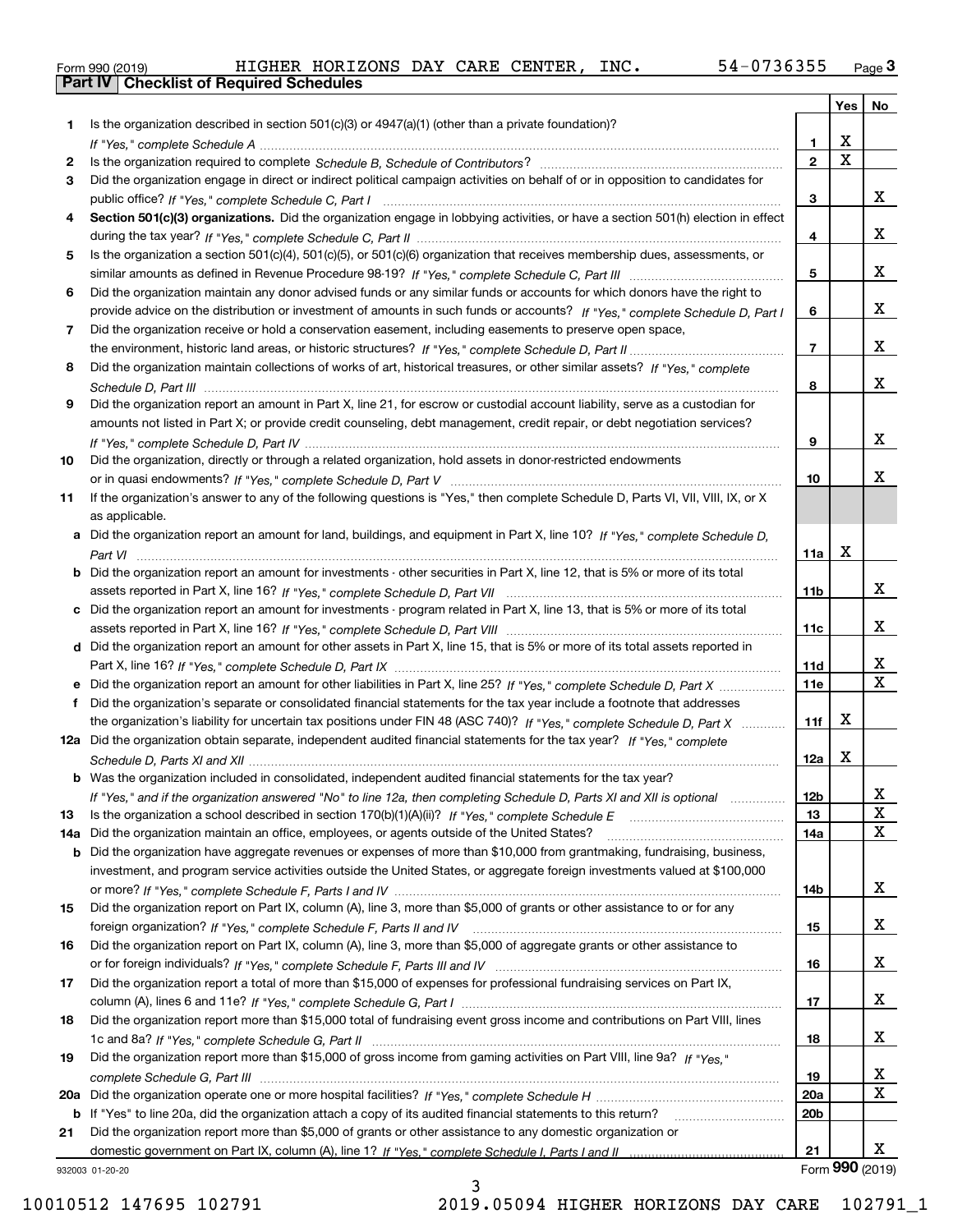|  | Form 990 (2019) |
|--|-----------------|
|  |                 |

*(continued)*

|               |                                                                                                                                    |                 | Yes | No              |
|---------------|------------------------------------------------------------------------------------------------------------------------------------|-----------------|-----|-----------------|
| 22            | Did the organization report more than \$5,000 of grants or other assistance to or for domestic individuals on                      |                 |     |                 |
|               |                                                                                                                                    | 22              |     | x               |
| 23            | Did the organization answer "Yes" to Part VII, Section A, line 3, 4, or 5 about compensation of the organization's current         |                 |     |                 |
|               | and former officers, directors, trustees, key employees, and highest compensated employees? If "Yes," complete                     |                 |     |                 |
|               |                                                                                                                                    | 23              |     | x               |
|               | 24a Did the organization have a tax-exempt bond issue with an outstanding principal amount of more than \$100,000 as of the        |                 |     |                 |
|               | last day of the year, that was issued after December 31, 2002? If "Yes," answer lines 24b through 24d and complete                 |                 |     |                 |
|               |                                                                                                                                    | 24a             |     | x               |
|               | <b>b</b> Did the organization invest any proceeds of tax-exempt bonds beyond a temporary period exception?                         | 24b             |     |                 |
|               | c Did the organization maintain an escrow account other than a refunding escrow at any time during the year to defease             |                 |     |                 |
|               |                                                                                                                                    | 24c             |     |                 |
|               |                                                                                                                                    | 24d             |     |                 |
|               | 25a Section 501(c)(3), 501(c)(4), and 501(c)(29) organizations. Did the organization engage in an excess benefit                   |                 |     |                 |
|               |                                                                                                                                    | 25a             |     | x               |
|               | b Is the organization aware that it engaged in an excess benefit transaction with a disqualified person in a prior year, and       |                 |     |                 |
|               | that the transaction has not been reported on any of the organization's prior Forms 990 or 990-EZ? If "Yes," complete              |                 |     |                 |
|               | Schedule L. Part I                                                                                                                 | 25b             |     | x               |
| 26            | Did the organization report any amount on Part X, line 5 or 22, for receivables from or payables to any current                    |                 |     |                 |
|               | or former officer, director, trustee, key employee, creator or founder, substantial contributor, or 35%                            |                 |     |                 |
|               |                                                                                                                                    | 26              |     | x               |
| 27            | Did the organization provide a grant or other assistance to any current or former officer, director, trustee, key employee,        |                 |     |                 |
|               | creator or founder, substantial contributor or employee thereof, a grant selection committee member, or to a 35% controlled        |                 |     |                 |
|               | entity (including an employee thereof) or family member of any of these persons? If "Yes," complete Schedule L, Part III           | 27              |     | x               |
| 28            | Was the organization a party to a business transaction with one of the following parties (see Schedule L, Part IV                  |                 |     |                 |
|               | instructions, for applicable filing thresholds, conditions, and exceptions):                                                       |                 |     |                 |
|               | a A current or former officer, director, trustee, key employee, creator or founder, or substantial contributor? If                 |                 |     |                 |
|               |                                                                                                                                    | 28a             |     | x               |
|               |                                                                                                                                    | 28 <sub>b</sub> |     | X               |
|               | c A 35% controlled entity of one or more individuals and/or organizations described in lines 28a or 28b? If                        |                 |     |                 |
|               |                                                                                                                                    | 28c             |     | x               |
| 29            |                                                                                                                                    | 29              |     | X               |
| 30            | Did the organization receive contributions of art, historical treasures, or other similar assets, or qualified conservation        |                 |     |                 |
|               |                                                                                                                                    | 30              |     | x               |
| 31            | Did the organization liquidate, terminate, or dissolve and cease operations? If "Yes," complete Schedule N, Part I                 | 31              |     | х               |
| 32            | Did the organization sell, exchange, dispose of, or transfer more than 25% of its net assets? If "Yes," complete                   |                 |     |                 |
|               |                                                                                                                                    | 32              |     | x               |
| 33            | Did the organization own 100% of an entity disregarded as separate from the organization under Regulations                         |                 |     |                 |
|               |                                                                                                                                    | 33              |     | x               |
| 34            | Was the organization related to any tax-exempt or taxable entity? If "Yes," complete Schedule R, Part II, III, or IV, and          |                 |     |                 |
|               |                                                                                                                                    | 34              |     | x               |
|               | 35a Did the organization have a controlled entity within the meaning of section 512(b)(13)?                                        | <b>35a</b>      |     | X               |
|               | <b>b</b> If "Yes" to line 35a, did the organization receive any payment from or engage in any transaction with a controlled entity |                 |     |                 |
|               |                                                                                                                                    | 35b             |     |                 |
| 36            | Section 501(c)(3) organizations. Did the organization make any transfers to an exempt non-charitable related organization?         |                 |     |                 |
|               |                                                                                                                                    | 36              |     | x               |
| 37            | Did the organization conduct more than 5% of its activities through an entity that is not a related organization                   |                 |     |                 |
|               | and that is treated as a partnership for federal income tax purposes? If "Yes," complete Schedule R, Part VI                       | 37              |     | x               |
| 38            | Did the organization complete Schedule O and provide explanations in Schedule O for Part VI, lines 11b and 19?                     |                 |     |                 |
|               | Note: All Form 990 filers are required to complete Schedule O                                                                      | 38              | х   |                 |
| <b>Part V</b> | <b>Statements Regarding Other IRS Filings and Tax Compliance</b>                                                                   |                 |     |                 |
|               | Check if Schedule O contains a response or note to any line in this Part V                                                         |                 |     |                 |
|               |                                                                                                                                    |                 | Yes | No              |
|               | 1a                                                                                                                                 |                 |     |                 |
|               | 0<br><b>b</b> Enter the number of Forms W-2G included in line 1a. Enter -0- if not applicable<br>1b                                |                 |     |                 |
|               | c Did the organization comply with backup withholding rules for reportable payments to vendors and reportable gaming               |                 |     |                 |
|               | (gambling) winnings to prize winners?                                                                                              | 1c              |     |                 |
|               | 932004 01-20-20                                                                                                                    |                 |     | Form 990 (2019) |
|               |                                                                                                                                    |                 |     |                 |

10010512 147695 102791 2019.05094 HIGHER HORIZONS DAY CARE 102791\_1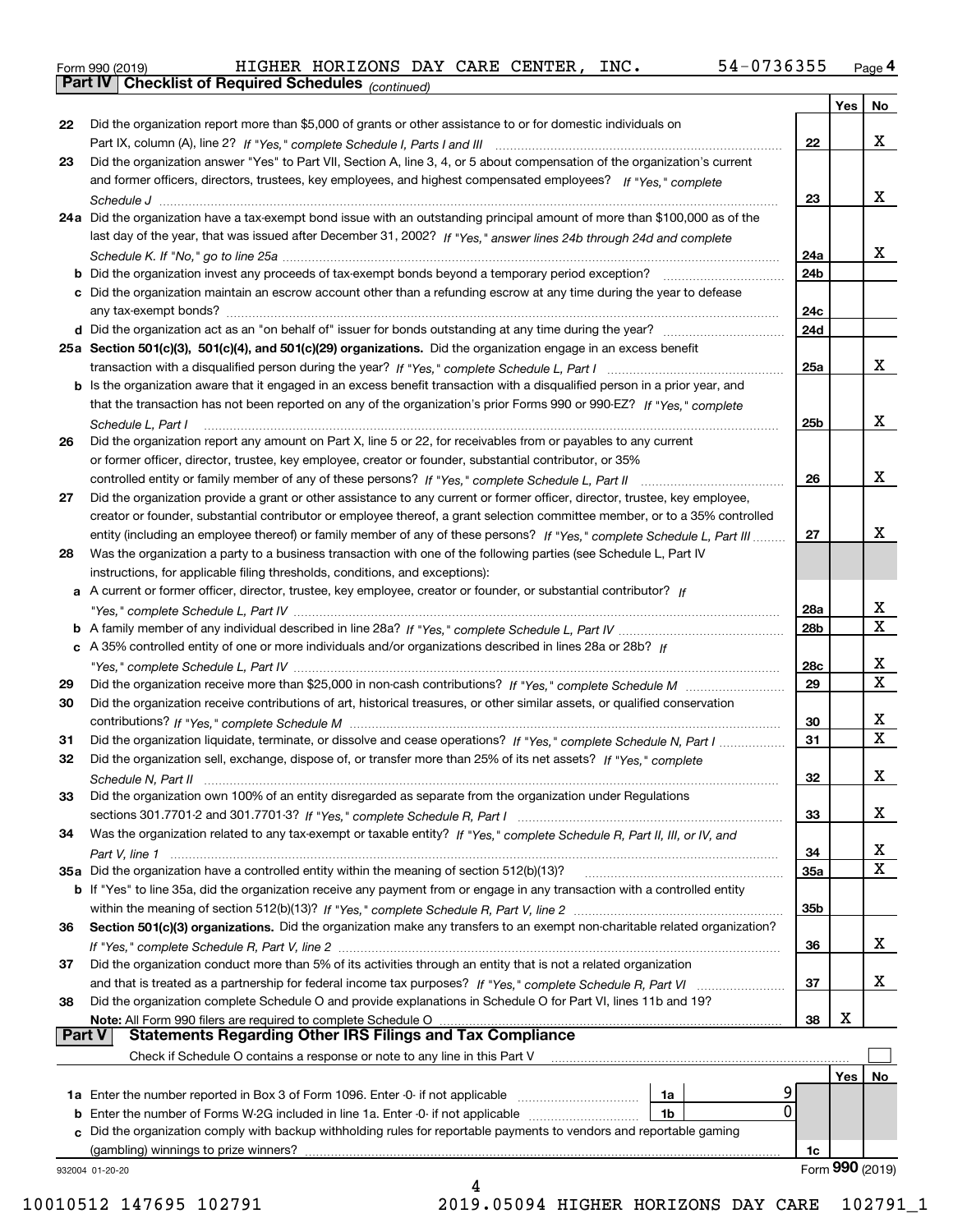|     | Form 990 (2019)                                                                | HIGHER HORIZONS DAY CARE CENTER, INC.                                                                                                                                                                                                   | 54-0736355      |                |     | $_{\text{Page}}$ 5 |
|-----|--------------------------------------------------------------------------------|-----------------------------------------------------------------------------------------------------------------------------------------------------------------------------------------------------------------------------------------|-----------------|----------------|-----|--------------------|
|     | <b>Part V</b>                                                                  | Statements Regarding Other IRS Filings and Tax Compliance (continued)                                                                                                                                                                   |                 |                |     |                    |
|     |                                                                                |                                                                                                                                                                                                                                         |                 |                | Yes | No                 |
|     |                                                                                | 2a Enter the number of employees reported on Form W-3, Transmittal of Wage and Tax Statements,                                                                                                                                          |                 |                |     |                    |
|     |                                                                                | filed for the calendar year ending with or within the year covered by this return <i>manumumumum</i>                                                                                                                                    | 109<br>2a       |                |     |                    |
|     |                                                                                |                                                                                                                                                                                                                                         |                 | 2b             | X   |                    |
|     |                                                                                |                                                                                                                                                                                                                                         |                 |                |     |                    |
|     |                                                                                | 3a Did the organization have unrelated business gross income of \$1,000 or more during the year?                                                                                                                                        |                 | 3a             |     | х                  |
|     |                                                                                |                                                                                                                                                                                                                                         |                 | 3b             |     |                    |
|     |                                                                                | 4a At any time during the calendar year, did the organization have an interest in, or a signature or other authority over, a                                                                                                            |                 |                |     |                    |
|     |                                                                                |                                                                                                                                                                                                                                         |                 | 4a             |     | х                  |
|     | <b>b</b> If "Yes," enter the name of the foreign country $\blacktriangleright$ |                                                                                                                                                                                                                                         |                 |                |     |                    |
|     |                                                                                | See instructions for filing requirements for FinCEN Form 114, Report of Foreign Bank and Financial Accounts (FBAR).                                                                                                                     |                 |                |     |                    |
|     |                                                                                | 5a Was the organization a party to a prohibited tax shelter transaction at any time during the tax year?                                                                                                                                |                 | 5а             |     | х                  |
|     |                                                                                |                                                                                                                                                                                                                                         |                 | 5 <sub>b</sub> |     | X                  |
| b   |                                                                                |                                                                                                                                                                                                                                         |                 |                |     |                    |
| c   |                                                                                |                                                                                                                                                                                                                                         |                 | 5c             |     |                    |
|     |                                                                                | 6a Does the organization have annual gross receipts that are normally greater than \$100,000, and did the organization solicit                                                                                                          |                 |                |     |                    |
|     |                                                                                | any contributions that were not tax deductible as charitable contributions?                                                                                                                                                             |                 | 6a             |     | x                  |
|     |                                                                                | <b>b</b> If "Yes," did the organization include with every solicitation an express statement that such contributions or gifts                                                                                                           |                 |                |     |                    |
|     |                                                                                |                                                                                                                                                                                                                                         |                 | 6b             |     |                    |
| 7   |                                                                                | Organizations that may receive deductible contributions under section 170(c).                                                                                                                                                           |                 |                |     |                    |
| а   |                                                                                | Did the organization receive a payment in excess of \$75 made partly as a contribution and partly for goods and services provided to the payor?                                                                                         |                 | 7a             |     | х                  |
| b   |                                                                                | If "Yes," did the organization notify the donor of the value of the goods or services provided?                                                                                                                                         |                 | 7b             |     |                    |
| с   |                                                                                | Did the organization sell, exchange, or otherwise dispose of tangible personal property for which it was required                                                                                                                       |                 |                |     |                    |
|     |                                                                                |                                                                                                                                                                                                                                         |                 | 7c             |     | х                  |
|     |                                                                                | d If "Yes," indicate the number of Forms 8282 filed during the year manufactured in the second of the second structure of Forms 8282 filed during the year manufactured in the Second Structure of the Second Structure of the          | 7d              |                |     |                    |
| е   |                                                                                | Did the organization receive any funds, directly or indirectly, to pay premiums on a personal benefit contract?                                                                                                                         |                 | 7e             |     | х                  |
| f   |                                                                                | Did the organization, during the year, pay premiums, directly or indirectly, on a personal benefit contract?                                                                                                                            |                 | 7f             |     | х                  |
| g   |                                                                                | If the organization received a contribution of qualified intellectual property, did the organization file Form 8899 as required?                                                                                                        |                 | 7g             |     |                    |
| h.  |                                                                                | If the organization received a contribution of cars, boats, airplanes, or other vehicles, did the organization file a Form 1098-C?                                                                                                      |                 | 7h             |     |                    |
| 8   |                                                                                | Sponsoring organizations maintaining donor advised funds. Did a donor advised fund maintained by the                                                                                                                                    |                 |                |     |                    |
|     |                                                                                | sponsoring organization have excess business holdings at any time during the year?                                                                                                                                                      |                 | 8              |     |                    |
| 9   | Sponsoring organizations maintaining donor advised funds.                      |                                                                                                                                                                                                                                         |                 |                |     |                    |
| а   |                                                                                | Did the sponsoring organization make any taxable distributions under section 4966?                                                                                                                                                      |                 | 9а             |     |                    |
| b   |                                                                                | Did the sponsoring organization make a distribution to a donor, donor advisor, or related person?                                                                                                                                       |                 | 9b             |     |                    |
| 10  | Section 501(c)(7) organizations. Enter:                                        |                                                                                                                                                                                                                                         |                 |                |     |                    |
|     |                                                                                |                                                                                                                                                                                                                                         | 10a             |                |     |                    |
|     |                                                                                | Gross receipts, included on Form 990, Part VIII, line 12, for public use of club facilities                                                                                                                                             | 10 <sub>b</sub> |                |     |                    |
| 11  | Section 501(c)(12) organizations. Enter:                                       |                                                                                                                                                                                                                                         |                 |                |     |                    |
|     | Gross income from members or shareholders                                      |                                                                                                                                                                                                                                         | 11a             |                |     |                    |
| а   |                                                                                | Gross income from other sources (Do not net amounts due or paid to other sources against                                                                                                                                                |                 |                |     |                    |
| b   |                                                                                |                                                                                                                                                                                                                                         |                 |                |     |                    |
|     |                                                                                |                                                                                                                                                                                                                                         | 11b             |                |     |                    |
|     |                                                                                | 12a Section 4947(a)(1) non-exempt charitable trusts. Is the organization filing Form 990 in lieu of Form 1041?                                                                                                                          |                 | 12a            |     |                    |
|     |                                                                                | <b>b</b> If "Yes," enter the amount of tax-exempt interest received or accrued during the year <i>manument</i> of the set of the set of the set of the set of the set of the set of the set of the set of the set of the set of the set | 12b             |                |     |                    |
| 13  |                                                                                | Section 501(c)(29) qualified nonprofit health insurance issuers.                                                                                                                                                                        |                 |                |     |                    |
|     |                                                                                | a Is the organization licensed to issue qualified health plans in more than one state?                                                                                                                                                  |                 | 13a            |     |                    |
|     |                                                                                | Note: See the instructions for additional information the organization must report on Schedule O.                                                                                                                                       |                 |                |     |                    |
| b   |                                                                                | Enter the amount of reserves the organization is required to maintain by the states in which the                                                                                                                                        |                 |                |     |                    |
|     |                                                                                |                                                                                                                                                                                                                                         | 13 <sub>b</sub> |                |     |                    |
| c   |                                                                                |                                                                                                                                                                                                                                         | 13c             |                |     |                    |
| 14a |                                                                                | Did the organization receive any payments for indoor tanning services during the tax year?                                                                                                                                              |                 | 14a            |     | X                  |
|     |                                                                                | <b>b</b> If "Yes," has it filed a Form 720 to report these payments? If "No," provide an explanation on Schedule O                                                                                                                      |                 | 14b            |     |                    |
| 15  |                                                                                | Is the organization subject to the section 4960 tax on payment(s) of more than \$1,000,000 in remuneration or                                                                                                                           |                 |                |     |                    |
|     | excess parachute payment(s) during the year?                                   |                                                                                                                                                                                                                                         |                 | 15             |     | x                  |
|     | If "Yes," see instructions and file Form 4720, Schedule N.                     |                                                                                                                                                                                                                                         |                 |                |     |                    |
| 16  |                                                                                | Is the organization an educational institution subject to the section 4968 excise tax on net investment income?                                                                                                                         |                 | 16             |     | х                  |
|     | If "Yes," complete Form 4720, Schedule O.                                      |                                                                                                                                                                                                                                         |                 |                |     |                    |
|     |                                                                                |                                                                                                                                                                                                                                         |                 |                |     | Form 990 (2019)    |

932005 01-20-20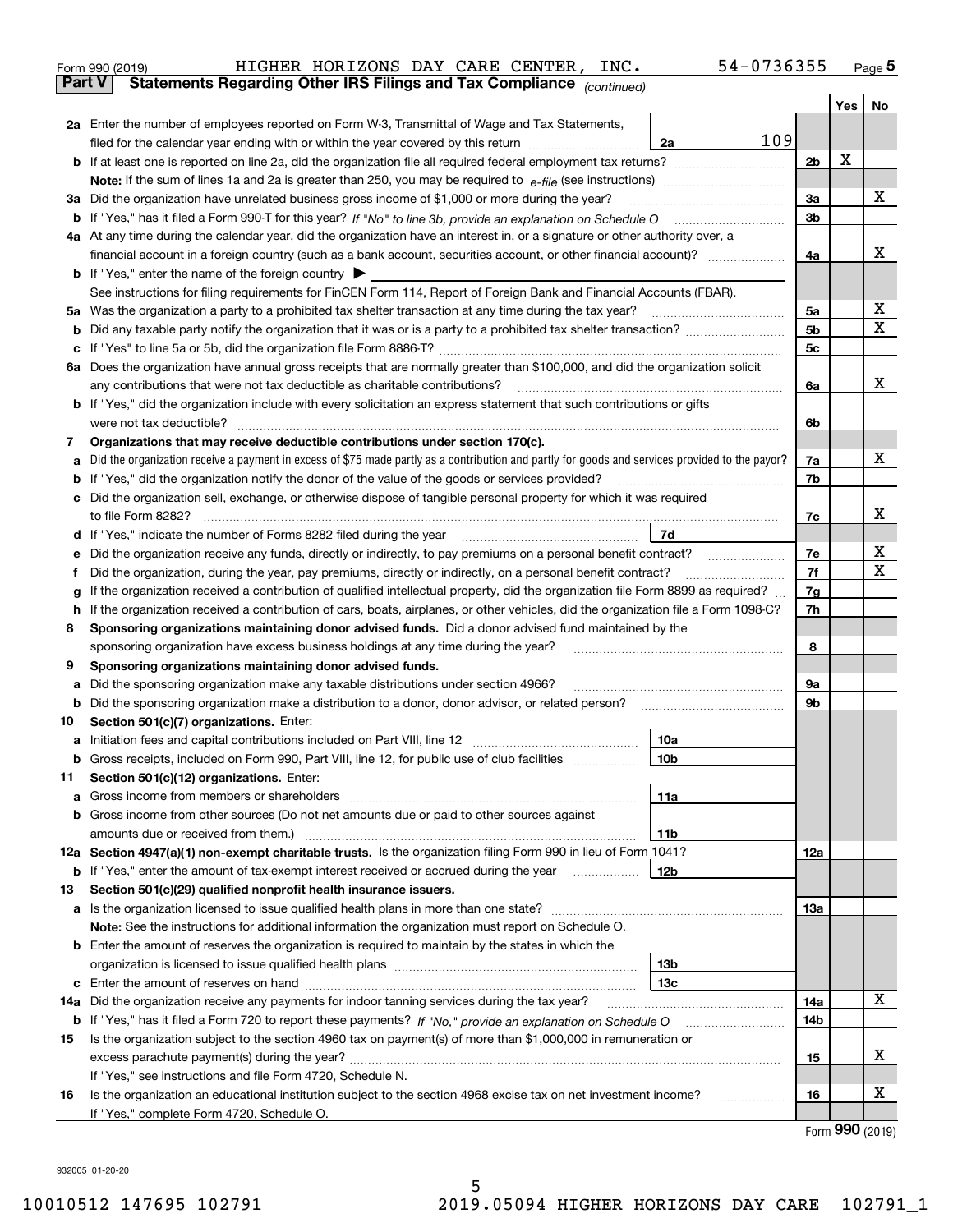| Form 990 (2019) |  |  |
|-----------------|--|--|
|                 |  |  |

| Form 990 (2019) |                                                                                                                  |  |  | HIGHER HORIZONS DAY CARE CENTER, INC. | 54-0736355                                                                                                                    | $P_{\text{aqe}}$ 6 |
|-----------------|------------------------------------------------------------------------------------------------------------------|--|--|---------------------------------------|-------------------------------------------------------------------------------------------------------------------------------|--------------------|
|                 |                                                                                                                  |  |  |                                       | Part VI   Governance, Management, and Disclosure For each "Yes" response to lines 2 through 7b below, and for a "No" response |                    |
|                 | to line 8a, 8b, or 10b below, describe the circumstances, processes, or changes on Schedule O. See instructions. |  |  |                                       |                                                                                                                               |                    |

|    |                                                                                                                                                                            |    |    |              | Yes             | No                           |
|----|----------------------------------------------------------------------------------------------------------------------------------------------------------------------------|----|----|--------------|-----------------|------------------------------|
|    | <b>1a</b> Enter the number of voting members of the governing body at the end of the tax year <i>manumum</i>                                                               | 1a | 12 |              |                 |                              |
|    | If there are material differences in voting rights among members of the governing body, or if the governing                                                                |    |    |              |                 |                              |
|    | body delegated broad authority to an executive committee or similar committee, explain on Schedule O.                                                                      |    | 12 |              |                 |                              |
| b  | Enter the number of voting members included on line 1a, above, who are independent <i>manumum</i>                                                                          | 1b |    |              |                 |                              |
| 2  | Did any officer, director, trustee, or key employee have a family relationship or a business relationship with any other                                                   |    |    |              |                 |                              |
|    | officer, director, trustee, or key employee?                                                                                                                               |    |    | $\mathbf{2}$ |                 | X                            |
| 3  | Did the organization delegate control over management duties customarily performed by or under the direct supervision                                                      |    |    |              |                 |                              |
|    |                                                                                                                                                                            |    |    | 3            |                 | X<br>$\overline{\mathbf{x}}$ |
| 4  | Did the organization make any significant changes to its governing documents since the prior Form 990 was filed?                                                           |    |    | 4            |                 | X                            |
| 5  |                                                                                                                                                                            |    |    | 5            |                 | X                            |
| 6  | Did the organization have members or stockholders?                                                                                                                         |    |    | 6            |                 |                              |
| 7a | Did the organization have members, stockholders, or other persons who had the power to elect or appoint one or                                                             |    |    |              |                 |                              |
|    |                                                                                                                                                                            |    |    | 7a           |                 | X                            |
|    | <b>b</b> Are any governance decisions of the organization reserved to (or subject to approval by) members, stockholders, or                                                |    |    |              |                 |                              |
|    | persons other than the governing body?                                                                                                                                     |    |    | 7b           |                 | х                            |
| 8  | Did the organization contemporaneously document the meetings held or written actions undertaken during the year by the following:                                          |    |    |              |                 |                              |
| a  |                                                                                                                                                                            |    |    | 8a           | X               |                              |
| b  |                                                                                                                                                                            |    |    | 8b           | X               |                              |
| 9  | Is there any officer, director, trustee, or key employee listed in Part VII, Section A, who cannot be reached at the                                                       |    |    |              |                 |                              |
|    |                                                                                                                                                                            |    |    | 9            |                 | x                            |
|    | <b>Section B. Policies</b> (This Section B requests information about policies not required by the Internal Revenue Code.)                                                 |    |    |              |                 |                              |
|    |                                                                                                                                                                            |    |    |              | Yes             | No                           |
|    |                                                                                                                                                                            |    |    | 10a          |                 | X                            |
|    | <b>b</b> If "Yes," did the organization have written policies and procedures governing the activities of such chapters, affiliates,                                        |    |    |              |                 |                              |
|    |                                                                                                                                                                            |    |    | 10b          |                 |                              |
|    | 11a Has the organization provided a complete copy of this Form 990 to all members of its governing body before filing the form?                                            |    |    | 11a          |                 | X                            |
|    | <b>b</b> Describe in Schedule O the process, if any, used by the organization to review this Form 990.                                                                     |    |    |              |                 |                              |
|    |                                                                                                                                                                            |    |    | 12a          | Х               |                              |
| b  |                                                                                                                                                                            |    |    | 12b          | X               |                              |
|    | c Did the organization regularly and consistently monitor and enforce compliance with the policy? If "Yes." describe                                                       |    |    |              |                 |                              |
|    | in Schedule O how this was done manufactured and continuum control of the state of the state of the state of t                                                             |    |    | 12c          | Х               |                              |
| 13 |                                                                                                                                                                            |    |    | 13           | X               |                              |
| 14 | Did the organization have a written document retention and destruction policy? manufactured and the organization have a written document retention and destruction policy? |    |    | 14           | X               |                              |
| 15 | Did the process for determining compensation of the following persons include a review and approval by independent                                                         |    |    |              |                 |                              |
|    | persons, comparability data, and contemporaneous substantiation of the deliberation and decision?                                                                          |    |    |              |                 |                              |
|    |                                                                                                                                                                            |    |    | <b>15a</b>   | X               |                              |
|    |                                                                                                                                                                            |    |    | 15b          | X               |                              |
|    | If "Yes" to line 15a or 15b, describe the process in Schedule O (see instructions).                                                                                        |    |    |              |                 |                              |
|    | 16a Did the organization invest in, contribute assets to, or participate in a joint venture or similar arrangement with a                                                  |    |    |              |                 |                              |
|    | taxable entity during the year?                                                                                                                                            |    |    | 16a          |                 | X                            |
|    | b If "Yes," did the organization follow a written policy or procedure requiring the organization to evaluate its participation                                             |    |    |              |                 |                              |
|    | in joint venture arrangements under applicable federal tax law, and take steps to safeguard the organization's                                                             |    |    |              |                 |                              |
|    | exempt status with respect to such arrangements?                                                                                                                           |    |    | 16b          |                 |                              |
|    | <b>Section C. Disclosure</b>                                                                                                                                               |    |    |              |                 |                              |
| 17 | List the states with which a copy of this Form 990 is required to be filed $\blacktriangleright \text{VA}$                                                                 |    |    |              |                 |                              |
| 18 | Section 6104 requires an organization to make its Forms 1023 (1024 or 1024-A, if applicable), 990, and 990-T (Section 501(c)(3)s only) available                           |    |    |              |                 |                              |
|    | for public inspection. Indicate how you made these available. Check all that apply.                                                                                        |    |    |              |                 |                              |
|    | $\boxed{\text{X}}$ Upon request<br>$\mid$ $\rm X \mid$ Own website<br>Another's website<br>Other (explain on Schedule O)                                                   |    |    |              |                 |                              |
| 19 | Describe on Schedule O whether (and if so, how) the organization made its governing documents, conflict of interest policy, and financial                                  |    |    |              |                 |                              |
|    | statements available to the public during the tax year.                                                                                                                    |    |    |              |                 |                              |
| 20 | State the name, address, and telephone number of the person who possesses the organization's books and records<br>NAYYIARA SIDDIQUI - 703-820-2457                         |    |    |              |                 |                              |
|    | 22041<br>5920-B SUMMERS LANE, FALLS CHURCH, VA                                                                                                                             |    |    |              |                 |                              |
|    | 932006 01-20-20                                                                                                                                                            |    |    |              | Form 990 (2019) |                              |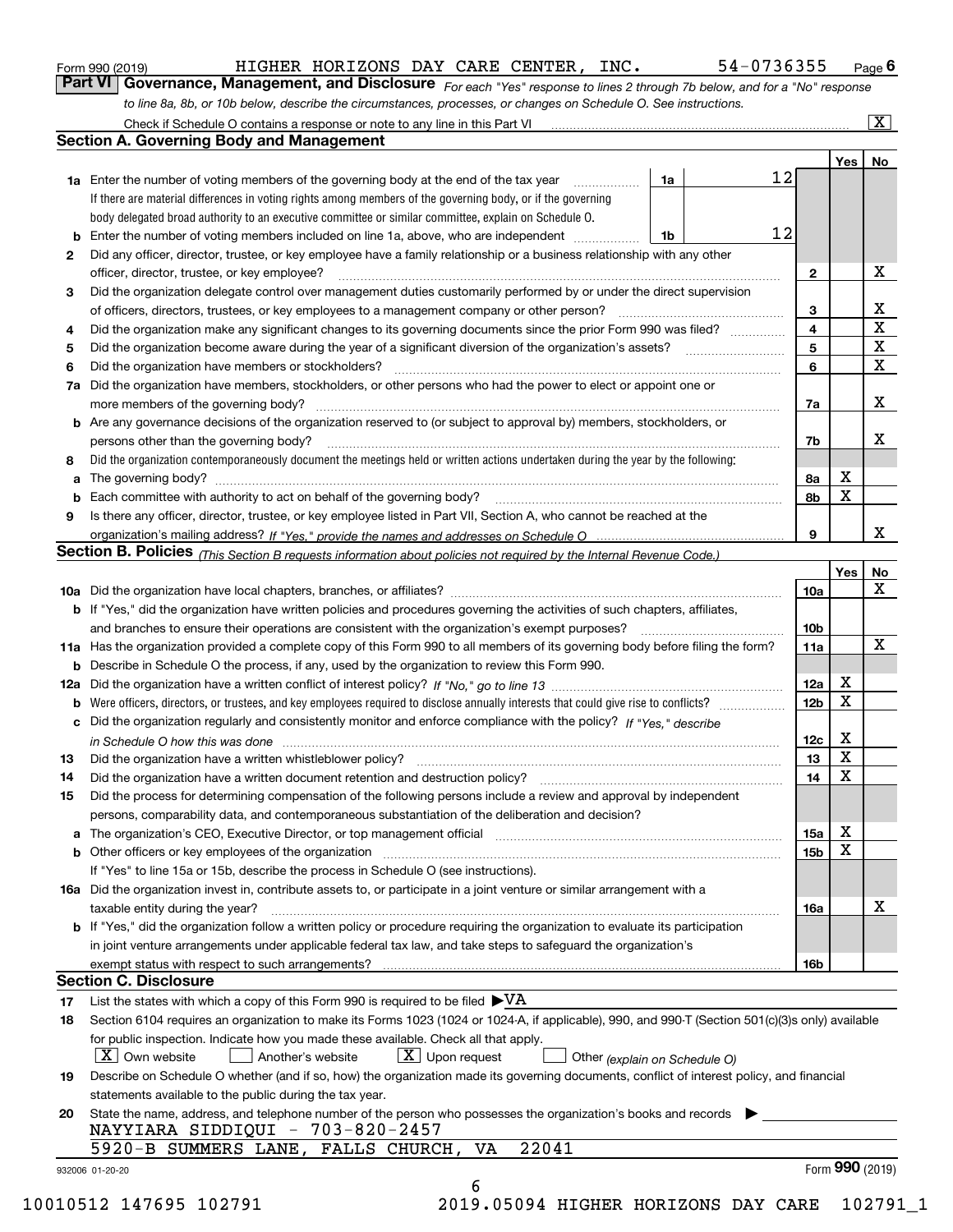| Form 990 (2019)                                                                               | HIGHER HORIZONS DAY CARE CENTER, INC. |  |  |  | 54-0736355 | Page |  |  |  |
|-----------------------------------------------------------------------------------------------|---------------------------------------|--|--|--|------------|------|--|--|--|
| Part VII Compensation of Officers, Directors, Trustees, Key Employees, Highest Compensated    |                                       |  |  |  |            |      |  |  |  |
| <b>Employees, and Independent Contractors</b>                                                 |                                       |  |  |  |            |      |  |  |  |
| Check if Schedule O contains a response or note to any line in this Part VII                  |                                       |  |  |  |            |      |  |  |  |
| Officers, Directors, Trustees, Key Employees, and Highest Compensated Employees<br>Section A. |                                       |  |  |  |            |      |  |  |  |

**1a**  Complete this table for all persons required to be listed. Report compensation for the calendar year ending with or within the organization's tax year. **•** List all of the organization's current officers, directors, trustees (whether individuals or organizations), regardless of amount of compensation.

Enter -0- in columns (D), (E), and (F) if no compensation was paid.

 $\bullet$  List all of the organization's  $\,$ current key employees, if any. See instructions for definition of "key employee."

**•** List the organization's five current highest compensated employees (other than an officer, director, trustee, or key employee) who received reportable compensation (Box 5 of Form W-2 and/or Box 7 of Form 1099-MISC) of more than \$100,000 from the organization and any related organizations.

**•** List all of the organization's former officers, key employees, and highest compensated employees who received more than \$100,000 of reportable compensation from the organization and any related organizations.

**former directors or trustees**  ¥ List all of the organization's that received, in the capacity as a former director or trustee of the organization, more than \$10,000 of reportable compensation from the organization and any related organizations.

See instructions for the order in which to list the persons above.

Check this box if neither the organization nor any related organization compensated any current officer, director, or trustee.  $\mathcal{L}^{\text{max}}$ 

| (A)                          | (C)<br>(B)             |                                |                                                                          | (D)                     | (E)          | (F)                               |           |                 |                                  |                          |
|------------------------------|------------------------|--------------------------------|--------------------------------------------------------------------------|-------------------------|--------------|-----------------------------------|-----------|-----------------|----------------------------------|--------------------------|
| Name and title               | Average                |                                | Position<br>(do not check more than one<br>box, unless person is both an |                         | Reportable   | Reportable                        | Estimated |                 |                                  |                          |
|                              | hours per              |                                | officer and a director/trustee)                                          |                         |              |                                   |           | compensation    | compensation                     | amount of                |
|                              | week                   |                                |                                                                          |                         |              |                                   |           | from<br>the     | from related                     | other                    |
|                              | (list any<br>hours for |                                |                                                                          |                         |              |                                   |           | organization    | organizations<br>(W-2/1099-MISC) | compensation<br>from the |
|                              | related                |                                |                                                                          |                         |              |                                   |           | (W-2/1099-MISC) |                                  | organization             |
|                              | organizations          |                                |                                                                          |                         |              |                                   |           |                 |                                  | and related              |
|                              | below                  | Individual trustee or director | Institutional trustee                                                    |                         | Key employee |                                   |           |                 |                                  | organizations            |
|                              | line)                  |                                |                                                                          | Officer                 |              | Highest compensated<br>  employee | Former    |                 |                                  |                          |
| MARY ANN CORNISH<br>(1)      | 40.00                  |                                |                                                                          |                         |              |                                   |           |                 |                                  |                          |
| EXECUTIVE DIRECTOR           |                        |                                |                                                                          | $\overline{\mathbf{X}}$ |              |                                   |           | 101,466.        | $\mathbf 0$ .                    | $0_{.}$                  |
| (2)<br>NAYYIARA SIDDIQUI     | 40.00                  |                                |                                                                          |                         |              |                                   |           |                 |                                  |                          |
| CHIEF FINANCIAL OFFICER      |                        |                                |                                                                          | $\overline{\textbf{X}}$ |              |                                   |           | 67,308.         | $\mathbf 0$ .                    | $0_{.}$                  |
| TYRONE BRADLEY<br>(3)        | 1.00                   |                                |                                                                          |                         |              |                                   |           |                 |                                  |                          |
| CHAIRPERSON                  |                        | $\mathbf X$                    |                                                                          | $\overline{\textbf{X}}$ |              |                                   |           | 0.              | $\mathbf 0$ .                    | $\mathbf 0$ .            |
| CAROL BELLAMY<br>(4)         | 1.00                   |                                |                                                                          |                         |              |                                   |           |                 |                                  |                          |
| VICE-CHAIRPERSON             |                        | X                              |                                                                          | $\overline{\textbf{X}}$ |              |                                   |           | 0.              | $\mathbf 0$ .                    | $\mathbf 0$ .            |
| WYVONNIE HARSLEY<br>(5)      | 1.00                   |                                |                                                                          |                         |              |                                   |           |                 |                                  |                          |
| <b>TREASURER</b>             |                        | $\mathbf X$                    |                                                                          | $\overline{\textbf{X}}$ |              |                                   |           | 0.              | $\mathbf 0$ .                    | $\mathbf 0$ .            |
| SCOTT ENGDAHL<br>(6)         | 1.00                   |                                |                                                                          |                         |              |                                   |           |                 |                                  |                          |
| <b>SECRETARY</b>             |                        | X                              |                                                                          | $\overline{\mathbf{X}}$ |              |                                   |           | 0.              | $\mathbf 0$ .                    | $\mathbf 0$ .            |
| MICHELLE BRECKENRIDGE<br>(7) | 1.00                   |                                |                                                                          |                         |              |                                   |           |                 |                                  |                          |
| <b>DIRECTOR</b>              |                        | $\mathbf X$                    |                                                                          |                         |              |                                   |           | $\mathbf{0}$ .  | $\mathbf 0$ .                    | $\mathbf 0$ .            |
| GLADYS COMMON<br>(8)         | 1.00                   |                                |                                                                          |                         |              |                                   |           |                 |                                  |                          |
| <b>DIRECTOR</b>              |                        | $\overline{\textbf{X}}$        |                                                                          |                         |              |                                   |           | 0.              | $\mathbf 0$ .                    | $\mathbf 0$ .            |
| ERNESTINE HEASTIE<br>(9)     | 1.00                   |                                |                                                                          |                         |              |                                   |           |                 |                                  |                          |
| DIRECTOR (THRU DEC)          |                        | $\rm X$                        |                                                                          |                         |              |                                   |           | 0.              | $\mathbf 0$ .                    | $\mathbf 0$ .            |
| (10) STACY LAW               | 1.00                   |                                |                                                                          |                         |              |                                   |           |                 |                                  |                          |
| <b>DIRECTOR</b>              |                        | X                              |                                                                          |                         |              |                                   |           | 0.              | $\mathbf 0$ .                    | $\mathbf 0$ .            |
| (11) SHIRLEY MCCOY           | 1.00                   |                                |                                                                          |                         |              |                                   |           |                 |                                  |                          |
| <b>DIRECTOR</b>              |                        | $\mathbf x$                    |                                                                          |                         |              |                                   |           | 0.              | $\mathbf 0$ .                    | $0$ .                    |
| (12) RONALD MCGUCKIN         | 1.00                   |                                |                                                                          |                         |              |                                   |           |                 |                                  |                          |
| <b>DIRECTOR</b>              |                        | X                              |                                                                          |                         |              |                                   |           | 0.              | $\mathbf 0$ .                    | 0.                       |
| (13) JOYCE SUMMERS           | 1.00                   |                                |                                                                          |                         |              |                                   |           |                 |                                  |                          |
| <b>DIRECTOR</b>              |                        | $\mathbf x$                    |                                                                          |                         |              |                                   |           | 0.              | $\mathbf 0$ .                    | $\mathbf 0$ .            |
| (14) LOIS TOOMER             | 1.00                   |                                |                                                                          |                         |              |                                   |           |                 |                                  |                          |
| <b>DIRECTOR</b>              |                        | X                              |                                                                          |                         |              |                                   |           | 0.              | 0.                               | 0.                       |
| (15) PAULINA WHITE           | 1.00                   |                                |                                                                          |                         |              |                                   |           |                 |                                  |                          |
| <b>HISTORIAN</b>             |                        | $\mathbf X$                    |                                                                          |                         |              |                                   |           | 0.              | $\mathbf 0$ .                    | 0.                       |
|                              |                        |                                |                                                                          |                         |              |                                   |           |                 |                                  |                          |
|                              |                        |                                |                                                                          |                         |              |                                   |           |                 |                                  |                          |
|                              |                        |                                |                                                                          |                         |              |                                   |           |                 |                                  |                          |
|                              |                        |                                |                                                                          |                         |              |                                   |           |                 |                                  |                          |

932007 01-20-20

Form (2019) **990**

7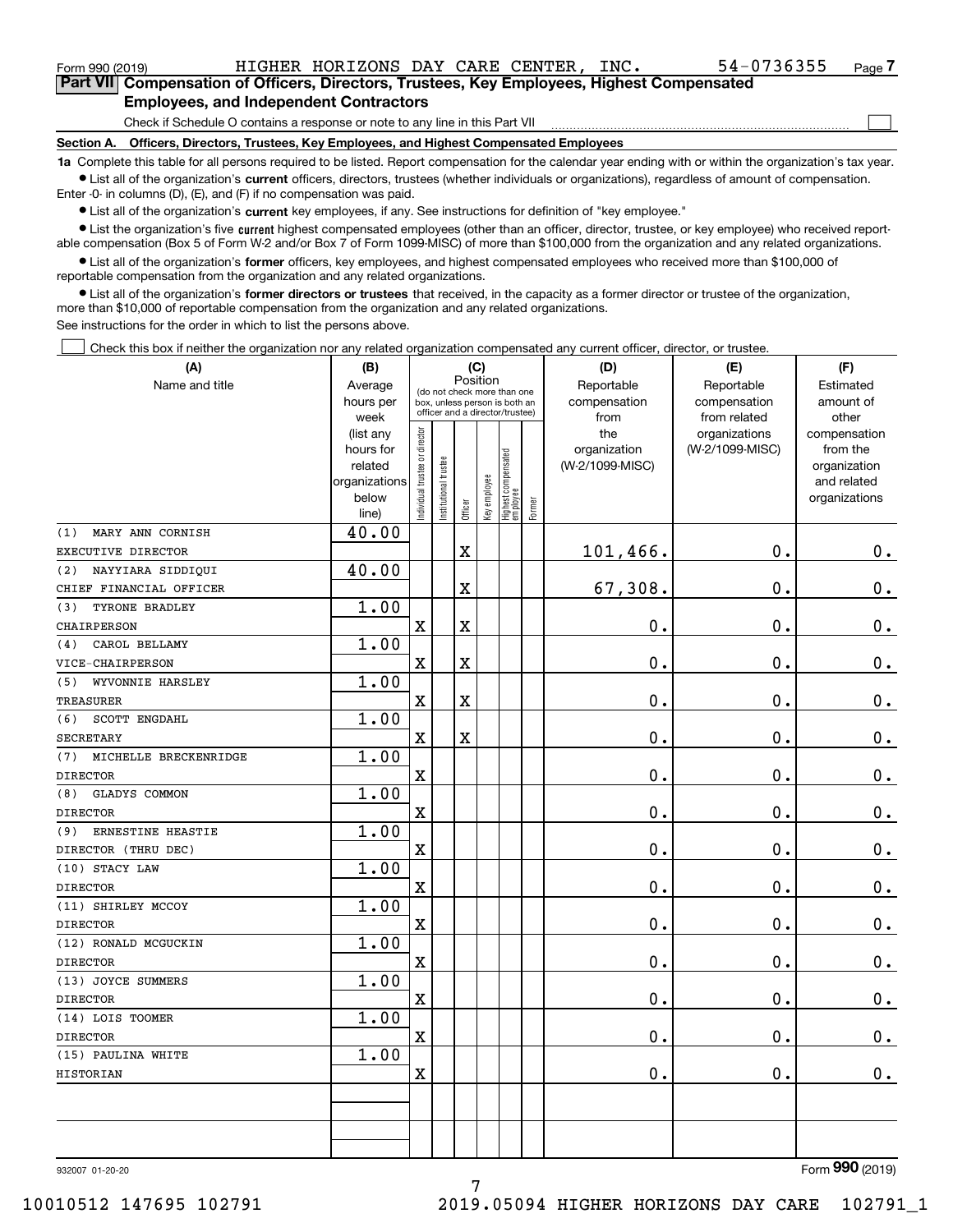|                 | HIGHER HORIZONS DAY CARE CENTER, INC.<br>Form 990 (2019)                                                                                                                                                                                                                    |                          |                                |                        |          |              |                                         |        |                         | 54-0736355      |                  |     |                 | Page 8           |
|-----------------|-----------------------------------------------------------------------------------------------------------------------------------------------------------------------------------------------------------------------------------------------------------------------------|--------------------------|--------------------------------|------------------------|----------|--------------|-----------------------------------------|--------|-------------------------|-----------------|------------------|-----|-----------------|------------------|
| <b>Part VII</b> | Section A. Officers, Directors, Trustees, Key Employees, and Highest Compensated Employees (continued)                                                                                                                                                                      |                          |                                |                        |          |              |                                         |        |                         |                 |                  |     |                 |                  |
|                 | (A)                                                                                                                                                                                                                                                                         | (B)                      |                                |                        | (C)      |              |                                         |        | (D)                     | (E)             |                  |     | (F)             |                  |
|                 | Name and title                                                                                                                                                                                                                                                              | Average                  |                                |                        | Position |              | (do not check more than one             |        | Reportable              | Reportable      |                  |     | Estimated       |                  |
|                 |                                                                                                                                                                                                                                                                             | hours per                |                                |                        |          |              | box, unless person is both an           |        | compensation            | compensation    |                  |     | amount of       |                  |
|                 |                                                                                                                                                                                                                                                                             | week                     |                                |                        |          |              | officer and a director/trustee)         |        | from                    | from related    |                  |     | other           |                  |
|                 |                                                                                                                                                                                                                                                                             | (list any                |                                |                        |          |              |                                         |        | the                     | organizations   |                  |     | compensation    |                  |
|                 |                                                                                                                                                                                                                                                                             | hours for                |                                |                        |          |              |                                         |        | organization            | (W-2/1099-MISC) |                  |     | from the        |                  |
|                 |                                                                                                                                                                                                                                                                             | related<br>organizations |                                |                        |          |              |                                         |        | (W-2/1099-MISC)         |                 |                  |     | organization    |                  |
|                 |                                                                                                                                                                                                                                                                             | below                    |                                |                        |          |              |                                         |        |                         |                 |                  |     | and related     |                  |
|                 |                                                                                                                                                                                                                                                                             | line)                    | Individual trustee or director | In stitutional trustee | Officer  | Key employee | <br>  Highest compensated<br>  employee | Former |                         |                 |                  |     | organizations   |                  |
|                 |                                                                                                                                                                                                                                                                             |                          |                                |                        |          |              |                                         |        |                         |                 |                  |     |                 |                  |
|                 |                                                                                                                                                                                                                                                                             |                          |                                |                        |          |              |                                         |        |                         |                 |                  |     |                 |                  |
|                 |                                                                                                                                                                                                                                                                             |                          |                                |                        |          |              |                                         |        |                         |                 |                  |     |                 |                  |
|                 |                                                                                                                                                                                                                                                                             |                          |                                |                        |          |              |                                         |        |                         |                 |                  |     |                 |                  |
|                 |                                                                                                                                                                                                                                                                             |                          |                                |                        |          |              |                                         |        |                         |                 |                  |     |                 |                  |
|                 |                                                                                                                                                                                                                                                                             |                          |                                |                        |          |              |                                         |        |                         |                 |                  |     |                 |                  |
|                 |                                                                                                                                                                                                                                                                             |                          |                                |                        |          |              |                                         |        |                         |                 |                  |     |                 |                  |
|                 |                                                                                                                                                                                                                                                                             |                          |                                |                        |          |              |                                         |        |                         |                 |                  |     |                 |                  |
|                 |                                                                                                                                                                                                                                                                             |                          |                                |                        |          |              |                                         |        |                         |                 |                  |     |                 |                  |
|                 |                                                                                                                                                                                                                                                                             |                          |                                |                        |          |              |                                         |        |                         |                 |                  |     |                 |                  |
|                 |                                                                                                                                                                                                                                                                             |                          |                                |                        |          |              |                                         |        |                         |                 |                  |     |                 |                  |
|                 |                                                                                                                                                                                                                                                                             |                          |                                |                        |          |              |                                         |        |                         |                 |                  |     |                 |                  |
|                 |                                                                                                                                                                                                                                                                             |                          |                                |                        |          |              |                                         |        |                         |                 |                  |     |                 |                  |
|                 |                                                                                                                                                                                                                                                                             |                          |                                |                        |          |              |                                         |        |                         |                 |                  |     |                 |                  |
|                 |                                                                                                                                                                                                                                                                             |                          |                                |                        |          |              |                                         |        |                         |                 |                  |     |                 |                  |
|                 |                                                                                                                                                                                                                                                                             |                          |                                |                        |          |              |                                         |        |                         |                 |                  |     |                 |                  |
|                 |                                                                                                                                                                                                                                                                             |                          |                                |                        |          |              |                                         |        | 168,774.                |                 | 0.               |     |                 | 0.               |
|                 |                                                                                                                                                                                                                                                                             |                          |                                |                        |          |              |                                         |        | $0$ .                   |                 | $\overline{0}$ . |     |                 | $\overline{0}$ . |
|                 | c Total from continuation sheets to Part VII, Section A <b>manual</b> Testion Structure 1                                                                                                                                                                                   |                          |                                |                        |          |              |                                         |        | 168,774.                |                 | 0.               |     |                 | $\overline{0}$ . |
| $\mathbf{2}$    | Total number of individuals (including but not limited to those listed above) who received more than \$100,000 of reportable                                                                                                                                                |                          |                                |                        |          |              |                                         |        |                         |                 |                  |     |                 |                  |
|                 | compensation from the organization $\blacktriangleright$                                                                                                                                                                                                                    |                          |                                |                        |          |              |                                         |        |                         |                 |                  |     |                 | 1                |
|                 |                                                                                                                                                                                                                                                                             |                          |                                |                        |          |              |                                         |        |                         |                 |                  |     | Yes             | No               |
| 3               | Did the organization list any former officer, director, trustee, key employee, or highest compensated employee on                                                                                                                                                           |                          |                                |                        |          |              |                                         |        |                         |                 |                  |     |                 |                  |
|                 |                                                                                                                                                                                                                                                                             |                          |                                |                        |          |              |                                         |        |                         |                 |                  | З   |                 | х                |
|                 | line 1a? If "Yes," complete Schedule J for such individual manufactured contained and the 1a? If "Yes," complete Schedule J for such individual<br>For any individual listed on line 1a, is the sum of reportable compensation and other compensation from the organization |                          |                                |                        |          |              |                                         |        |                         |                 |                  |     |                 |                  |
|                 |                                                                                                                                                                                                                                                                             |                          |                                |                        |          |              |                                         |        |                         |                 |                  | 4   |                 | х                |
| 5               | Did any person listed on line 1a receive or accrue compensation from any unrelated organization or individual for services                                                                                                                                                  |                          |                                |                        |          |              |                                         |        |                         |                 |                  |     |                 |                  |
|                 |                                                                                                                                                                                                                                                                             |                          |                                |                        |          |              |                                         |        |                         |                 |                  | 5   |                 | х                |
|                 | <b>Section B. Independent Contractors</b>                                                                                                                                                                                                                                   |                          |                                |                        |          |              |                                         |        |                         |                 |                  |     |                 |                  |
| 1               | Complete this table for your five highest compensated independent contractors that received more than \$100,000 of compensation from                                                                                                                                        |                          |                                |                        |          |              |                                         |        |                         |                 |                  |     |                 |                  |
|                 | the organization. Report compensation for the calendar year ending with or within the organization's tax year.                                                                                                                                                              |                          |                                |                        |          |              |                                         |        |                         |                 |                  |     |                 |                  |
|                 | (A)                                                                                                                                                                                                                                                                         |                          |                                |                        |          |              |                                         |        | (B)                     |                 |                  | (C) |                 |                  |
|                 | Name and business address                                                                                                                                                                                                                                                   |                          |                                | <b>NONE</b>            |          |              |                                         |        | Description of services |                 |                  |     | Compensation    |                  |
|                 |                                                                                                                                                                                                                                                                             |                          |                                |                        |          |              |                                         |        |                         |                 |                  |     |                 |                  |
|                 |                                                                                                                                                                                                                                                                             |                          |                                |                        |          |              |                                         |        |                         |                 |                  |     |                 |                  |
|                 |                                                                                                                                                                                                                                                                             |                          |                                |                        |          |              |                                         |        |                         |                 |                  |     |                 |                  |
|                 |                                                                                                                                                                                                                                                                             |                          |                                |                        |          |              |                                         |        |                         |                 |                  |     |                 |                  |
|                 |                                                                                                                                                                                                                                                                             |                          |                                |                        |          |              |                                         |        |                         |                 |                  |     |                 |                  |
|                 |                                                                                                                                                                                                                                                                             |                          |                                |                        |          |              |                                         |        |                         |                 |                  |     |                 |                  |
|                 |                                                                                                                                                                                                                                                                             |                          |                                |                        |          |              |                                         |        |                         |                 |                  |     |                 |                  |
|                 |                                                                                                                                                                                                                                                                             |                          |                                |                        |          |              |                                         |        |                         |                 |                  |     |                 |                  |
| 2               | Total number of independent contractors (including but not limited to those listed above) who received more than                                                                                                                                                            |                          |                                |                        |          |              |                                         |        |                         |                 |                  |     |                 |                  |
|                 | \$100,000 of compensation from the organization                                                                                                                                                                                                                             |                          |                                |                        |          | 0            |                                         |        |                         |                 |                  |     |                 |                  |
|                 |                                                                                                                                                                                                                                                                             |                          |                                |                        |          |              |                                         |        |                         |                 |                  |     | Form 990 (2019) |                  |

932008 01-20-20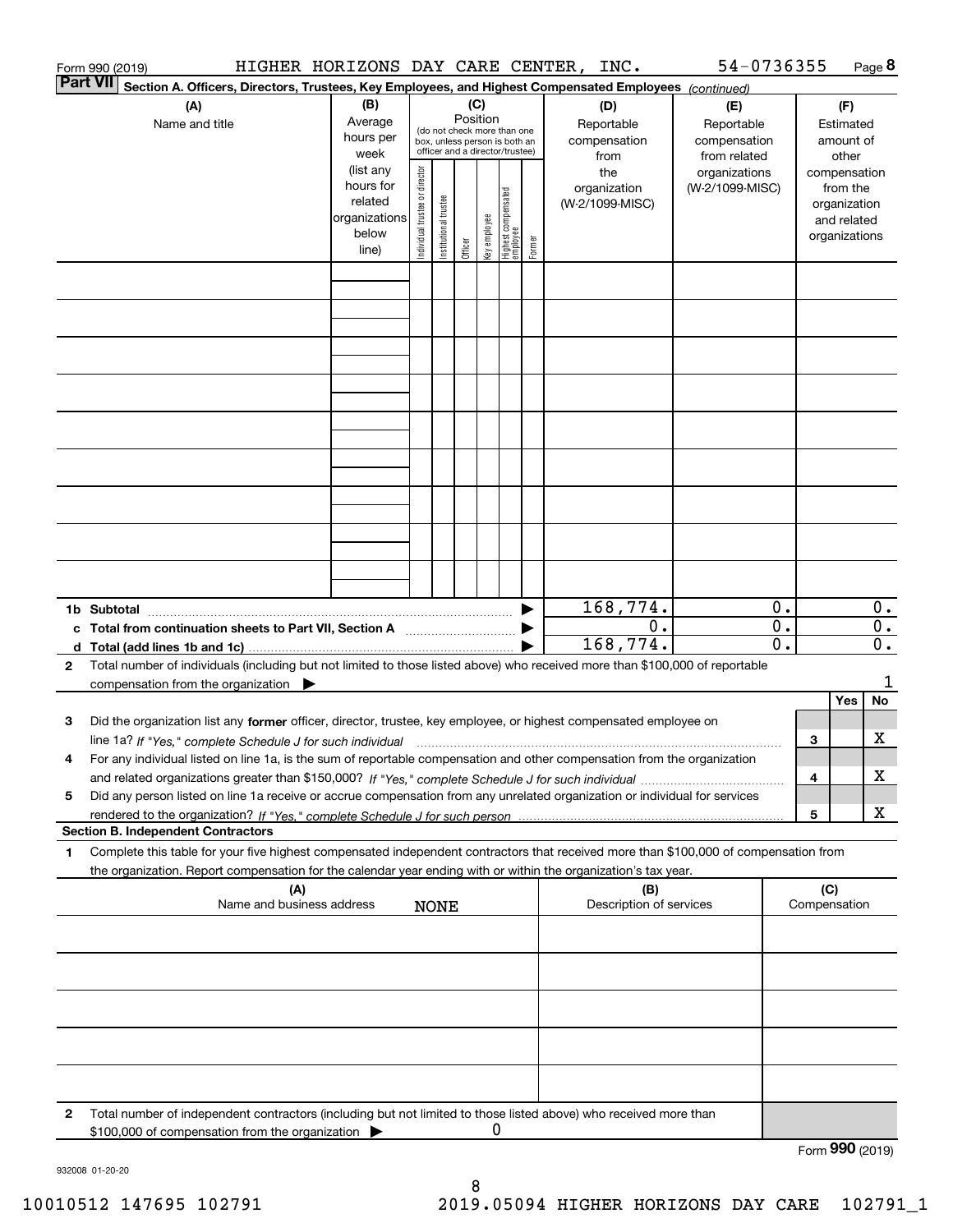|                                                           |                  | HIGHER HORIZONS DAY CARE CENTER,<br>Form 990 (2019)                                                  |                                | INC.                                         | 54-0736355                    | Page 9                                                          |
|-----------------------------------------------------------|------------------|------------------------------------------------------------------------------------------------------|--------------------------------|----------------------------------------------|-------------------------------|-----------------------------------------------------------------|
|                                                           | <b>Part VIII</b> | <b>Statement of Revenue</b>                                                                          |                                |                                              |                               |                                                                 |
|                                                           |                  | Check if Schedule O contains a response or note to any line in this Part VIII                        |                                |                                              | $\overline{(C)}$              |                                                                 |
|                                                           |                  |                                                                                                      | (A)<br>Total revenue           | (B)<br>Related or exempt<br>function revenue | Unrelated<br>business revenue | (D)<br>Revenue excluded<br>from tax under<br>sections 512 - 514 |
|                                                           |                  | 1 a Federated campaigns<br>1a                                                                        |                                |                                              |                               |                                                                 |
|                                                           |                  | 1 <sub>b</sub><br>Membership dues<br>b                                                               |                                |                                              |                               |                                                                 |
|                                                           |                  | 1 <sub>c</sub><br>Fundraising events<br>c                                                            |                                |                                              |                               |                                                                 |
|                                                           |                  | 1 <sub>d</sub><br>d Related organizations                                                            |                                |                                              |                               |                                                                 |
|                                                           |                  | $\overline{4,754,821}$ .<br>Government grants (contributions)<br>1e<br>е                             |                                |                                              |                               |                                                                 |
| Contributions, Gifts, Grants<br>and Other Similar Amounts |                  | f All other contributions, gifts, grants, and                                                        |                                |                                              |                               |                                                                 |
|                                                           |                  | similar amounts not included above<br>1f<br>$1g$ \$<br>Noncash contributions included in lines 1a-1f |                                |                                              |                               |                                                                 |
|                                                           |                  | a<br>h.                                                                                              | 4,754,821.                     |                                              |                               |                                                                 |
|                                                           |                  | <b>Business Code</b>                                                                                 |                                |                                              |                               |                                                                 |
|                                                           | 2 a              | <u>experience</u> and the contract of the contract of the contract of the contract of                |                                |                                              |                               |                                                                 |
|                                                           | b                | the contract of the contract of the contract of the contract of the contract of                      |                                |                                              |                               |                                                                 |
|                                                           |                  | с<br><u> 1989 - Andrea Stadt Britain, amerikansk politik (</u>                                       |                                |                                              |                               |                                                                 |
|                                                           |                  | d<br><u> 1989 - Johann Barbara, martxa alemaniar arg</u>                                             |                                |                                              |                               |                                                                 |
| Program Service<br>Revenue                                | е                | the control of the control of the control of the                                                     |                                |                                              |                               |                                                                 |
|                                                           |                  | f All other program service revenue                                                                  |                                |                                              |                               |                                                                 |
|                                                           | a                |                                                                                                      |                                |                                              |                               |                                                                 |
|                                                           | 3                | Investment income (including dividends, interest, and                                                | 60.                            |                                              |                               | 60.                                                             |
|                                                           | 4                | Income from investment of tax-exempt bond proceeds                                                   |                                |                                              |                               |                                                                 |
|                                                           | 5                |                                                                                                      |                                |                                              |                               |                                                                 |
|                                                           |                  | (ii) Personal<br>(i) Real                                                                            |                                |                                              |                               |                                                                 |
|                                                           |                  | 6а<br>6 a Gross rents                                                                                |                                |                                              |                               |                                                                 |
|                                                           |                  | 6b<br>Less: rental expenses<br>b                                                                     |                                |                                              |                               |                                                                 |
|                                                           |                  | Rental income or (loss)<br>6c<br>с                                                                   |                                |                                              |                               |                                                                 |
|                                                           |                  | <b>d</b> Net rental income or (loss)                                                                 |                                |                                              |                               |                                                                 |
|                                                           |                  | (i) Securities<br>(ii) Other<br>7 a Gross amount from sales of                                       |                                |                                              |                               |                                                                 |
|                                                           |                  | assets other than inventory<br>7a                                                                    |                                |                                              |                               |                                                                 |
|                                                           |                  | <b>b</b> Less: cost or other basis                                                                   |                                |                                              |                               |                                                                 |
| evenue                                                    |                  | 7b<br>and sales expenses <b>contained</b><br>7c                                                      |                                |                                              |                               |                                                                 |
|                                                           |                  | c Gain or (loss)                                                                                     |                                |                                              |                               |                                                                 |
| Œ                                                         |                  | 8 a Gross income from fundraising events (not                                                        |                                |                                              |                               |                                                                 |
| <b>Other</b>                                              |                  | including \$<br><u>of</u> of                                                                         |                                |                                              |                               |                                                                 |
|                                                           |                  | contributions reported on line 1c). See                                                              |                                |                                              |                               |                                                                 |
|                                                           |                  | 8a                                                                                                   |                                |                                              |                               |                                                                 |
|                                                           |                  | 8 <sub>b</sub><br><b>b</b> Less: direct expenses                                                     |                                |                                              |                               |                                                                 |
|                                                           |                  | c Net income or (loss) from fundraising events                                                       |                                |                                              |                               |                                                                 |
|                                                           |                  | 9 a Gross income from gaming activities. See                                                         |                                |                                              |                               |                                                                 |
|                                                           |                  | ∣9a ∣                                                                                                |                                |                                              |                               |                                                                 |
|                                                           |                  | 9 <sub>b</sub><br><b>b</b> Less: direct expenses <b>manually</b>                                     |                                |                                              |                               |                                                                 |
|                                                           |                  | c Net income or (loss) from gaming activities<br>.<br>10 a Gross sales of inventory, less returns    |                                |                                              |                               |                                                                 |
|                                                           |                  | 10a                                                                                                  |                                |                                              |                               |                                                                 |
|                                                           |                  | 10 <sub>b</sub><br><b>b</b> Less: cost of goods sold                                                 |                                |                                              |                               |                                                                 |
|                                                           |                  | c Net income or (loss) from sales of inventory                                                       |                                |                                              |                               |                                                                 |
|                                                           |                  | <b>Business Code</b>                                                                                 |                                |                                              |                               |                                                                 |
|                                                           | 11 a             | <u> 1989 - Johann Barn, mars and de Brasilian (b. 1989)</u>                                          |                                |                                              |                               |                                                                 |
|                                                           |                  | b<br>the contract of the contract of the contract of the contract of the contract of                 |                                |                                              |                               |                                                                 |
| Miscellaneous<br>Revenue                                  |                  | с<br>the control of the control of the control of the control of the control of                      |                                |                                              |                               |                                                                 |
|                                                           |                  | 900099                                                                                               | 6, 113.                        |                                              |                               | 6,113.                                                          |
|                                                           |                  |                                                                                                      | 6, 113.                        |                                              |                               |                                                                 |
|                                                           | 12               |                                                                                                      | $\overline{4,760}$ , 994.<br>▶ | 0.                                           | $0$ .                         | 6,173.                                                          |
|                                                           | 932009 01-20-20  |                                                                                                      |                                |                                              |                               | Form 990 (2019)                                                 |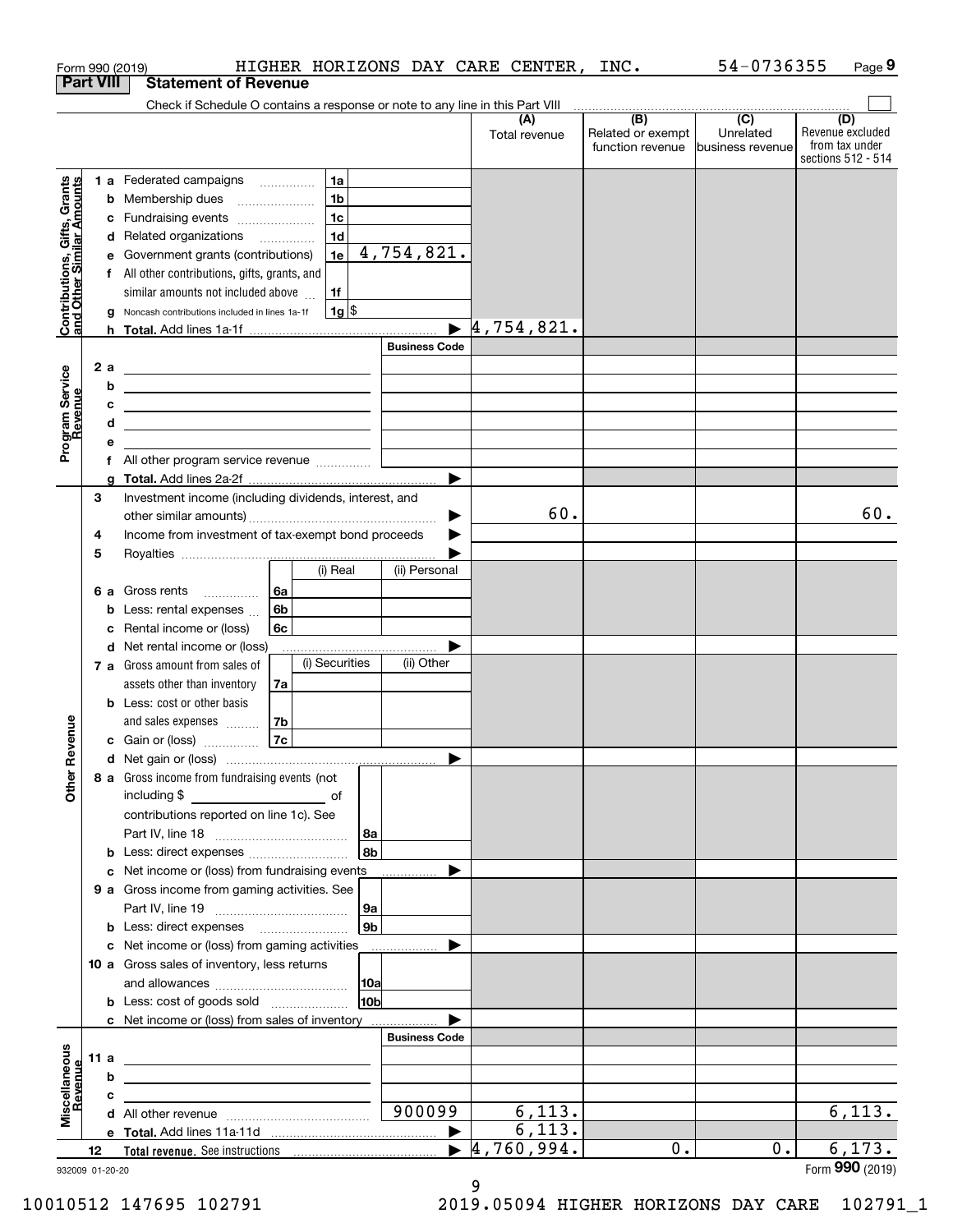**Part IX Statement of Functional Expenses**

|              | Section 501(c)(3) and 501(c)(4) organizations must complete all columns. All other organizations must complete column (A).                                                                                 |                       |                                    |                                                      |                                |
|--------------|------------------------------------------------------------------------------------------------------------------------------------------------------------------------------------------------------------|-----------------------|------------------------------------|------------------------------------------------------|--------------------------------|
|              | Check if Schedule O contains a response or note to any line in this Part IX                                                                                                                                |                       |                                    |                                                      |                                |
|              | Do not include amounts reported on lines 6b,<br>7b, 8b, 9b, and 10b of Part VIII.                                                                                                                          | (A)<br>Total expenses | (B)<br>Program service<br>expenses | $\overline{C}$<br>Management and<br>general expenses | (D)<br>Fundraising<br>expenses |
| 1.           | Grants and other assistance to domestic organizations                                                                                                                                                      |                       |                                    |                                                      |                                |
|              | and domestic governments. See Part IV, line 21                                                                                                                                                             |                       |                                    |                                                      |                                |
| $\mathbf{2}$ | Grants and other assistance to domestic                                                                                                                                                                    |                       |                                    |                                                      |                                |
|              | individuals. See Part IV, line 22                                                                                                                                                                          |                       |                                    |                                                      |                                |
| 3            | Grants and other assistance to foreign                                                                                                                                                                     |                       |                                    |                                                      |                                |
|              | organizations, foreign governments, and foreign                                                                                                                                                            |                       |                                    |                                                      |                                |
|              | individuals. See Part IV, lines 15 and 16                                                                                                                                                                  |                       |                                    |                                                      |                                |
| 4            | Benefits paid to or for members                                                                                                                                                                            |                       |                                    |                                                      |                                |
| 5            | Compensation of current officers, directors,                                                                                                                                                               |                       |                                    |                                                      |                                |
|              | trustees, and key employees                                                                                                                                                                                | 177,063.              |                                    | 177,063.                                             |                                |
| 6            | Compensation not included above to disqualified                                                                                                                                                            |                       |                                    |                                                      |                                |
|              | persons (as defined under section 4958(f)(1)) and                                                                                                                                                          |                       |                                    |                                                      |                                |
|              | persons described in section 4958(c)(3)(B)                                                                                                                                                                 |                       |                                    |                                                      |                                |
| 7            |                                                                                                                                                                                                            | 2,838,325.            | 2,838,325.                         |                                                      |                                |
| 8            | Pension plan accruals and contributions (include                                                                                                                                                           |                       |                                    |                                                      |                                |
|              | section 401(k) and 403(b) employer contributions)                                                                                                                                                          | <u>49,973.</u>        | 49,973.                            |                                                      |                                |
| 9            |                                                                                                                                                                                                            | 441, 242.             | 441,242.                           |                                                      |                                |
| 10           |                                                                                                                                                                                                            | 232,792.              | 211, 296.                          | 21,496.                                              |                                |
| 11           | Fees for services (nonemployees):                                                                                                                                                                          |                       |                                    |                                                      |                                |
| a            |                                                                                                                                                                                                            |                       |                                    |                                                      |                                |
| b            |                                                                                                                                                                                                            | 3,000.                | 3,000.                             |                                                      |                                |
| с            |                                                                                                                                                                                                            | 28,150.               |                                    | 28, 150.                                             |                                |
| d            |                                                                                                                                                                                                            |                       |                                    |                                                      |                                |
| е            | Professional fundraising services. See Part IV, line 17                                                                                                                                                    |                       |                                    |                                                      |                                |
| f            | Investment management fees                                                                                                                                                                                 |                       |                                    |                                                      |                                |
| g            | Other. (If line 11g amount exceeds 10% of line 25,                                                                                                                                                         |                       |                                    |                                                      |                                |
|              | column (A) amount, list line 11g expenses on Sch O.)                                                                                                                                                       | 180,002.              | 180,002.                           |                                                      |                                |
| 12           |                                                                                                                                                                                                            | 2,779.                | 2,779.                             |                                                      |                                |
| 13           |                                                                                                                                                                                                            | 315,970.              | 315,970.                           |                                                      |                                |
| 14           |                                                                                                                                                                                                            | 36,534.               | 36,534.                            |                                                      |                                |
| 15           |                                                                                                                                                                                                            |                       |                                    |                                                      |                                |
| 16           |                                                                                                                                                                                                            | 186,380.              | 186,380.                           |                                                      |                                |
| 17           |                                                                                                                                                                                                            | 9,652.                | 9,652.                             |                                                      |                                |
|              | Payments of travel or entertainment expenses                                                                                                                                                               |                       |                                    |                                                      |                                |
|              | for any federal, state, or local public officials                                                                                                                                                          |                       |                                    |                                                      |                                |
| 19           | Conferences, conventions, and meetings                                                                                                                                                                     | 90,414.               | 90,414.                            |                                                      |                                |
| 20           | Interest                                                                                                                                                                                                   |                       |                                    |                                                      |                                |
| 21           |                                                                                                                                                                                                            |                       |                                    |                                                      |                                |
| 22           | Depreciation, depletion, and amortization                                                                                                                                                                  | 31,774.               | 31,774.                            |                                                      |                                |
| 23           | Insurance                                                                                                                                                                                                  |                       |                                    |                                                      |                                |
| 24           | Other expenses. Itemize expenses not covered<br>above (List miscellaneous expenses on line 24e. If<br>line 24e amount exceeds 10% of line 25, column (A)<br>amount, list line 24e expenses on Schedule O.) |                       |                                    |                                                      |                                |
|              | a FOOD                                                                                                                                                                                                     | 131,067.              | 129,182.                           | 1,885.                                               |                                |
| b            | MENTAL HEALTH                                                                                                                                                                                              | 38, 255.              | 38, 255.                           |                                                      |                                |
|              | DUES AND SUBSCRIPTIONS                                                                                                                                                                                     | 3,857.                |                                    | 3,857.                                               |                                |
| d            | PARENT ACTIVITY                                                                                                                                                                                            | 562.                  | 562.                               |                                                      |                                |
|              | e All other expenses                                                                                                                                                                                       | 6, 563.               | 6, 563.                            |                                                      |                                |
| 25           | Total functional expenses. Add lines 1 through 24e                                                                                                                                                         | 4,804,354.            | 4,571,903.                         | 232,451.                                             | $\overline{0}$ .               |
| 26           | <b>Joint costs.</b> Complete this line only if the organization                                                                                                                                            |                       |                                    |                                                      |                                |
|              | reported in column (B) joint costs from a combined                                                                                                                                                         |                       |                                    |                                                      |                                |
|              | educational campaign and fundraising solicitation.                                                                                                                                                         |                       |                                    |                                                      |                                |
|              | Check here $\blacktriangleright$<br>if following SOP 98-2 (ASC 958-720)                                                                                                                                    |                       |                                    |                                                      |                                |

10

932010 01-20-20

10010512 147695 102791 2019.05094 HIGHER HORIZONS DAY CARE 102791\_1

Form (2019) **990**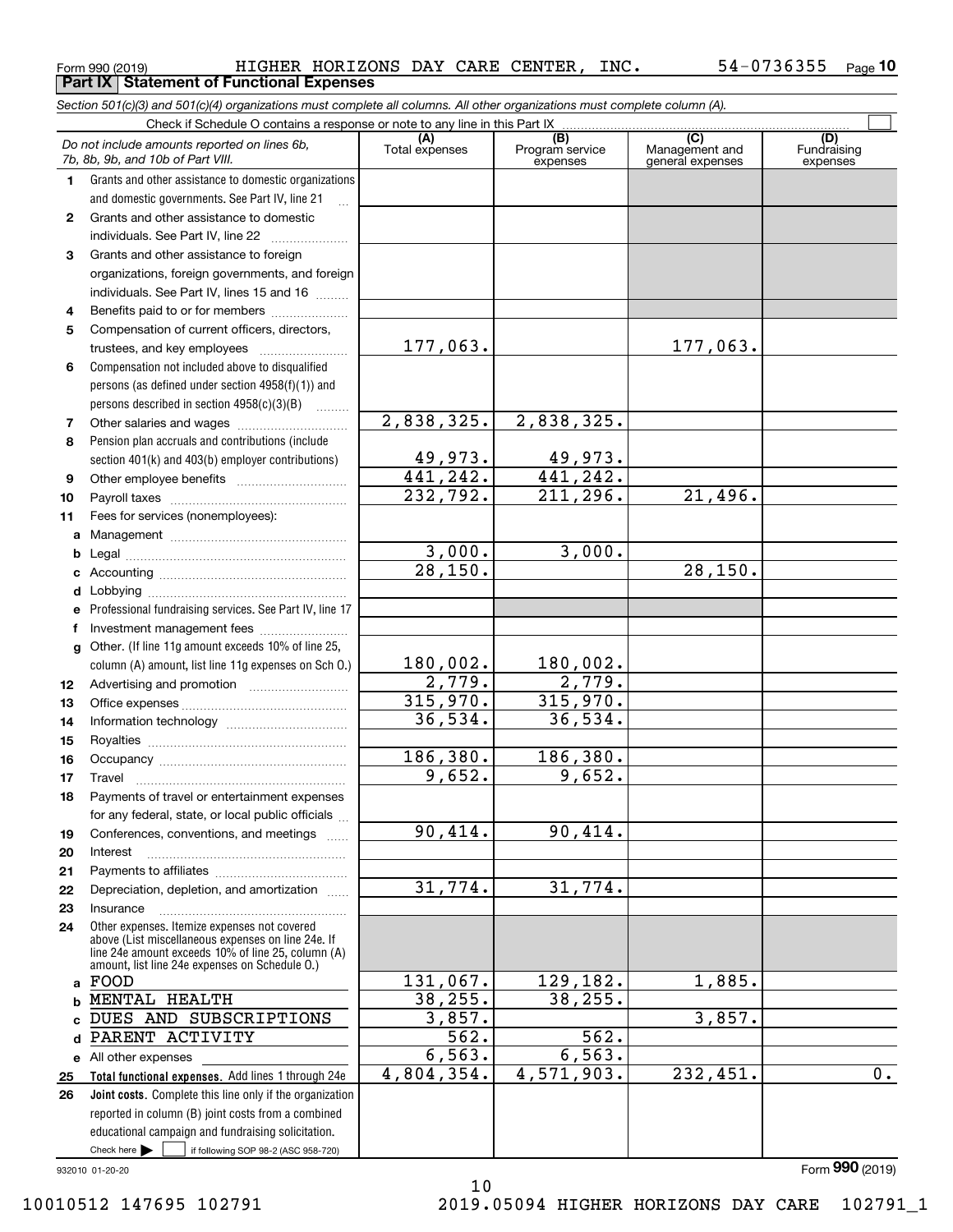**1**

**Part X Balance Sheet**

# 11 10010512 147695 102791 2019.05094 HIGHER HORIZONS DAY CARE 102791\_1

|                             | 1            | Cash - non-interest-bearing                                                                                                                                                                                                    |  |           | 41,859 <b>.</b>         | 1               | 89,644.               |
|-----------------------------|--------------|--------------------------------------------------------------------------------------------------------------------------------------------------------------------------------------------------------------------------------|--|-----------|-------------------------|-----------------|-----------------------|
|                             | $\mathbf{2}$ |                                                                                                                                                                                                                                |  |           | 68,806.                 | $\mathbf{2}$    | $\overline{7}6, 133.$ |
|                             | з            |                                                                                                                                                                                                                                |  |           | 344,581.                | 3               | 331,608.              |
|                             | 4            | Accounts receivable, net manually contained and accounts receivable, net                                                                                                                                                       |  |           |                         | 4               |                       |
|                             | 5            | Loans and other receivables from any current or former officer, director,                                                                                                                                                      |  |           |                         |                 |                       |
|                             |              | trustee, key employee, creator or founder, substantial contributor, or 35%                                                                                                                                                     |  |           |                         |                 |                       |
|                             |              |                                                                                                                                                                                                                                |  |           |                         | 5               |                       |
|                             | 6            | Loans and other receivables from other disqualified persons (as defined                                                                                                                                                        |  |           |                         |                 |                       |
|                             |              | under section $4958(f)(1)$ , and persons described in section $4958(c)(3)(B)$                                                                                                                                                  |  |           |                         | 6               |                       |
|                             | 7            |                                                                                                                                                                                                                                |  |           |                         | $\overline{7}$  |                       |
| Assets                      | 8            |                                                                                                                                                                                                                                |  |           |                         | 8               |                       |
|                             | 9            |                                                                                                                                                                                                                                |  |           | 19,794.                 | 9               | 19,794.               |
|                             |              | <b>10a</b> Land, buildings, and equipment: cost or other                                                                                                                                                                       |  |           |                         |                 |                       |
|                             |              | basis. Complete Part VI of Schedule D  10a                                                                                                                                                                                     |  | 490,981.  |                         |                 |                       |
|                             |              |                                                                                                                                                                                                                                |  | 448, 112. | 74,642.                 | 10 <sub>c</sub> | 42,869.               |
|                             | 11           |                                                                                                                                                                                                                                |  |           |                         | 11              |                       |
|                             | 12           |                                                                                                                                                                                                                                |  |           | 12                      |                 |                       |
|                             | 13           |                                                                                                                                                                                                                                |  |           |                         | 13              |                       |
|                             | 14           | Intangible assets [111] material contracts are also assets an intermediate assets and all contracts and all contracts are all contracts and an international contracts and all contracts are all contracts and all contracts a |  |           | 14                      |                 |                       |
|                             | 15           |                                                                                                                                                                                                                                |  |           |                         | 15              |                       |
|                             | 16           |                                                                                                                                                                                                                                |  |           | $\overline{529}$ , 682. | 16              | 560,048.              |
|                             | 17           |                                                                                                                                                                                                                                |  |           | 415,850.                | 17              | 489,576.              |
|                             | 18           |                                                                                                                                                                                                                                |  |           |                         | 18              |                       |
|                             | 19           | Deferred revenue material contracts and the contracts of the contracts and the contracts of the contracts of the contracts of the contracts of the contracts of the contracts of the contracts of the contracts of the contrac |  |           |                         | 19              |                       |
|                             | 20           |                                                                                                                                                                                                                                |  |           | 20                      |                 |                       |
|                             | 21           | Escrow or custodial account liability. Complete Part IV of Schedule D                                                                                                                                                          |  |           | 21                      |                 |                       |
|                             | 22           | Loans and other payables to any current or former officer, director,                                                                                                                                                           |  |           |                         |                 |                       |
| Liabilities                 |              | trustee, key employee, creator or founder, substantial contributor, or 35%                                                                                                                                                     |  |           |                         |                 |                       |
|                             |              | controlled entity or family member of any of these persons                                                                                                                                                                     |  |           |                         | 22              |                       |
|                             | 23           | Secured mortgages and notes payable to unrelated third parties                                                                                                                                                                 |  |           |                         | 23              |                       |
|                             | 24           |                                                                                                                                                                                                                                |  |           |                         | 24              |                       |
|                             | 25           | Other liabilities (including federal income tax, payables to related third                                                                                                                                                     |  |           |                         |                 |                       |
|                             |              | parties, and other liabilities not included on lines 17-24). Complete Part X                                                                                                                                                   |  |           |                         |                 |                       |
|                             |              | of Schedule D                                                                                                                                                                                                                  |  |           |                         | 25              |                       |
|                             | 26           | Total liabilities. Add lines 17 through 25                                                                                                                                                                                     |  |           | 415,850.                | 26              | 489,576.              |
|                             |              | Organizations that follow FASB ASC 958, check here $\blacktriangleright \lfloor X \rfloor$                                                                                                                                     |  |           |                         |                 |                       |
|                             |              | and complete lines 27, 28, 32, and 33.                                                                                                                                                                                         |  |           |                         |                 |                       |
|                             | 27           | Net assets without donor restrictions                                                                                                                                                                                          |  |           | 113,832.                | 27              | 70,472.               |
|                             | 28           |                                                                                                                                                                                                                                |  |           |                         | 28              |                       |
|                             |              | Organizations that do not follow FASB ASC 958, check here ▶ │                                                                                                                                                                  |  |           |                         |                 |                       |
|                             |              | and complete lines 29 through 33.                                                                                                                                                                                              |  |           |                         |                 |                       |
| Net Assets or Fund Balances | 29           |                                                                                                                                                                                                                                |  |           | 29                      |                 |                       |
|                             | 30           | Paid-in or capital surplus, or land, building, or equipment fund                                                                                                                                                               |  |           | 30                      |                 |                       |
|                             | 31           | Retained earnings, endowment, accumulated income, or other funds                                                                                                                                                               |  | .         |                         | 31              |                       |
|                             | 32           |                                                                                                                                                                                                                                |  |           | 113,832.<br>529,682.    | 32              | 70,472.<br>560,048.   |
|                             | 33           | Total liabilities and net assets/fund balances                                                                                                                                                                                 |  |           |                         | 33              | Form 990 (2019)       |
|                             |              |                                                                                                                                                                                                                                |  |           |                         |                 |                       |

Form 990 (2019) HIGHER HORIZONS DAY CARE CENTER,INC. 54-0736355 <sub>Page</sub>

Check if Schedule O contains a response or note to any line in this Part X

**11**

(B)<br>End of year

 $\mathcal{L}^{\text{max}}$ 

**(A) (B)**

Beginning of year | | End of year

**1**

 $21,859.$  1 89,644.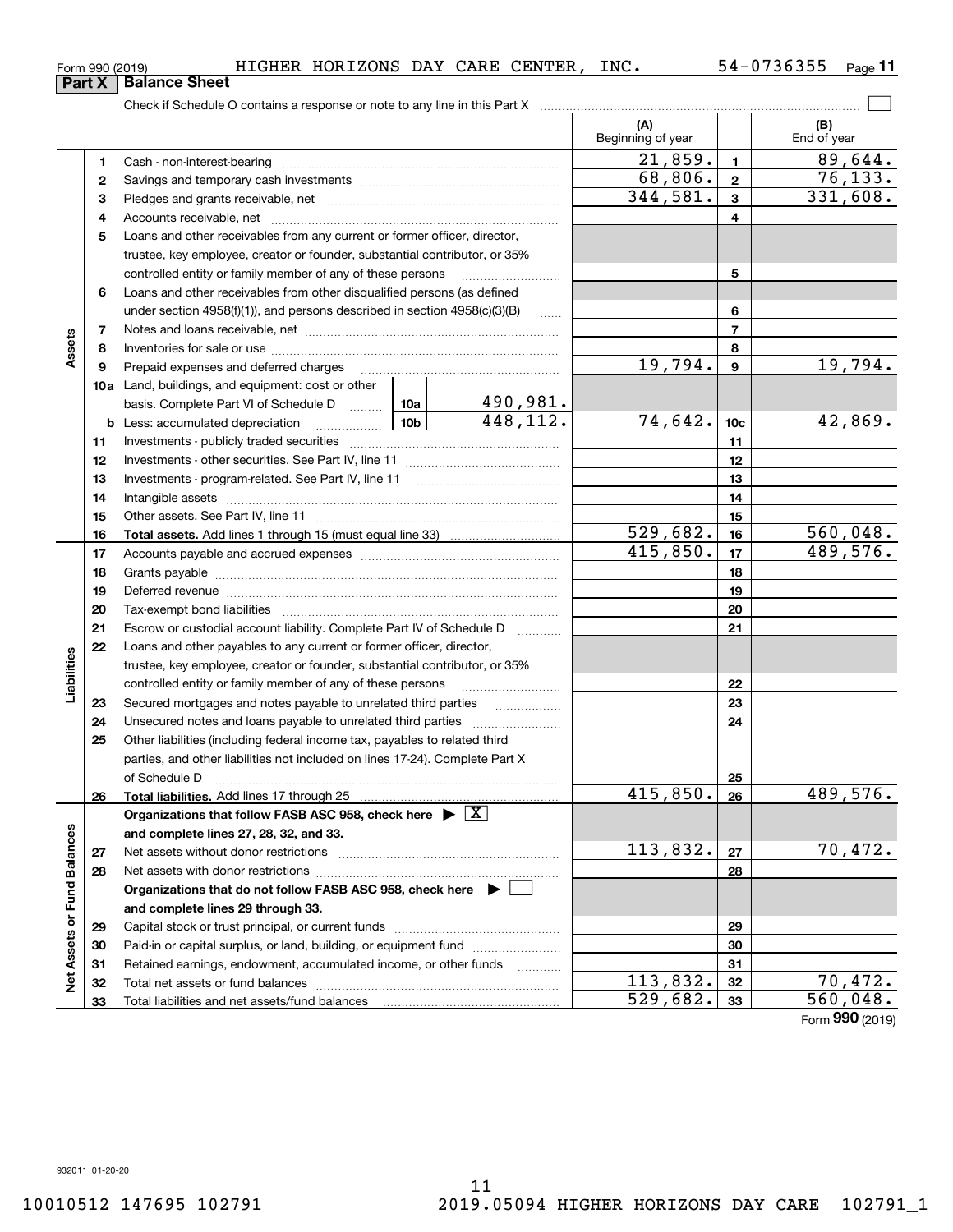|    | HIGHER HORIZONS DAY CARE CENTER, INC.<br>Form 990 (2019)                                                                                                                                                                       |                | 54-0736355     |     | $_{\text{Page}}$ 12 |
|----|--------------------------------------------------------------------------------------------------------------------------------------------------------------------------------------------------------------------------------|----------------|----------------|-----|---------------------|
|    | <b>Reconciliation of Net Assets</b><br>Part XI                                                                                                                                                                                 |                |                |     |                     |
|    |                                                                                                                                                                                                                                |                |                |     |                     |
|    |                                                                                                                                                                                                                                |                |                |     |                     |
| 1  | Total revenue (must equal Part VIII, column (A), line 12)                                                                                                                                                                      | 1              | 4,760,994.     |     |                     |
| 2  | Total expenses (must equal Part IX, column (A), line 25)                                                                                                                                                                       | $\mathbf{2}$   | 4,804,354.     |     |                     |
| 3  | Revenue less expenses. Subtract line 2 from line 1                                                                                                                                                                             | 3              |                |     | $-43,360.$          |
| 4  |                                                                                                                                                                                                                                | $\overline{4}$ |                |     | 113,832.            |
| 5  |                                                                                                                                                                                                                                | 5              |                |     |                     |
| 6  | Donated services and use of facilities [[111] matter contracts and use of facilities [[11] matter contracts and use of facilities [[11] matter contracts and use of facilities [[11] matter contracts and a service contract o | 6              |                |     |                     |
| 7  |                                                                                                                                                                                                                                | $\overline{7}$ |                |     |                     |
| 8  | Prior period adjustments                                                                                                                                                                                                       | 8              |                |     |                     |
| 9  | Other changes in net assets or fund balances (explain on Schedule O)                                                                                                                                                           | 9              |                |     | 0.                  |
| 10 | Net assets or fund balances at end of year. Combine lines 3 through 9 (must equal Part X, line 32,                                                                                                                             |                |                |     |                     |
|    |                                                                                                                                                                                                                                | 10             |                |     | 70,472.             |
|    | Part XII Financial Statements and Reporting                                                                                                                                                                                    |                |                |     |                     |
|    |                                                                                                                                                                                                                                |                |                |     |                     |
|    |                                                                                                                                                                                                                                |                |                | Yes | No                  |
| 1. | $\boxed{\mathbf{X}}$ Accrual<br>Accounting method used to prepare the Form 990: <u>II</u> Cash<br>Other                                                                                                                        |                |                |     |                     |
|    | If the organization changed its method of accounting from a prior year or checked "Other," explain in Schedule O.                                                                                                              |                |                |     |                     |
|    | 2a Were the organization's financial statements compiled or reviewed by an independent accountant?                                                                                                                             |                | 2a             |     | x                   |
|    | If "Yes," check a box below to indicate whether the financial statements for the year were compiled or reviewed on a                                                                                                           |                |                |     |                     |
|    | separate basis, consolidated basis, or both:                                                                                                                                                                                   |                |                |     |                     |
|    | Separate basis<br><b>Consolidated basis</b><br>Both consolidated and separate basis                                                                                                                                            |                |                |     |                     |
|    | <b>b</b> Were the organization's financial statements audited by an independent accountant?                                                                                                                                    |                | 2 <sub>b</sub> | х   |                     |
|    | If "Yes," check a box below to indicate whether the financial statements for the year were audited on a separate basis,                                                                                                        |                |                |     |                     |
|    | consolidated basis, or both:                                                                                                                                                                                                   |                |                |     |                     |
|    | $X$ Separate basis<br><b>Consolidated basis</b><br>Both consolidated and separate basis                                                                                                                                        |                |                |     |                     |
|    | c If "Yes" to line 2a or 2b, does the organization have a committee that assumes responsibility for oversight of the audit,                                                                                                    |                |                |     |                     |
|    |                                                                                                                                                                                                                                |                | 2c             | х   |                     |
|    | If the organization changed either its oversight process or selection process during the tax year, explain on Schedule O.                                                                                                      |                |                |     |                     |
|    | 3a As a result of a federal award, was the organization required to undergo an audit or audits as set forth in the Single Audit                                                                                                |                |                |     |                     |
|    |                                                                                                                                                                                                                                |                | 3a             | х   |                     |
|    | b If "Yes," did the organization undergo the required audit or audits? If the organization did not undergo the required audit                                                                                                  |                |                |     |                     |
|    | or audits, explain why on Schedule O and describe any steps taken to undergo such audits [11] outcommunically contained and the analytic or audits [11] or audits [11] or audits [11] or audits [11] or audits [11] or audits  |                | 3 <sub>b</sub> | х   |                     |

Form (2019) **990**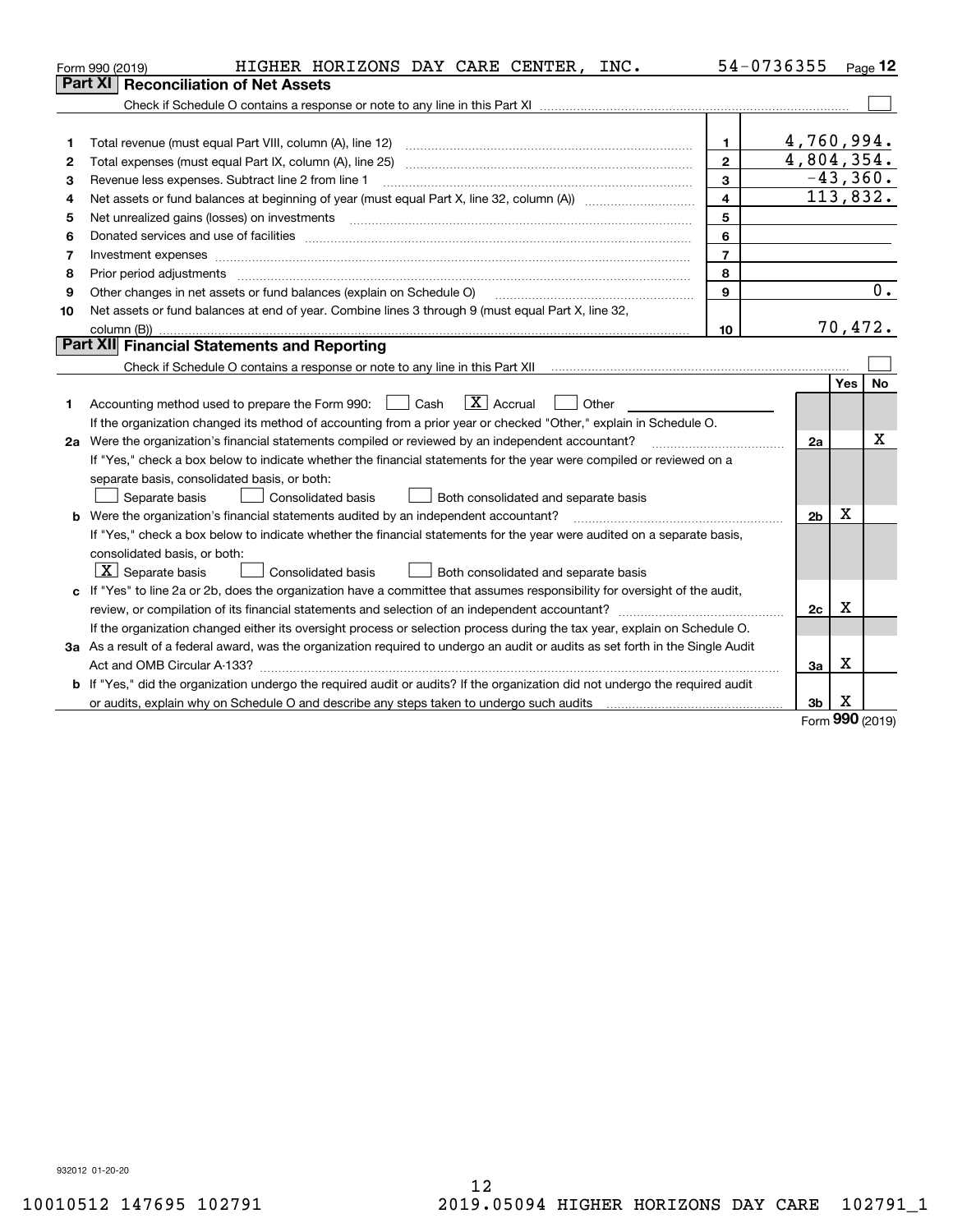| <b>SCHEDULE A</b> |
|-------------------|
|-------------------|

Department of the Treasury

**(Form 990 or 990-EZ)**

## **Public Charity Status and Public Support**

**Complete if the organization is a section 501(c)(3) organization or a section 4947(a)(1) nonexempt charitable trust. | Attach to Form 990 or Form 990-EZ.** 

| OMB No. 1545-0047            |
|------------------------------|
| 2019                         |
| Open to Public<br>Inspection |

|                  | Internal Revenue Service                                                                                                                                                                                                                                                               |                                               |                                                                        | $\blacktriangleright$ Go to www.irs.gov/Form990 for instructions and the latest information.                                                               |                             |                                 |                                                      |  | <b>Inspection</b>                                  |  |
|------------------|----------------------------------------------------------------------------------------------------------------------------------------------------------------------------------------------------------------------------------------------------------------------------------------|-----------------------------------------------|------------------------------------------------------------------------|------------------------------------------------------------------------------------------------------------------------------------------------------------|-----------------------------|---------------------------------|------------------------------------------------------|--|----------------------------------------------------|--|
|                  | Name of the organization                                                                                                                                                                                                                                                               |                                               |                                                                        |                                                                                                                                                            |                             |                                 |                                                      |  | <b>Employer identification number</b>              |  |
|                  |                                                                                                                                                                                                                                                                                        |                                               |                                                                        | HIGHER HORIZONS DAY CARE CENTER,                                                                                                                           |                             | INC.                            |                                                      |  | 54-0736355                                         |  |
| Part I           |                                                                                                                                                                                                                                                                                        |                                               |                                                                        | Reason for Public Charity Status (All organizations must complete this part.) See instructions.                                                            |                             |                                 |                                                      |  |                                                    |  |
|                  |                                                                                                                                                                                                                                                                                        |                                               |                                                                        | The organization is not a private foundation because it is: (For lines 1 through 12, check only one box.)                                                  |                             |                                 |                                                      |  |                                                    |  |
| 1.               |                                                                                                                                                                                                                                                                                        |                                               |                                                                        | A church, convention of churches, or association of churches described in section 170(b)(1)(A)(i).                                                         |                             |                                 |                                                      |  |                                                    |  |
| 2                |                                                                                                                                                                                                                                                                                        |                                               |                                                                        | A school described in section 170(b)(1)(A)(ii). (Attach Schedule E (Form 990 or 990-EZ).)                                                                  |                             |                                 |                                                      |  |                                                    |  |
| 3                |                                                                                                                                                                                                                                                                                        |                                               |                                                                        | A hospital or a cooperative hospital service organization described in section 170(b)(1)(A)(iii).                                                          |                             |                                 |                                                      |  |                                                    |  |
| 4                |                                                                                                                                                                                                                                                                                        |                                               |                                                                        | A medical research organization operated in conjunction with a hospital described in section 170(b)(1)(A)(iii). Enter the hospital's name,                 |                             |                                 |                                                      |  |                                                    |  |
|                  | city, and state:                                                                                                                                                                                                                                                                       |                                               |                                                                        |                                                                                                                                                            |                             |                                 |                                                      |  |                                                    |  |
| 5                |                                                                                                                                                                                                                                                                                        |                                               |                                                                        | An organization operated for the benefit of a college or university owned or operated by a governmental unit described in                                  |                             |                                 |                                                      |  |                                                    |  |
|                  |                                                                                                                                                                                                                                                                                        |                                               | section 170(b)(1)(A)(iv). (Complete Part II.)                          |                                                                                                                                                            |                             |                                 |                                                      |  |                                                    |  |
| 6                |                                                                                                                                                                                                                                                                                        |                                               |                                                                        | A federal, state, or local government or governmental unit described in section 170(b)(1)(A)(v).                                                           |                             |                                 |                                                      |  |                                                    |  |
|                  |                                                                                                                                                                                                                                                                                        |                                               |                                                                        | $7 \overline{X}$ An organization that normally receives a substantial part of its support from a governmental unit or from the general public described in |                             |                                 |                                                      |  |                                                    |  |
|                  |                                                                                                                                                                                                                                                                                        |                                               | section 170(b)(1)(A)(vi). (Complete Part II.)                          |                                                                                                                                                            |                             |                                 |                                                      |  |                                                    |  |
| 8                |                                                                                                                                                                                                                                                                                        |                                               |                                                                        | A community trust described in section 170(b)(1)(A)(vi). (Complete Part II.)                                                                               |                             |                                 |                                                      |  |                                                    |  |
| 9                |                                                                                                                                                                                                                                                                                        |                                               |                                                                        | An agricultural research organization described in section 170(b)(1)(A)(ix) operated in conjunction with a land-grant college                              |                             |                                 |                                                      |  |                                                    |  |
|                  |                                                                                                                                                                                                                                                                                        |                                               |                                                                        | or university or a non-land-grant college of agriculture (see instructions). Enter the name, city, and state of the college or                             |                             |                                 |                                                      |  |                                                    |  |
|                  | university:                                                                                                                                                                                                                                                                            |                                               |                                                                        |                                                                                                                                                            |                             |                                 |                                                      |  |                                                    |  |
| 10               |                                                                                                                                                                                                                                                                                        |                                               |                                                                        |                                                                                                                                                            |                             |                                 |                                                      |  |                                                    |  |
|                  | An organization that normally receives: (1) more than 33 1/3% of its support from contributions, membership fees, and gross receipts from                                                                                                                                              |                                               |                                                                        |                                                                                                                                                            |                             |                                 |                                                      |  |                                                    |  |
|                  | activities related to its exempt functions - subject to certain exceptions, and (2) no more than 33 1/3% of its support from gross investment<br>income and unrelated business taxable income (less section 511 tax) from businesses acquired by the organization after June 30, 1975. |                                               |                                                                        |                                                                                                                                                            |                             |                                 |                                                      |  |                                                    |  |
|                  |                                                                                                                                                                                                                                                                                        |                                               |                                                                        |                                                                                                                                                            |                             |                                 |                                                      |  |                                                    |  |
|                  |                                                                                                                                                                                                                                                                                        |                                               | See section 509(a)(2). (Complete Part III.)                            |                                                                                                                                                            |                             |                                 |                                                      |  |                                                    |  |
| 11               |                                                                                                                                                                                                                                                                                        |                                               |                                                                        | An organization organized and operated exclusively to test for public safety. See section 509(a)(4).                                                       |                             |                                 |                                                      |  |                                                    |  |
| 12 <sup>12</sup> |                                                                                                                                                                                                                                                                                        |                                               |                                                                        | An organization organized and operated exclusively for the benefit of, to perform the functions of, or to carry out the purposes of one or                 |                             |                                 |                                                      |  |                                                    |  |
|                  |                                                                                                                                                                                                                                                                                        |                                               |                                                                        | more publicly supported organizations described in section 509(a)(1) or section 509(a)(2). See section 509(a)(3). Check the box in                         |                             |                                 |                                                      |  |                                                    |  |
|                  |                                                                                                                                                                                                                                                                                        |                                               |                                                                        | lines 12a through 12d that describes the type of supporting organization and complete lines 12e, 12f, and 12g.                                             |                             |                                 |                                                      |  |                                                    |  |
| а                |                                                                                                                                                                                                                                                                                        |                                               |                                                                        | Type I. A supporting organization operated, supervised, or controlled by its supported organization(s), typically by giving                                |                             |                                 |                                                      |  |                                                    |  |
|                  |                                                                                                                                                                                                                                                                                        |                                               |                                                                        | the supported organization(s) the power to regularly appoint or elect a majority of the directors or trustees of the supporting                            |                             |                                 |                                                      |  |                                                    |  |
|                  |                                                                                                                                                                                                                                                                                        |                                               | organization. You must complete Part IV, Sections A and B.             |                                                                                                                                                            |                             |                                 |                                                      |  |                                                    |  |
| b                |                                                                                                                                                                                                                                                                                        |                                               |                                                                        | Type II. A supporting organization supervised or controlled in connection with its supported organization(s), by having                                    |                             |                                 |                                                      |  |                                                    |  |
|                  |                                                                                                                                                                                                                                                                                        |                                               |                                                                        | control or management of the supporting organization vested in the same persons that control or manage the supported                                       |                             |                                 |                                                      |  |                                                    |  |
|                  |                                                                                                                                                                                                                                                                                        |                                               | organization(s). You must complete Part IV, Sections A and C.          |                                                                                                                                                            |                             |                                 |                                                      |  |                                                    |  |
| с                |                                                                                                                                                                                                                                                                                        |                                               |                                                                        | Type III functionally integrated. A supporting organization operated in connection with, and functionally integrated with,                                 |                             |                                 |                                                      |  |                                                    |  |
|                  |                                                                                                                                                                                                                                                                                        |                                               |                                                                        | its supported organization(s) (see instructions). You must complete Part IV, Sections A, D, and E.                                                         |                             |                                 |                                                      |  |                                                    |  |
| d                |                                                                                                                                                                                                                                                                                        |                                               |                                                                        | Type III non-functionally integrated. A supporting organization operated in connection with its supported organization(s)                                  |                             |                                 |                                                      |  |                                                    |  |
|                  |                                                                                                                                                                                                                                                                                        |                                               |                                                                        | that is not functionally integrated. The organization generally must satisfy a distribution requirement and an attentiveness                               |                             |                                 |                                                      |  |                                                    |  |
|                  |                                                                                                                                                                                                                                                                                        |                                               |                                                                        | requirement (see instructions). You must complete Part IV, Sections A and D, and Part V.                                                                   |                             |                                 |                                                      |  |                                                    |  |
| е                |                                                                                                                                                                                                                                                                                        |                                               |                                                                        | Check this box if the organization received a written determination from the IRS that it is a Type I, Type II, Type III                                    |                             |                                 |                                                      |  |                                                    |  |
|                  |                                                                                                                                                                                                                                                                                        |                                               |                                                                        | functionally integrated, or Type III non-functionally integrated supporting organization.                                                                  |                             |                                 |                                                      |  |                                                    |  |
|                  |                                                                                                                                                                                                                                                                                        | f Enter the number of supported organizations |                                                                        |                                                                                                                                                            |                             |                                 |                                                      |  |                                                    |  |
|                  |                                                                                                                                                                                                                                                                                        |                                               | Provide the following information about the supported organization(s). |                                                                                                                                                            |                             | (iv) Is the organization listed |                                                      |  |                                                    |  |
|                  | (i) Name of supported<br>organization                                                                                                                                                                                                                                                  |                                               | (ii) EIN                                                               | (iii) Type of organization<br>(described on lines 1-10                                                                                                     | in your governing document? |                                 | (v) Amount of monetary<br>support (see instructions) |  | (vi) Amount of other<br>support (see instructions) |  |
|                  |                                                                                                                                                                                                                                                                                        |                                               |                                                                        | above (see instructions))                                                                                                                                  | Yes                         | No                              |                                                      |  |                                                    |  |
|                  |                                                                                                                                                                                                                                                                                        |                                               |                                                                        |                                                                                                                                                            |                             |                                 |                                                      |  |                                                    |  |
|                  |                                                                                                                                                                                                                                                                                        |                                               |                                                                        |                                                                                                                                                            |                             |                                 |                                                      |  |                                                    |  |
|                  |                                                                                                                                                                                                                                                                                        |                                               |                                                                        |                                                                                                                                                            |                             |                                 |                                                      |  |                                                    |  |
|                  |                                                                                                                                                                                                                                                                                        |                                               |                                                                        |                                                                                                                                                            |                             |                                 |                                                      |  |                                                    |  |
|                  |                                                                                                                                                                                                                                                                                        |                                               |                                                                        |                                                                                                                                                            |                             |                                 |                                                      |  |                                                    |  |
|                  |                                                                                                                                                                                                                                                                                        |                                               |                                                                        |                                                                                                                                                            |                             |                                 |                                                      |  |                                                    |  |
|                  |                                                                                                                                                                                                                                                                                        |                                               |                                                                        |                                                                                                                                                            |                             |                                 |                                                      |  |                                                    |  |
|                  |                                                                                                                                                                                                                                                                                        |                                               |                                                                        |                                                                                                                                                            |                             |                                 |                                                      |  |                                                    |  |
|                  |                                                                                                                                                                                                                                                                                        |                                               |                                                                        |                                                                                                                                                            |                             |                                 |                                                      |  |                                                    |  |
|                  |                                                                                                                                                                                                                                                                                        |                                               |                                                                        |                                                                                                                                                            |                             |                                 |                                                      |  |                                                    |  |
| Total            |                                                                                                                                                                                                                                                                                        |                                               |                                                                        |                                                                                                                                                            |                             |                                 |                                                      |  |                                                    |  |

LHA For Paperwork Reduction Act Notice, see the Instructions for Form 990 or 990-EZ. 932021 09-25-19 Schedule A (Form 990 or 990-EZ) 2019 13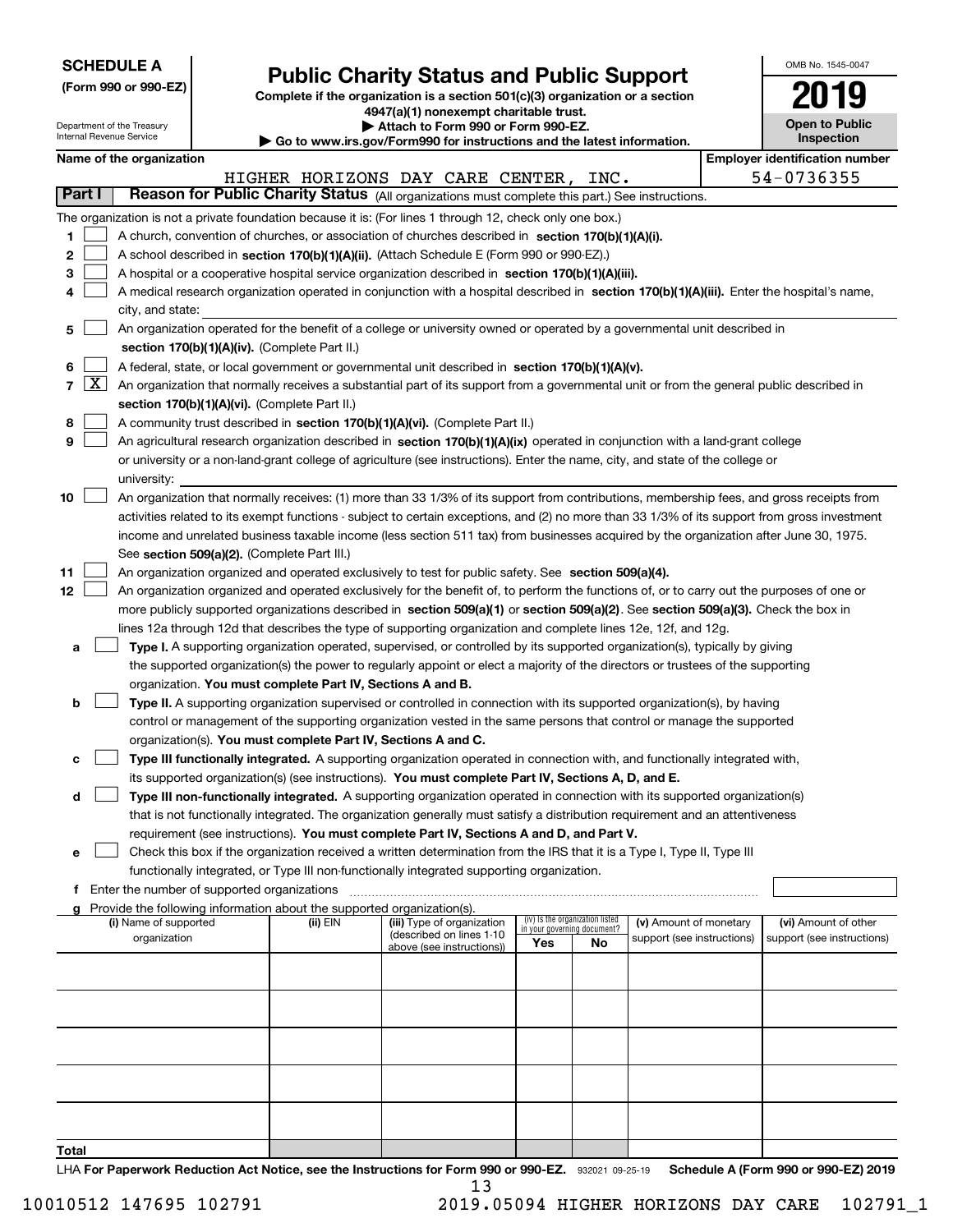### **2** Schedule A (Form 990 or 990-EZ) 2019 <code>HIGHER HORIZONS</code> DAY <code>CARE CENTER</code> , <code>INC.</code>  $54\text{--}0736355$  <code>Page</code> **Part II Support Schedule for Organizations Described in Sections 170(b)(1)(A)(iv) and 170(b)(1)(A)(vi)**

(Complete only if you checked the box on line 5, 7, or 8 of Part I or if the organization failed to qualify under Part III. If the organization fails to qualify under the tests listed below, please complete Part III.)

|    | <b>Section A. Public Support</b>                                                                                                               |          |            |            |            |          |                                         |
|----|------------------------------------------------------------------------------------------------------------------------------------------------|----------|------------|------------|------------|----------|-----------------------------------------|
|    | Calendar year (or fiscal year beginning in)                                                                                                    | (a) 2015 | $(b)$ 2016 | $(c)$ 2017 | $(d)$ 2018 | (e) 2019 | (f) Total                               |
|    | 1 Gifts, grants, contributions, and                                                                                                            |          |            |            |            |          |                                         |
|    | membership fees received. (Do not                                                                                                              |          |            |            |            |          |                                         |
|    | include any "unusual grants.")                                                                                                                 | 4489531. | 4738134.   | 4656940.   | 4682136.   |          | 4754821.23321562.                       |
|    | 2 Tax revenues levied for the organ-                                                                                                           |          |            |            |            |          |                                         |
|    | ization's benefit and either paid to                                                                                                           |          |            |            |            |          |                                         |
|    | or expended on its behalf                                                                                                                      |          |            |            |            |          |                                         |
|    | 3 The value of services or facilities                                                                                                          |          |            |            |            |          |                                         |
|    | furnished by a governmental unit to                                                                                                            |          |            |            |            |          |                                         |
|    | the organization without charge                                                                                                                |          |            |            |            |          |                                         |
|    | 4 Total. Add lines 1 through 3                                                                                                                 | 4489531. | 4738134.   | 4656940.   | 4682136.   |          | 4754821.23321562.                       |
|    | 5 The portion of total contributions                                                                                                           |          |            |            |            |          |                                         |
|    | by each person (other than a                                                                                                                   |          |            |            |            |          |                                         |
|    | governmental unit or publicly                                                                                                                  |          |            |            |            |          |                                         |
|    | supported organization) included                                                                                                               |          |            |            |            |          |                                         |
|    | on line 1 that exceeds 2% of the                                                                                                               |          |            |            |            |          |                                         |
|    | amount shown on line 11,                                                                                                                       |          |            |            |            |          |                                         |
|    | column (f)                                                                                                                                     |          |            |            |            |          |                                         |
|    | 6 Public support. Subtract line 5 from line 4.                                                                                                 |          |            |            |            |          | 23321562.                               |
|    | <b>Section B. Total Support</b>                                                                                                                |          |            |            |            |          |                                         |
|    | Calendar year (or fiscal year beginning in)                                                                                                    | (a) 2015 | (b) 2016   | $(c)$ 2017 | $(d)$ 2018 | (e) 2019 | (f) Total                               |
|    | <b>7</b> Amounts from line 4                                                                                                                   | 4489531. | 4738134.   | 4656940.   | 4682136.   |          | 4754821.23321562.                       |
|    | 8 Gross income from interest,                                                                                                                  |          |            |            |            |          |                                         |
|    |                                                                                                                                                |          |            |            |            |          |                                         |
|    | dividends, payments received on                                                                                                                |          |            |            |            |          |                                         |
|    | securities loans, rents, royalties,                                                                                                            | 119.     | 154.       | 168.       | 67.        | 60.      | 568.                                    |
|    | and income from similar sources                                                                                                                |          |            |            |            |          |                                         |
|    | <b>9</b> Net income from unrelated business                                                                                                    |          |            |            |            |          |                                         |
|    | activities, whether or not the                                                                                                                 |          |            |            |            |          |                                         |
|    | business is regularly carried on                                                                                                               |          |            |            |            |          |                                         |
|    | 10 Other income. Do not include gain                                                                                                           |          |            |            |            |          |                                         |
|    | or loss from the sale of capital                                                                                                               |          |            |            |            |          |                                         |
|    | assets (Explain in Part VI.)                                                                                                                   |          |            |            |            |          |                                         |
|    | 11 Total support. Add lines 7 through 10                                                                                                       |          |            |            |            |          | 23322130.                               |
|    | 12 Gross receipts from related activities, etc. (see instructions)                                                                             |          |            |            |            | 12       | 146,699.                                |
|    | 13 First five years. If the Form 990 is for the organization's first, second, third, fourth, or fifth tax year as a section 501(c)(3)          |          |            |            |            |          |                                         |
|    | organization, check this box and stop here                                                                                                     |          |            |            |            |          |                                         |
|    | Section C. Computation of Public Support Percentage                                                                                            |          |            |            |            |          |                                         |
|    | 14 Public support percentage for 2019 (line 6, column (f) divided by line 11, column (f) <i>manumeronominimi</i> ng.                           |          |            |            |            | 14       | 100.00<br>$\frac{9}{6}$                 |
|    |                                                                                                                                                |          |            |            |            | 15       | 100.00<br>%                             |
|    | 16a 33 1/3% support test - 2019. If the organization did not check the box on line 13, and line 14 is 33 1/3% or more, check this box and      |          |            |            |            |          |                                         |
|    | stop here. The organization qualifies as a publicly supported organization                                                                     |          |            |            |            |          | $\blacktriangleright$ $\vert$ X $\vert$ |
|    | b 33 1/3% support test - 2018. If the organization did not check a box on line 13 or 16a, and line 15 is 33 1/3% or more, check this box       |          |            |            |            |          |                                         |
|    | and stop here. The organization qualifies as a publicly supported organization                                                                 |          |            |            |            |          |                                         |
|    | 17a 10% -facts-and-circumstances test - 2019. If the organization did not check a box on line 13, 16a, or 16b, and line 14 is 10% or more,     |          |            |            |            |          |                                         |
|    | and if the organization meets the "facts-and-circumstances" test, check this box and stop here. Explain in Part VI how the organization        |          |            |            |            |          |                                         |
|    | meets the "facts-and-circumstances" test. The organization qualifies as a publicly supported organization                                      |          |            |            |            |          |                                         |
|    | <b>b 10% -facts-and-circumstances test - 2018.</b> If the organization did not check a box on line 13, 16a, 16b, or 17a, and line 15 is 10% or |          |            |            |            |          |                                         |
|    | more, and if the organization meets the "facts-and-circumstances" test, check this box and stop here. Explain in Part VI how the               |          |            |            |            |          |                                         |
|    | organization meets the "facts-and-circumstances" test. The organization qualifies as a publicly supported organization                         |          |            |            |            |          |                                         |
| 18 | Private foundation. If the organization did not check a box on line 13, 16a, 16b, 17a, or 17b, check this box and see instructions             |          |            |            |            |          |                                         |
|    |                                                                                                                                                |          |            |            |            |          | Schedule A (Form 990 or 990-F7) 2019    |

**Schedule A (Form 990 or 990-EZ) 2019**

932022 09-25-19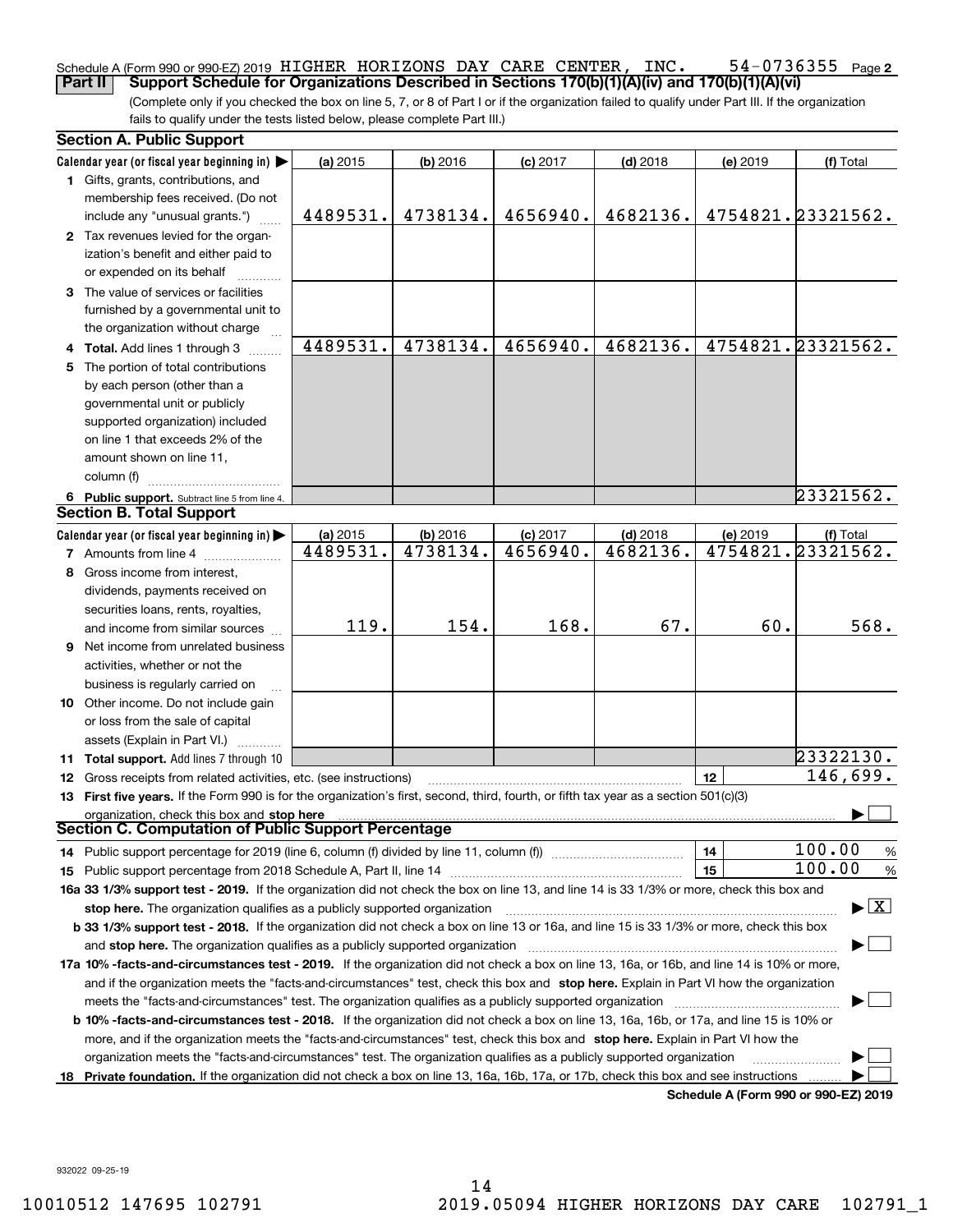### Schedule A (Form 990 or 990-EZ) 2019 <code>HIGHER HORIZONS</code> DAY <code>CARE CENTER</code> , <code>INC.</code>  $54\text{--}0736355$  <code>Page</code> **Part III Support Schedule for Organizations Described in Section 509(a)(2)**

(Complete only if you checked the box on line 10 of Part I or if the organization failed to qualify under Part II. If the organization fails to qualify under the tests listed below, please complete Part II.)

| <b>Section A. Public Support</b>                                                                                                                                                         |            |          |            |            |          |                                      |
|------------------------------------------------------------------------------------------------------------------------------------------------------------------------------------------|------------|----------|------------|------------|----------|--------------------------------------|
| Calendar year (or fiscal year beginning in) $\blacktriangleright$                                                                                                                        | (a) 2015   | (b) 2016 | $(c)$ 2017 | $(d)$ 2018 | (e) 2019 | (f) Total                            |
| 1 Gifts, grants, contributions, and                                                                                                                                                      |            |          |            |            |          |                                      |
| membership fees received. (Do not                                                                                                                                                        |            |          |            |            |          |                                      |
| include any "unusual grants.")                                                                                                                                                           |            |          |            |            |          |                                      |
| 2 Gross receipts from admissions,<br>merchandise sold or services per-<br>formed, or facilities furnished in<br>any activity that is related to the<br>organization's tax-exempt purpose |            |          |            |            |          |                                      |
| 3 Gross receipts from activities that                                                                                                                                                    |            |          |            |            |          |                                      |
| are not an unrelated trade or bus-                                                                                                                                                       |            |          |            |            |          |                                      |
| iness under section 513                                                                                                                                                                  |            |          |            |            |          |                                      |
| 4 Tax revenues levied for the organ-                                                                                                                                                     |            |          |            |            |          |                                      |
| ization's benefit and either paid to<br>or expended on its behalf<br>.                                                                                                                   |            |          |            |            |          |                                      |
| 5 The value of services or facilities                                                                                                                                                    |            |          |            |            |          |                                      |
| furnished by a governmental unit to                                                                                                                                                      |            |          |            |            |          |                                      |
| the organization without charge                                                                                                                                                          |            |          |            |            |          |                                      |
| <b>6 Total.</b> Add lines 1 through 5                                                                                                                                                    |            |          |            |            |          |                                      |
| 7a Amounts included on lines 1, 2, and                                                                                                                                                   |            |          |            |            |          |                                      |
| 3 received from disqualified persons                                                                                                                                                     |            |          |            |            |          |                                      |
| <b>b</b> Amounts included on lines 2 and 3 received<br>from other than disqualified persons that<br>exceed the greater of \$5,000 or 1% of the<br>amount on line 13 for the year         |            |          |            |            |          |                                      |
| c Add lines 7a and 7b                                                                                                                                                                    |            |          |            |            |          |                                      |
| 8 Public support. (Subtract line 7c from line 6.)<br><b>Section B. Total Support</b>                                                                                                     |            |          |            |            |          |                                      |
| Calendar year (or fiscal year beginning in)                                                                                                                                              | (a) $2015$ | (b) 2016 | $(c)$ 2017 | $(d)$ 2018 | (e) 2019 | (f) Total                            |
| 9 Amounts from line 6                                                                                                                                                                    |            |          |            |            |          |                                      |
| 10a Gross income from interest,<br>dividends, payments received on<br>securities loans, rents, royalties,<br>and income from similar sources                                             |            |          |            |            |          |                                      |
| <b>b</b> Unrelated business taxable income                                                                                                                                               |            |          |            |            |          |                                      |
| (less section 511 taxes) from businesses<br>acquired after June 30, 1975                                                                                                                 |            |          |            |            |          |                                      |
| c Add lines 10a and 10b                                                                                                                                                                  |            |          |            |            |          |                                      |
| <b>11</b> Net income from unrelated business<br>activities not included in line 10b,<br>whether or not the business is<br>regularly carried on                                           |            |          |            |            |          |                                      |
| <b>12</b> Other income. Do not include gain<br>or loss from the sale of capital<br>assets (Explain in Part VI.)                                                                          |            |          |            |            |          |                                      |
| <b>13 Total support.</b> (Add lines 9, 10c, 11, and 12.)                                                                                                                                 |            |          |            |            |          |                                      |
| 14 First five years. If the Form 990 is for the organization's first, second, third, fourth, or fifth tax year as a section 501(c)(3) organization,                                      |            |          |            |            |          |                                      |
| check this box and stop here measurements and stop here are constructed and the measurement of the state of the                                                                          |            |          |            |            |          |                                      |
| <b>Section C. Computation of Public Support Percentage</b>                                                                                                                               |            |          |            |            |          |                                      |
| 15 Public support percentage for 2019 (line 8, column (f), divided by line 13, column (f))                                                                                               |            |          |            |            | 15       | %                                    |
| 16 Public support percentage from 2018 Schedule A, Part III, line 15                                                                                                                     |            |          |            |            | 16       | %                                    |
| <b>Section D. Computation of Investment Income Percentage</b>                                                                                                                            |            |          |            |            |          |                                      |
| 17 Investment income percentage for 2019 (line 10c, column (f), divided by line 13, column (f))                                                                                          |            |          |            |            | 17       | %                                    |
| 18 Investment income percentage from 2018 Schedule A, Part III, line 17                                                                                                                  |            |          |            |            | 18       | %                                    |
| 19a 33 1/3% support tests - 2019. If the organization did not check the box on line 14, and line 15 is more than 33 1/3%, and line 17 is not                                             |            |          |            |            |          |                                      |
| more than 33 1/3%, check this box and stop here. The organization qualifies as a publicly supported organization                                                                         |            |          |            |            |          | ▶                                    |
| <b>b 33 1/3% support tests - 2018.</b> If the organization did not check a box on line 14 or line 19a, and line 16 is more than 33 1/3%, and                                             |            |          |            |            |          |                                      |
| line 18 is not more than 33 1/3%, check this box and stop here. The organization qualifies as a publicly supported organization                                                          |            |          |            |            |          |                                      |
| 20 Private foundation. If the organization did not check a box on line 14, 19a, or 19b, check this box and see instructions                                                              |            |          |            |            |          |                                      |
| 932023 09-25-19                                                                                                                                                                          |            |          |            |            |          | Schedule A (Form 990 or 990-EZ) 2019 |
|                                                                                                                                                                                          |            | 15       |            |            |          |                                      |

10010512 147695 102791 2019.05094 HIGHER HORIZONS DAY CARE 102791\_1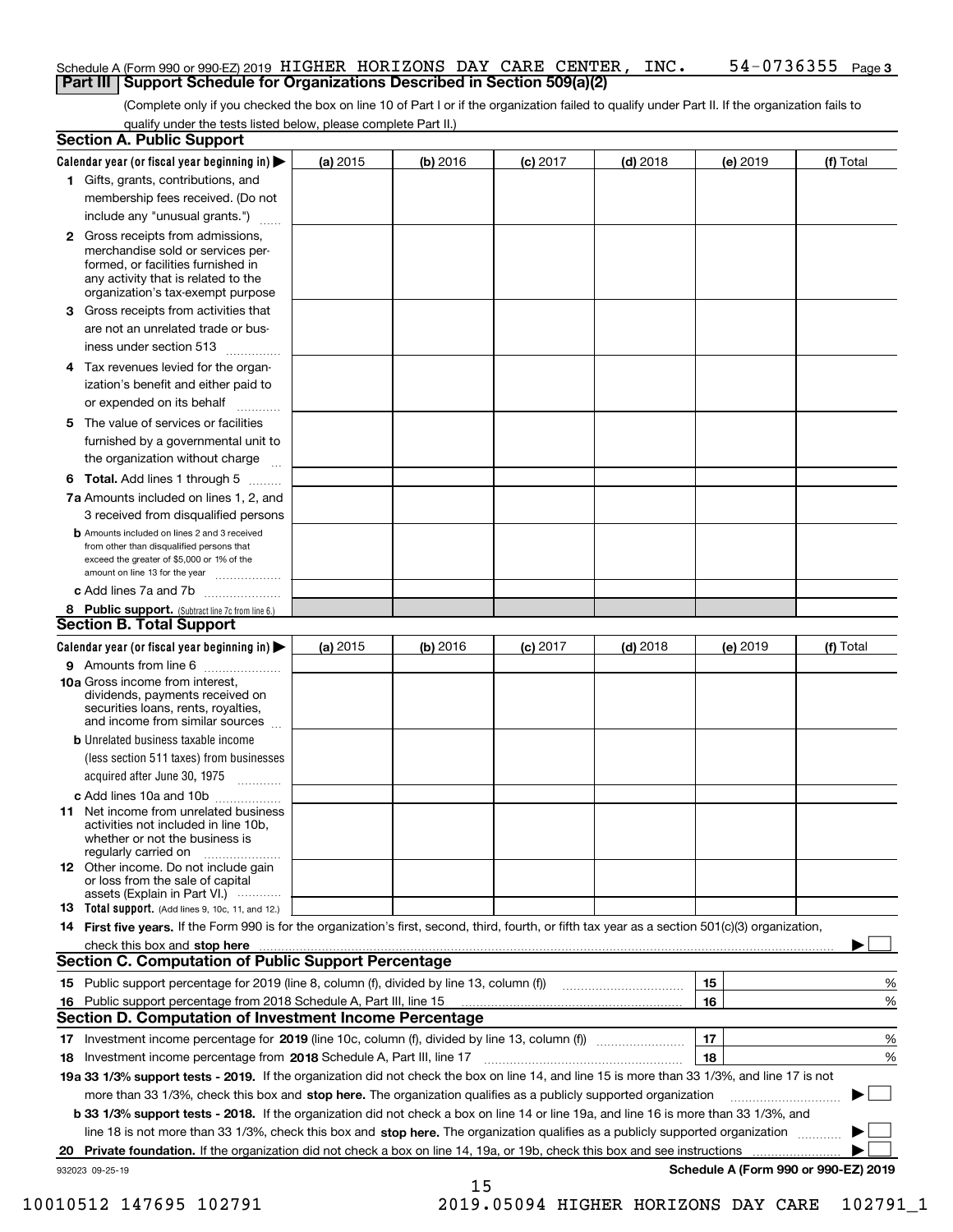**1**

**2**

**3a**

**3b**

**3c**

**4a**

**4b**

**4c**

**5a**

**5b5c**

**6**

**7**

**8**

**9a**

**9b**

**9c**

**10a**

**10b**

**YesNo**

## **Part IV Supporting Organizations**

(Complete only if you checked a box in line 12 on Part I. If you checked 12a of Part I, complete Sections A and B. If you checked 12b of Part I, complete Sections A and C. If you checked 12c of Part I, complete Sections A, D, and E. If you checked 12d of Part I, complete Sections A and D, and complete Part V.)

### **Section A. All Supporting Organizations**

- **1** Are all of the organization's supported organizations listed by name in the organization's governing documents? If "No," describe in **Part VI** how the supported organizations are designated. If designated by *class or purpose, describe the designation. If historic and continuing relationship, explain.*
- **2** Did the organization have any supported organization that does not have an IRS determination of status under section 509(a)(1) or (2)? If "Yes," explain in Part VI how the organization determined that the supported *organization was described in section 509(a)(1) or (2).*
- **3a** Did the organization have a supported organization described in section 501(c)(4), (5), or (6)? If "Yes," answer *(b) and (c) below.*
- **b** Did the organization confirm that each supported organization qualified under section 501(c)(4), (5), or (6) and satisfied the public support tests under section 509(a)(2)? If "Yes," describe in **Part VI** when and how the *organization made the determination.*
- **c**Did the organization ensure that all support to such organizations was used exclusively for section 170(c)(2)(B) purposes? If "Yes," explain in **Part VI** what controls the organization put in place to ensure such use.
- **4a***If* Was any supported organization not organized in the United States ("foreign supported organization")? *"Yes," and if you checked 12a or 12b in Part I, answer (b) and (c) below.*
- **b** Did the organization have ultimate control and discretion in deciding whether to make grants to the foreign supported organization? If "Yes," describe in **Part VI** how the organization had such control and discretion *despite being controlled or supervised by or in connection with its supported organizations.*
- **c** Did the organization support any foreign supported organization that does not have an IRS determination under sections 501(c)(3) and 509(a)(1) or (2)? If "Yes," explain in **Part VI** what controls the organization used *to ensure that all support to the foreign supported organization was used exclusively for section 170(c)(2)(B) purposes.*
- **5a** Did the organization add, substitute, or remove any supported organizations during the tax year? If "Yes," answer (b) and (c) below (if applicable). Also, provide detail in **Part VI,** including (i) the names and EIN *numbers of the supported organizations added, substituted, or removed; (ii) the reasons for each such action; (iii) the authority under the organization's organizing document authorizing such action; and (iv) how the action was accomplished (such as by amendment to the organizing document).*
- **b** Type I or Type II only. Was any added or substituted supported organization part of a class already designated in the organization's organizing document?
- **cSubstitutions only.**  Was the substitution the result of an event beyond the organization's control?
- **6** Did the organization provide support (whether in the form of grants or the provision of services or facilities) to **Part VI.** *If "Yes," provide detail in* support or benefit one or more of the filing organization's supported organizations? anyone other than (i) its supported organizations, (ii) individuals that are part of the charitable class benefited by one or more of its supported organizations, or (iii) other supporting organizations that also
- **7**Did the organization provide a grant, loan, compensation, or other similar payment to a substantial contributor *If "Yes," complete Part I of Schedule L (Form 990 or 990-EZ).* regard to a substantial contributor? (as defined in section 4958(c)(3)(C)), a family member of a substantial contributor, or a 35% controlled entity with
- **8** Did the organization make a loan to a disqualified person (as defined in section 4958) not described in line 7? *If "Yes," complete Part I of Schedule L (Form 990 or 990-EZ).*
- **9a** Was the organization controlled directly or indirectly at any time during the tax year by one or more in section 509(a)(1) or (2))? If "Yes," *provide detail in* <code>Part VI.</code> disqualified persons as defined in section 4946 (other than foundation managers and organizations described
- **b** Did one or more disqualified persons (as defined in line 9a) hold a controlling interest in any entity in which the supporting organization had an interest? If "Yes," provide detail in P**art VI**.
- **c**Did a disqualified person (as defined in line 9a) have an ownership interest in, or derive any personal benefit from, assets in which the supporting organization also had an interest? If "Yes," provide detail in P**art VI.**
- **10a** Was the organization subject to the excess business holdings rules of section 4943 because of section supporting organizations)? If "Yes," answer 10b below. 4943(f) (regarding certain Type II supporting organizations, and all Type III non-functionally integrated
- **b** Did the organization have any excess business holdings in the tax year? (Use Schedule C, Form 4720, to *determine whether the organization had excess business holdings.)*

16

932024 09-25-19

**Schedule A (Form 990 or 990-EZ) 2019**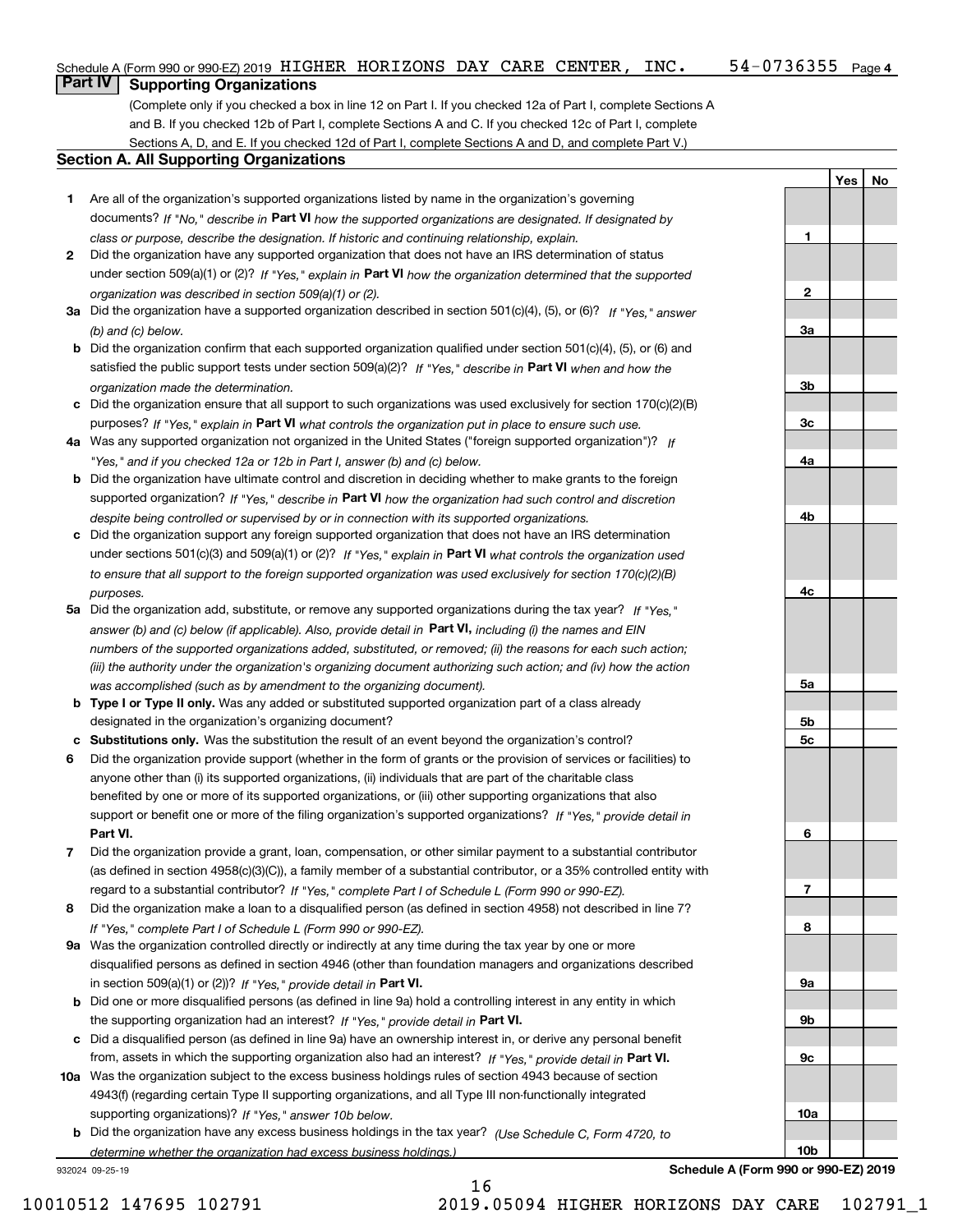## Schedule A (Form 990 or 990-EZ) 2019 <code>HIGHER HORIZONS DAY CARE CENTER</code> , <code>INC. 54-0736355</code> Page 5 **Part IV** Supporting Organizations *(continued)*

|    |                                                                                                                                   |                 | Yes | No |
|----|-----------------------------------------------------------------------------------------------------------------------------------|-----------------|-----|----|
| 11 | Has the organization accepted a gift or contribution from any of the following persons?                                           |                 |     |    |
|    | a A person who directly or indirectly controls, either alone or together with persons described in (b) and (c)                    |                 |     |    |
|    | below, the governing body of a supported organization?                                                                            | 11a             |     |    |
|    | <b>b</b> A family member of a person described in (a) above?                                                                      | 11 <sub>b</sub> |     |    |
|    | c A 35% controlled entity of a person described in (a) or (b) above? If "Yes" to a, b, or c, provide detail in Part VI.           | 11c             |     |    |
|    | <b>Section B. Type I Supporting Organizations</b>                                                                                 |                 |     |    |
|    |                                                                                                                                   |                 | Yes | No |
| 1. | Did the directors, trustees, or membership of one or more supported organizations have the power to                               |                 |     |    |
|    | regularly appoint or elect at least a majority of the organization's directors or trustees at all times during the                |                 |     |    |
|    | tax year? If "No," describe in Part VI how the supported organization(s) effectively operated, supervised, or                     |                 |     |    |
|    | controlled the organization's activities. If the organization had more than one supported organization,                           |                 |     |    |
|    | describe how the powers to appoint and/or remove directors or trustees were allocated among the supported                         |                 |     |    |
|    | organizations and what conditions or restrictions, if any, applied to such powers during the tax year.                            | 1               |     |    |
| 2  | Did the organization operate for the benefit of any supported organization other than the supported                               |                 |     |    |
|    | organization(s) that operated, supervised, or controlled the supporting organization? If "Yes," explain in                        |                 |     |    |
|    | Part VI how providing such benefit carried out the purposes of the supported organization(s) that operated,                       |                 |     |    |
|    | supervised, or controlled the supporting organization.                                                                            | 2               |     |    |
|    | <b>Section C. Type II Supporting Organizations</b>                                                                                |                 |     |    |
|    |                                                                                                                                   |                 | Yes | No |
| 1  | Were a majority of the organization's directors or trustees during the tax year also a majority of the directors                  |                 |     |    |
|    | or trustees of each of the organization's supported organization(s)? If "No." describe in Part VI how control                     |                 |     |    |
|    | or management of the supporting organization was vested in the same persons that controlled or managed                            |                 |     |    |
|    | the supported organization(s).                                                                                                    |                 |     |    |
|    | <b>Section D. All Type III Supporting Organizations</b>                                                                           |                 |     |    |
|    |                                                                                                                                   |                 | Yes | No |
| 1  | Did the organization provide to each of its supported organizations, by the last day of the fifth month of the                    |                 |     |    |
|    | organization's tax year, (i) a written notice describing the type and amount of support provided during the prior tax             |                 |     |    |
|    | year, (ii) a copy of the Form 990 that was most recently filed as of the date of notification, and (iii) copies of the            |                 |     |    |
|    | organization's governing documents in effect on the date of notification, to the extent not previously provided?                  | 1               |     |    |
| 2  | Were any of the organization's officers, directors, or trustees either (i) appointed or elected by the supported                  |                 |     |    |
|    | organization(s) or (ii) serving on the governing body of a supported organization? If "No," explain in Part VI how                |                 |     |    |
|    | the organization maintained a close and continuous working relationship with the supported organization(s).                       | 2               |     |    |
| 3  | By reason of the relationship described in (2), did the organization's supported organizations have a                             |                 |     |    |
|    | significant voice in the organization's investment policies and in directing the use of the organization's                        |                 |     |    |
|    | income or assets at all times during the tax year? If "Yes," describe in Part VI the role the organization's                      |                 |     |    |
|    | supported organizations played in this regard.                                                                                    | З               |     |    |
|    | Section E. Type III Functionally Integrated Supporting Organizations                                                              |                 |     |    |
| 1  | Check the box next to the method that the organization used to satisfy the Integral Part Test during the year (see instructions). |                 |     |    |
| a  | The organization satisfied the Activities Test. Complete line 2 below.                                                            |                 |     |    |
| b  | The organization is the parent of each of its supported organizations. Complete line 3 below.                                     |                 |     |    |
| c  | The organization supported a governmental entity. Describe in Part VI how you supported a government entity (see instructions),   |                 |     |    |
| 2  | Activities Test. Answer (a) and (b) below.                                                                                        |                 | Yes | No |
| а  | Did substantially all of the organization's activities during the tax year directly further the exempt purposes of                |                 |     |    |
|    | the supported organization(s) to which the organization was responsive? If "Yes," then in Part VI identify                        |                 |     |    |
|    | those supported organizations and explain how these activities directly furthered their exempt purposes,                          |                 |     |    |
|    | how the organization was responsive to those supported organizations, and how the organization determined                         |                 |     |    |
|    | that these activities constituted substantially all of its activities.                                                            | 2a              |     |    |
| b  | Did the activities described in (a) constitute activities that, but for the organization's involvement, one or more               |                 |     |    |
|    | of the organization's supported organization(s) would have been engaged in? If "Yes," explain in Part VI the                      |                 |     |    |
|    | reasons for the organization's position that its supported organization(s) would have engaged in these                            |                 |     |    |
|    | activities but for the organization's involvement.                                                                                | 2b              |     |    |
| З  | Parent of Supported Organizations. Answer (a) and (b) below.                                                                      |                 |     |    |
| а  | Did the organization have the power to regularly appoint or elect a majority of the officers, directors, or                       |                 |     |    |
|    | trustees of each of the supported organizations? Provide details in Part VI.                                                      | За              |     |    |
|    | <b>b</b> Did the organization exercise a substantial degree of direction over the policies, programs, and activities of each      |                 |     |    |
|    | of its supported organizations? If "Yes," describe in Part VI the role played by the organization in this regard                  | 3b              |     |    |
|    | Schedule A (Form 990 or 990-EZ) 2019<br>932025 09-25-19                                                                           |                 |     |    |

17

10010512 147695 102791 2019.05094 HIGHER HORIZONS DAY CARE 102791\_1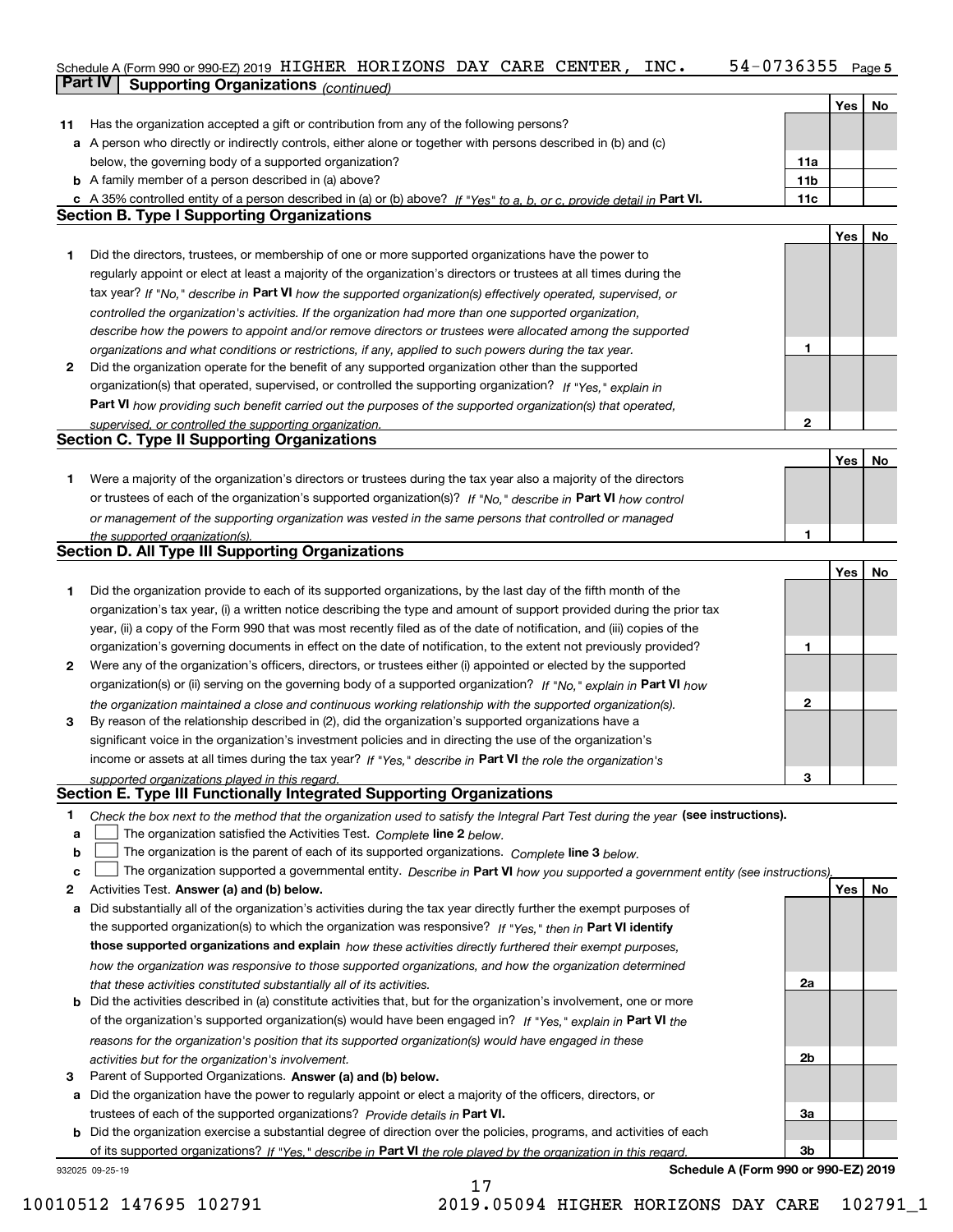|                | Schedule A (Form 990 or 990-EZ) 2019 HIGHER HORIZONS DAY CARE CENTER, $INC$ .<br>Part V<br>Type III Non-Functionally Integrated 509(a)(3) Supporting Organizations |                |                | $54 - 0736355$ Page 6          |
|----------------|--------------------------------------------------------------------------------------------------------------------------------------------------------------------|----------------|----------------|--------------------------------|
| 1              | Check here if the organization satisfied the Integral Part Test as a qualifying trust on Nov. 20, 1970 (explain in Part VI). See instructions. All                 |                |                |                                |
|                | other Type III non-functionally integrated supporting organizations must complete Sections A through E.                                                            |                |                |                                |
|                | Section A - Adjusted Net Income                                                                                                                                    |                | (A) Prior Year | (B) Current Year<br>(optional) |
| 1.             | Net short-term capital gain                                                                                                                                        | 1.             |                |                                |
| 2              | Recoveries of prior-year distributions                                                                                                                             | $\mathbf{2}$   |                |                                |
| 3.             | Other gross income (see instructions)                                                                                                                              | 3              |                |                                |
| 4              | Add lines 1 through 3.                                                                                                                                             | 4              |                |                                |
| 5              | Depreciation and depletion                                                                                                                                         | 5              |                |                                |
| 6              | Portion of operating expenses paid or incurred for production or                                                                                                   |                |                |                                |
|                | collection of gross income or for management, conservation, or                                                                                                     |                |                |                                |
|                | maintenance of property held for production of income (see instructions)                                                                                           | 6              |                |                                |
| 7              | Other expenses (see instructions)                                                                                                                                  | $\overline{7}$ |                |                                |
| 8              | Adjusted Net Income (subtract lines 5, 6, and 7 from line 4)                                                                                                       | 8              |                |                                |
|                | Section B - Minimum Asset Amount                                                                                                                                   |                | (A) Prior Year | (B) Current Year<br>(optional) |
| 1.             | Aggregate fair market value of all non-exempt-use assets (see                                                                                                      |                |                |                                |
|                | instructions for short tax year or assets held for part of year):                                                                                                  |                |                |                                |
|                | a Average monthly value of securities                                                                                                                              | 1a             |                |                                |
|                | <b>b</b> Average monthly cash balances                                                                                                                             | 1b             |                |                                |
|                | c Fair market value of other non-exempt-use assets                                                                                                                 | 1c             |                |                                |
|                | <b>d</b> Total (add lines 1a, 1b, and 1c)                                                                                                                          | 1d             |                |                                |
|                | <b>e</b> Discount claimed for blockage or other                                                                                                                    |                |                |                                |
|                | factors (explain in detail in Part VI):                                                                                                                            |                |                |                                |
|                | <b>2</b> Acquisition indebtedness applicable to non-exempt-use assets                                                                                              | $\mathbf{2}$   |                |                                |
| 3.             | Subtract line 2 from line 1d.                                                                                                                                      | 3              |                |                                |
| 4              | Cash deemed held for exempt use. Enter 1-1/2% of line 3 (for greater amount,                                                                                       |                |                |                                |
|                | see instructions).                                                                                                                                                 | 4              |                |                                |
| 5              | Net value of non-exempt-use assets (subtract line 4 from line 3)                                                                                                   | 5              |                |                                |
| 6              | Multiply line 5 by .035.                                                                                                                                           | 6              |                |                                |
| 7              | Recoveries of prior-year distributions                                                                                                                             | $\overline{7}$ |                |                                |
| 8              | Minimum Asset Amount (add line 7 to line 6)                                                                                                                        | 8              |                |                                |
|                | <b>Section C - Distributable Amount</b>                                                                                                                            |                |                | <b>Current Year</b>            |
|                | Adjusted net income for prior year (from Section A, line 8, Column A)                                                                                              | 1              |                |                                |
| 2              | Enter 85% of line 1.                                                                                                                                               | 2              |                |                                |
| 3.             | Minimum asset amount for prior year (from Section B, line 8, Column A)                                                                                             | 3              |                |                                |
| 4              | Enter greater of line 2 or line 3.                                                                                                                                 | 4              |                |                                |
| 5              | Income tax imposed in prior year                                                                                                                                   | 5              |                |                                |
| 6              | <b>Distributable Amount.</b> Subtract line 5 from line 4, unless subject to                                                                                        |                |                |                                |
|                | emergency temporary reduction (see instructions).                                                                                                                  | 6              |                |                                |
| $\overline{7}$ | Check here if the current year is the organization's first as a non-functionally integrated Type III supporting organization (see                                  |                |                |                                |

instructions).

**Schedule A (Form 990 or 990-EZ) 2019**

932026 09-25-19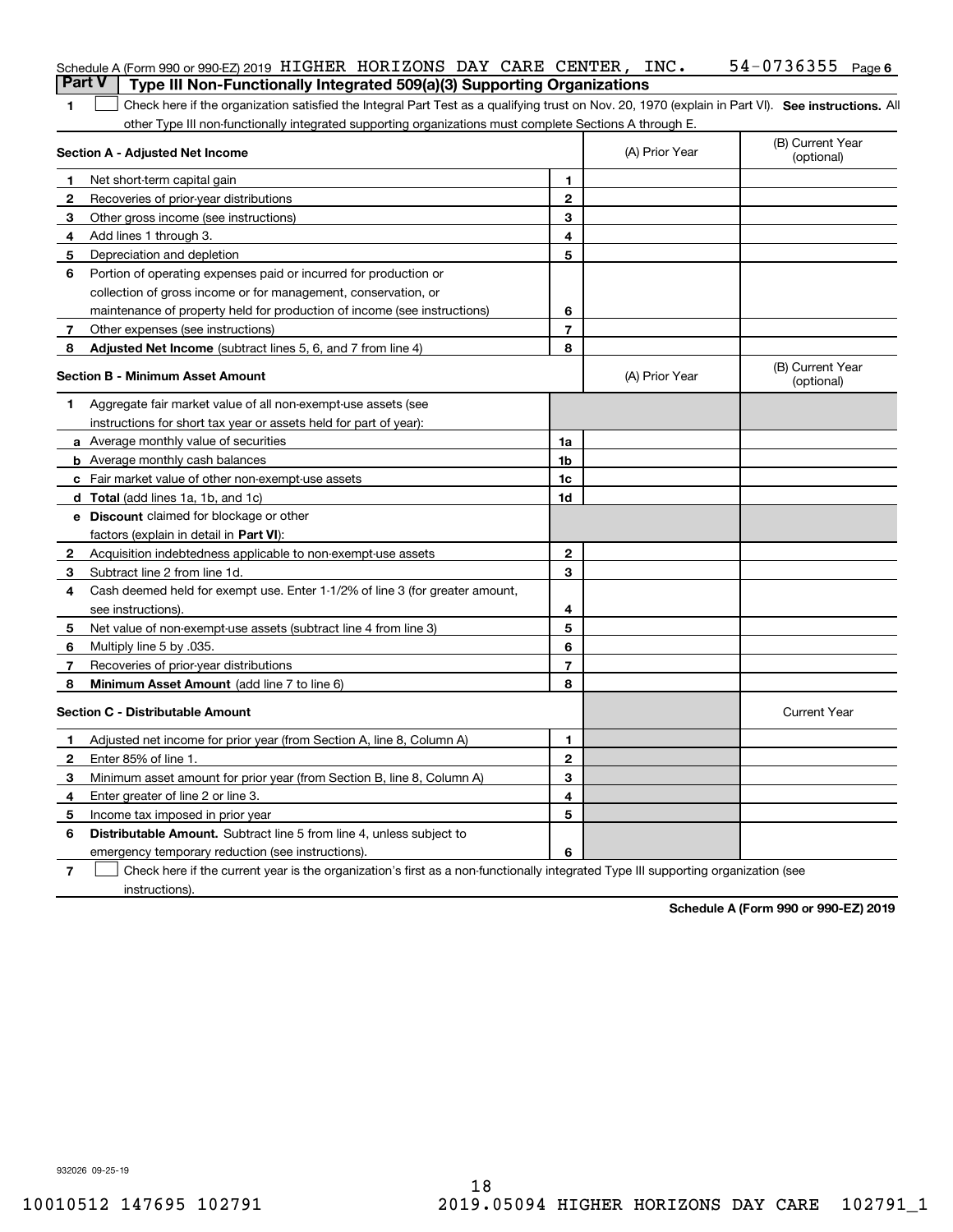### **7** Schedule A (Form 990 or 990-EZ) 2019 <code>HIGHER HORIZONS</code> DAY <code>CARE CENTER</code> , <code>INC.</code>  $54\text{--}0736355$  <code>Page</code>

| <b>Part V</b> | Type III Non-Functionally Integrated 509(a)(3) Supporting Organizations                    |                             | (continued)                           |                                         |
|---------------|--------------------------------------------------------------------------------------------|-----------------------------|---------------------------------------|-----------------------------------------|
|               | <b>Section D - Distributions</b>                                                           |                             |                                       | <b>Current Year</b>                     |
| 1             | Amounts paid to supported organizations to accomplish exempt purposes                      |                             |                                       |                                         |
| 2             | Amounts paid to perform activity that directly furthers exempt purposes of supported       |                             |                                       |                                         |
|               | organizations, in excess of income from activity                                           |                             |                                       |                                         |
| з             | Administrative expenses paid to accomplish exempt purposes of supported organizations      |                             |                                       |                                         |
| 4             | Amounts paid to acquire exempt-use assets                                                  |                             |                                       |                                         |
| 5             | Qualified set-aside amounts (prior IRS approval required)                                  |                             |                                       |                                         |
| 6             | Other distributions (describe in Part VI). See instructions.                               |                             |                                       |                                         |
| 7             | Total annual distributions. Add lines 1 through 6.                                         |                             |                                       |                                         |
| 8             | Distributions to attentive supported organizations to which the organization is responsive |                             |                                       |                                         |
|               | (provide details in Part VI). See instructions.                                            |                             |                                       |                                         |
| 9             | Distributable amount for 2019 from Section C, line 6                                       |                             |                                       |                                         |
| 10            | Line 8 amount divided by line 9 amount                                                     |                             |                                       |                                         |
|               |                                                                                            | (i)                         | (ii)                                  | (iii)                                   |
|               | <b>Section E - Distribution Allocations</b> (see instructions)                             | <b>Excess Distributions</b> | <b>Underdistributions</b><br>Pre-2019 | <b>Distributable</b><br>Amount for 2019 |
| 1             | Distributable amount for 2019 from Section C, line 6                                       |                             |                                       |                                         |
| 2             | Underdistributions, if any, for years prior to 2019 (reason-                               |                             |                                       |                                         |
|               | able cause required- explain in Part VI). See instructions.                                |                             |                                       |                                         |
| з             | Excess distributions carryover, if any, to 2019                                            |                             |                                       |                                         |
|               | <b>a</b> From 2014                                                                         |                             |                                       |                                         |
|               | <b>b</b> From 2015                                                                         |                             |                                       |                                         |
|               | $c$ From 2016                                                                              |                             |                                       |                                         |
|               | d From 2017                                                                                |                             |                                       |                                         |
|               | e From 2018                                                                                |                             |                                       |                                         |
|               | <b>Total</b> of lines 3a through e                                                         |                             |                                       |                                         |
|               | Applied to underdistributions of prior years                                               |                             |                                       |                                         |
|               | <b>h</b> Applied to 2019 distributable amount                                              |                             |                                       |                                         |
|               | Carryover from 2014 not applied (see instructions)                                         |                             |                                       |                                         |
|               | Remainder. Subtract lines 3g, 3h, and 3i from 3f.                                          |                             |                                       |                                         |
| 4             | Distributions for 2019 from Section D,                                                     |                             |                                       |                                         |
|               | line $7:$                                                                                  |                             |                                       |                                         |
|               | <b>a</b> Applied to underdistributions of prior years                                      |                             |                                       |                                         |
|               | <b>b</b> Applied to 2019 distributable amount                                              |                             |                                       |                                         |
| c             | Remainder. Subtract lines 4a and 4b from 4.                                                |                             |                                       |                                         |
| 5             | Remaining underdistributions for years prior to 2019, if                                   |                             |                                       |                                         |
|               | any. Subtract lines 3g and 4a from line 2. For result greater                              |                             |                                       |                                         |
|               | than zero, explain in Part VI. See instructions.                                           |                             |                                       |                                         |
| 6             | Remaining underdistributions for 2019. Subtract lines 3h                                   |                             |                                       |                                         |
|               | and 4b from line 1. For result greater than zero, explain in                               |                             |                                       |                                         |
|               | Part VI. See instructions.                                                                 |                             |                                       |                                         |
| 7             | Excess distributions carryover to 2020. Add lines 3j                                       |                             |                                       |                                         |
|               | and 4c.                                                                                    |                             |                                       |                                         |
| 8             | Breakdown of line 7:                                                                       |                             |                                       |                                         |
|               | a Excess from 2015                                                                         |                             |                                       |                                         |
|               | <b>b</b> Excess from 2016                                                                  |                             |                                       |                                         |
|               | c Excess from 2017                                                                         |                             |                                       |                                         |
|               | d Excess from 2018                                                                         |                             |                                       |                                         |
|               | e Excess from 2019                                                                         |                             |                                       |                                         |
|               |                                                                                            |                             |                                       |                                         |

**Schedule A (Form 990 or 990-EZ) 2019**

932027 09-25-19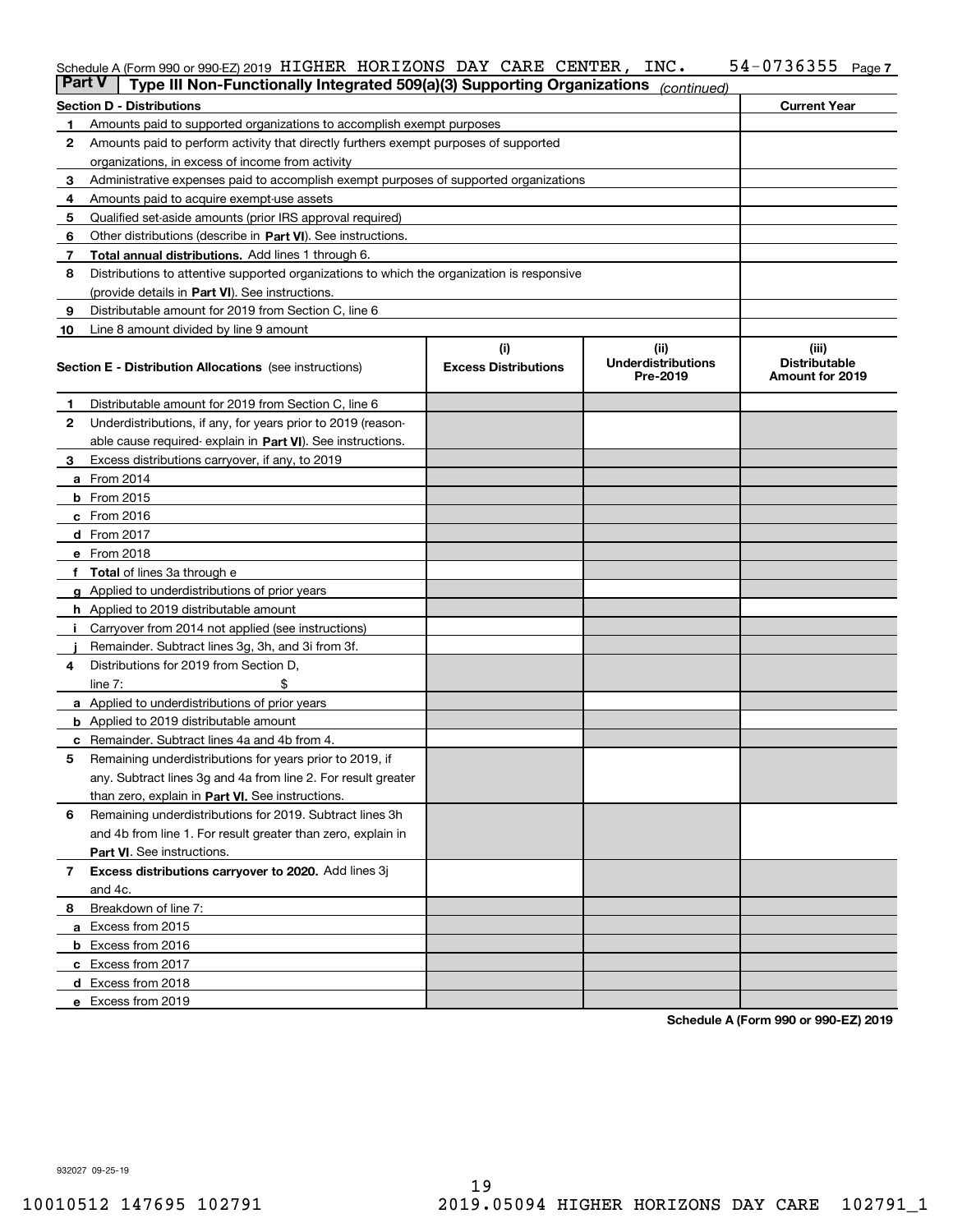| <b>Part VI</b>  | Schedule A (Form 990 or 990-EZ) 2019 HIGHER HORIZONS DAY CARE CENTER, INC.                                                      |  |  |    |  | $54 - 0736355$ Page 8                                                                                                                                                                                                                                                                                                                                                                                                             |  |
|-----------------|---------------------------------------------------------------------------------------------------------------------------------|--|--|----|--|-----------------------------------------------------------------------------------------------------------------------------------------------------------------------------------------------------------------------------------------------------------------------------------------------------------------------------------------------------------------------------------------------------------------------------------|--|
|                 | Section D, lines 5, 6, and 8; and Part V, Section E, lines 2, 5, and 6. Also complete this part for any additional information. |  |  |    |  | Supplemental Information. Provide the explanations required by Part II, line 10; Part II, line 17a or 17b; Part III, line 12;<br>Part IV, Section A, lines 1, 2, 3b, 3c, 4b, 4c, 5a, 6, 9a, 9b, 9c, 11a, 11b, and 11c; Part IV, Section B, lines 1 and 2; Part IV, Section C,<br>line 1; Part IV, Section D, lines 2 and 3; Part IV, Section E, lines 1c, 2a, 2b, 3a, and 3b; Part V, line 1; Part V, Section B, line 1e; Part V, |  |
|                 | (See instructions.)                                                                                                             |  |  |    |  |                                                                                                                                                                                                                                                                                                                                                                                                                                   |  |
|                 |                                                                                                                                 |  |  |    |  |                                                                                                                                                                                                                                                                                                                                                                                                                                   |  |
|                 |                                                                                                                                 |  |  |    |  |                                                                                                                                                                                                                                                                                                                                                                                                                                   |  |
|                 |                                                                                                                                 |  |  |    |  |                                                                                                                                                                                                                                                                                                                                                                                                                                   |  |
|                 |                                                                                                                                 |  |  |    |  |                                                                                                                                                                                                                                                                                                                                                                                                                                   |  |
|                 |                                                                                                                                 |  |  |    |  |                                                                                                                                                                                                                                                                                                                                                                                                                                   |  |
|                 |                                                                                                                                 |  |  |    |  |                                                                                                                                                                                                                                                                                                                                                                                                                                   |  |
|                 |                                                                                                                                 |  |  |    |  |                                                                                                                                                                                                                                                                                                                                                                                                                                   |  |
|                 |                                                                                                                                 |  |  |    |  |                                                                                                                                                                                                                                                                                                                                                                                                                                   |  |
|                 |                                                                                                                                 |  |  |    |  |                                                                                                                                                                                                                                                                                                                                                                                                                                   |  |
|                 |                                                                                                                                 |  |  |    |  |                                                                                                                                                                                                                                                                                                                                                                                                                                   |  |
|                 |                                                                                                                                 |  |  |    |  |                                                                                                                                                                                                                                                                                                                                                                                                                                   |  |
|                 |                                                                                                                                 |  |  |    |  |                                                                                                                                                                                                                                                                                                                                                                                                                                   |  |
|                 |                                                                                                                                 |  |  |    |  |                                                                                                                                                                                                                                                                                                                                                                                                                                   |  |
|                 |                                                                                                                                 |  |  |    |  |                                                                                                                                                                                                                                                                                                                                                                                                                                   |  |
|                 |                                                                                                                                 |  |  |    |  |                                                                                                                                                                                                                                                                                                                                                                                                                                   |  |
|                 |                                                                                                                                 |  |  |    |  |                                                                                                                                                                                                                                                                                                                                                                                                                                   |  |
|                 |                                                                                                                                 |  |  |    |  |                                                                                                                                                                                                                                                                                                                                                                                                                                   |  |
|                 |                                                                                                                                 |  |  |    |  |                                                                                                                                                                                                                                                                                                                                                                                                                                   |  |
|                 |                                                                                                                                 |  |  |    |  |                                                                                                                                                                                                                                                                                                                                                                                                                                   |  |
|                 |                                                                                                                                 |  |  |    |  |                                                                                                                                                                                                                                                                                                                                                                                                                                   |  |
|                 |                                                                                                                                 |  |  |    |  |                                                                                                                                                                                                                                                                                                                                                                                                                                   |  |
|                 |                                                                                                                                 |  |  |    |  |                                                                                                                                                                                                                                                                                                                                                                                                                                   |  |
|                 |                                                                                                                                 |  |  |    |  |                                                                                                                                                                                                                                                                                                                                                                                                                                   |  |
|                 |                                                                                                                                 |  |  |    |  |                                                                                                                                                                                                                                                                                                                                                                                                                                   |  |
|                 |                                                                                                                                 |  |  |    |  |                                                                                                                                                                                                                                                                                                                                                                                                                                   |  |
|                 |                                                                                                                                 |  |  |    |  |                                                                                                                                                                                                                                                                                                                                                                                                                                   |  |
|                 |                                                                                                                                 |  |  |    |  |                                                                                                                                                                                                                                                                                                                                                                                                                                   |  |
|                 |                                                                                                                                 |  |  |    |  |                                                                                                                                                                                                                                                                                                                                                                                                                                   |  |
|                 |                                                                                                                                 |  |  |    |  |                                                                                                                                                                                                                                                                                                                                                                                                                                   |  |
|                 |                                                                                                                                 |  |  |    |  |                                                                                                                                                                                                                                                                                                                                                                                                                                   |  |
|                 |                                                                                                                                 |  |  |    |  |                                                                                                                                                                                                                                                                                                                                                                                                                                   |  |
|                 |                                                                                                                                 |  |  |    |  |                                                                                                                                                                                                                                                                                                                                                                                                                                   |  |
| 932028 09-25-19 |                                                                                                                                 |  |  | 20 |  | Schedule A (Form 990 or 990-EZ) 2019                                                                                                                                                                                                                                                                                                                                                                                              |  |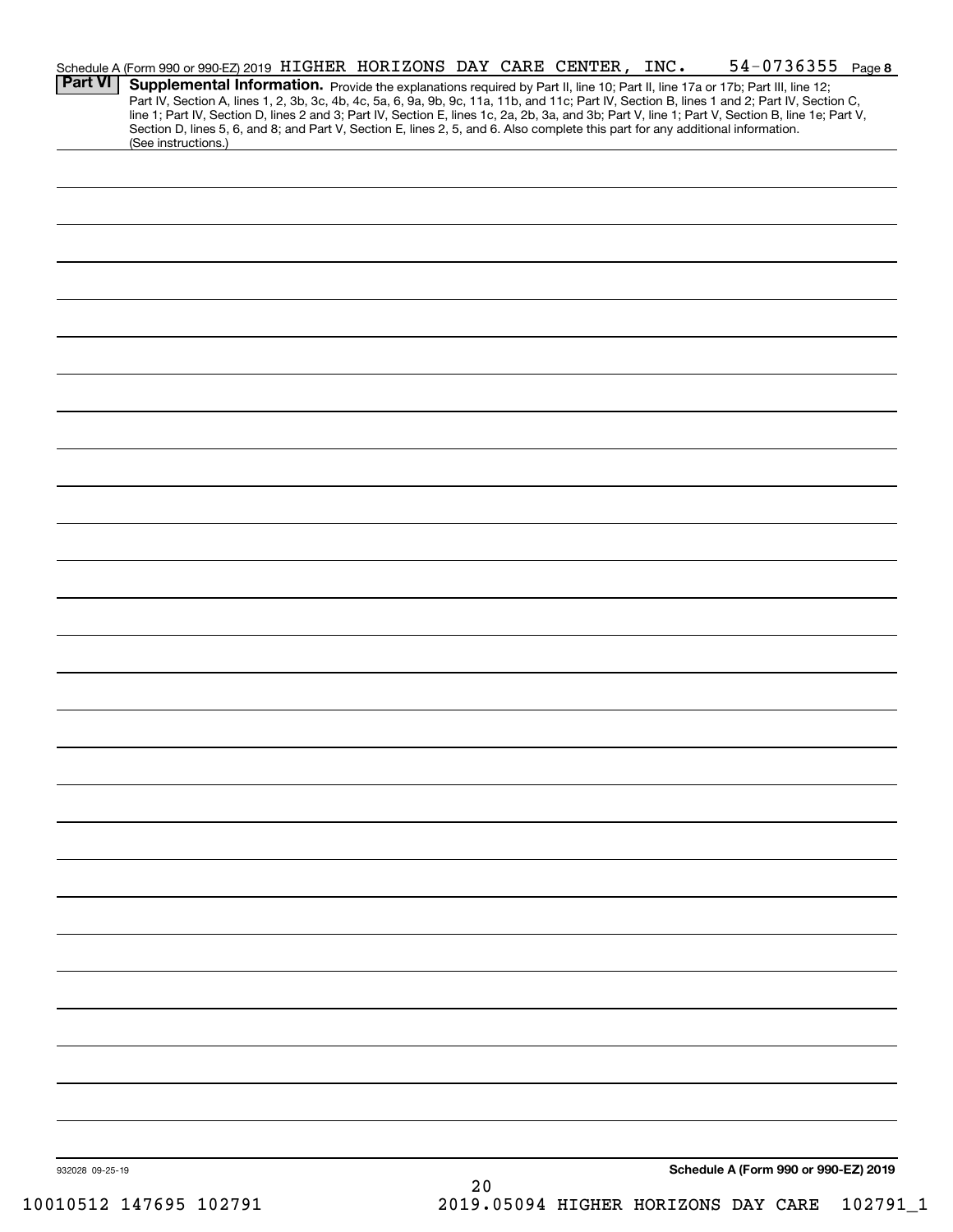Department of the Treasury Internal Revenue Service **(Form 990, 990-EZ, or 990-PF)** Name of the organization

# **Schedule B Schedule of Contributors**

**| Attach to Form 990, Form 990-EZ, or Form 990-PF. | Go to www.irs.gov/Form990 for the latest information.** OMB No. 1545-0047

**2019**

**Employer identification number**

|                                                                                                                                                                                                                                                                                  | HIGHER HORIZONS DAY CARE CENTER, INC.                                        | 54-0736355 |  |  |  |
|----------------------------------------------------------------------------------------------------------------------------------------------------------------------------------------------------------------------------------------------------------------------------------|------------------------------------------------------------------------------|------------|--|--|--|
| <b>Organization type (check one):</b>                                                                                                                                                                                                                                            |                                                                              |            |  |  |  |
| Filers of:                                                                                                                                                                                                                                                                       | Section:                                                                     |            |  |  |  |
| Form 990 or 990-EZ                                                                                                                                                                                                                                                               | $501(c)$ $\overline{3}$ ) (enter number) organization<br>  X                 |            |  |  |  |
|                                                                                                                                                                                                                                                                                  | $4947(a)(1)$ nonexempt charitable trust not treated as a private foundation  |            |  |  |  |
|                                                                                                                                                                                                                                                                                  | 527 political organization                                                   |            |  |  |  |
| Form 990-PF                                                                                                                                                                                                                                                                      | 501(c)(3) exempt private foundation                                          |            |  |  |  |
|                                                                                                                                                                                                                                                                                  | 4947(a)(1) nonexempt charitable trust treated as a private foundation        |            |  |  |  |
|                                                                                                                                                                                                                                                                                  | 501(c)(3) taxable private foundation                                         |            |  |  |  |
|                                                                                                                                                                                                                                                                                  |                                                                              |            |  |  |  |
|                                                                                                                                                                                                                                                                                  | Check if your organization is covered by the General Rule or a Special Rule. |            |  |  |  |
| Note: Only a section 501(c)(7), (8), or (10) organization can check boxes for both the General Rule and a Special Rule. See instructions.                                                                                                                                        |                                                                              |            |  |  |  |
| <b>General Rule</b>                                                                                                                                                                                                                                                              |                                                                              |            |  |  |  |
| For an organization filing Form 990, 990-EZ, or 990-PF that received, during the year, contributions totaling \$5,000 or more (in money or<br>property) from any one contributor. Complete Parts I and II. See instructions for determining a contributor's total contributions. |                                                                              |            |  |  |  |

### **Special Rules**

any one contributor, during the year, total contributions of the greater of  $\,$  (1) \$5,000; or **(2)** 2% of the amount on (i) Form 990, Part VIII, line 1h;  $\boxed{\textbf{X}}$  For an organization described in section 501(c)(3) filing Form 990 or 990-EZ that met the 33 1/3% support test of the regulations under sections 509(a)(1) and 170(b)(1)(A)(vi), that checked Schedule A (Form 990 or 990-EZ), Part II, line 13, 16a, or 16b, and that received from or (ii) Form 990-EZ, line 1. Complete Parts I and II.

year, total contributions of more than \$1,000 *exclusively* for religious, charitable, scientific, literary, or educational purposes, or for the For an organization described in section 501(c)(7), (8), or (10) filing Form 990 or 990-EZ that received from any one contributor, during the prevention of cruelty to children or animals. Complete Parts I, II, and III.

purpose. Don't complete any of the parts unless the **General Rule** applies to this organization because it received *nonexclusively* year, contributions <sub>exclusively</sub> for religious, charitable, etc., purposes, but no such contributions totaled more than \$1,000. If this box is checked, enter here the total contributions that were received during the year for an  $\;$ exclusively religious, charitable, etc., For an organization described in section 501(c)(7), (8), or (10) filing Form 990 or 990-EZ that received from any one contributor, during the religious, charitable, etc., contributions totaling \$5,000 or more during the year  $\Box$ — $\Box$  =  $\Box$  $\mathcal{L}^{\text{max}}$ 

**Caution:**  An organization that isn't covered by the General Rule and/or the Special Rules doesn't file Schedule B (Form 990, 990-EZ, or 990-PF),  **must** but it answer "No" on Part IV, line 2, of its Form 990; or check the box on line H of its Form 990-EZ or on its Form 990-PF, Part I, line 2, to certify that it doesn't meet the filing requirements of Schedule B (Form 990, 990-EZ, or 990-PF).

**For Paperwork Reduction Act Notice, see the instructions for Form 990, 990-EZ, or 990-PF. Schedule B (Form 990, 990-EZ, or 990-PF) (2019)** LHA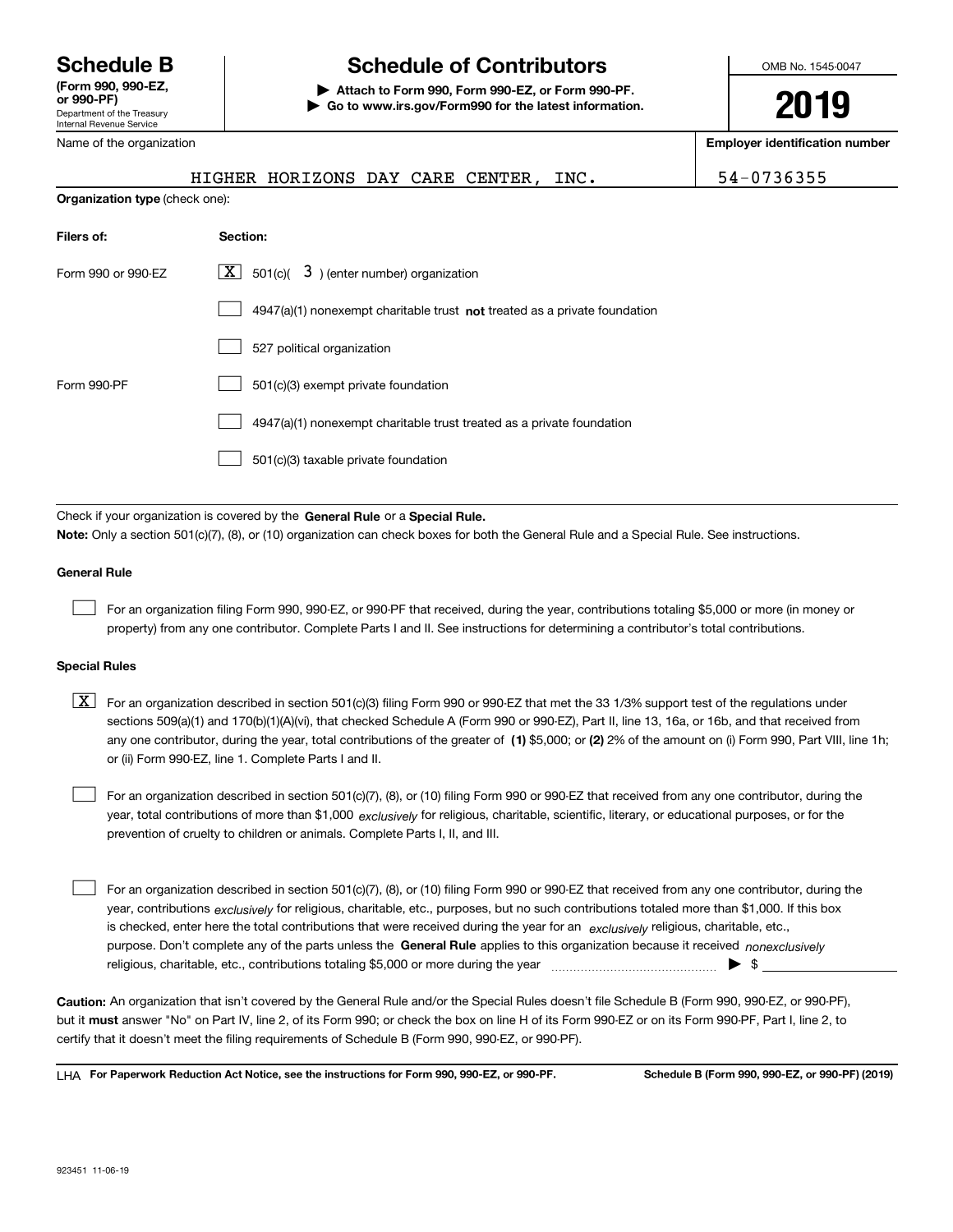| Schedule B (Form 990, 990-EZ, or 990-PF) (2019) | Page |
|-------------------------------------------------|------|
|-------------------------------------------------|------|

Name of organization

**Employer identification number**

## HIGHER HORIZONS DAY CARE CENTER, INC. | 54-0736355

Chedule B (Form 990, 990-EZ, or 990-PF) (2019)<br>
lame of organization<br> **29 Employer identification number**<br> **29 Employer identification number**<br>
29 Employer identification number<br>
29 Employer identification number<br>
29 Emplo

| (a)<br>No. | (b)<br>Name, address, and ZIP + 4                                                                             | (c)<br><b>Total contributions</b> | (d)<br>Type of contribution                                                           |
|------------|---------------------------------------------------------------------------------------------------------------|-----------------------------------|---------------------------------------------------------------------------------------|
| 1          | U.S. DEPARTMENT OF HEALTH AND HUMAN<br><b>SERVICES</b><br>200 INDEPENDENCE AVE., S.W.<br>WASHINGTON, DC 20201 | \$ 4,754,821.                     | x<br>Person<br>Payroll<br>Noncash<br>(Complete Part II for<br>noncash contributions.) |
| (a)<br>No. | (b)<br>Name, address, and ZIP + 4                                                                             | (c)<br><b>Total contributions</b> | (d)<br>Type of contribution                                                           |
|            |                                                                                                               | $\frac{1}{2}$                     | Person<br>Payroll<br>Noncash<br>(Complete Part II for<br>noncash contributions.)      |
| (a)<br>No. | (b)<br>Name, address, and ZIP + 4                                                                             | (c)<br><b>Total contributions</b> | (d)<br>Type of contribution                                                           |
|            |                                                                                                               | $\frac{1}{2}$                     | Person<br>Payroll<br>Noncash<br>(Complete Part II for<br>noncash contributions.)      |
| (a)<br>No. | (b)<br>Name, address, and ZIP + 4                                                                             | (c)<br><b>Total contributions</b> | (d)<br>Type of contribution                                                           |
|            |                                                                                                               | $\frac{1}{2}$                     | Person<br>Payroll<br>Noncash<br>(Complete Part II for<br>noncash contributions.)      |
| (a)<br>No. | (b)<br>Name, address, and ZIP + 4                                                                             | (c)<br><b>Total contributions</b> | (d)<br>Type of contribution                                                           |
|            |                                                                                                               | \$                                | Person<br>Payroll<br>Noncash<br>(Complete Part II for<br>noncash contributions.)      |
| (a)<br>No. | (b)<br>Name, address, and ZIP + 4                                                                             | (c)<br><b>Total contributions</b> | (d)<br>Type of contribution                                                           |
|            |                                                                                                               | \$                                | Person<br>Payroll<br>Noncash<br>(Complete Part II for<br>noncash contributions.)      |

923452 11-06-19 **Schedule B (Form 990, 990-EZ, or 990-PF) (2019)**

10010512 147695 102791 2019.05094 HIGHER HORIZONS DAY CARE 102791\_1

22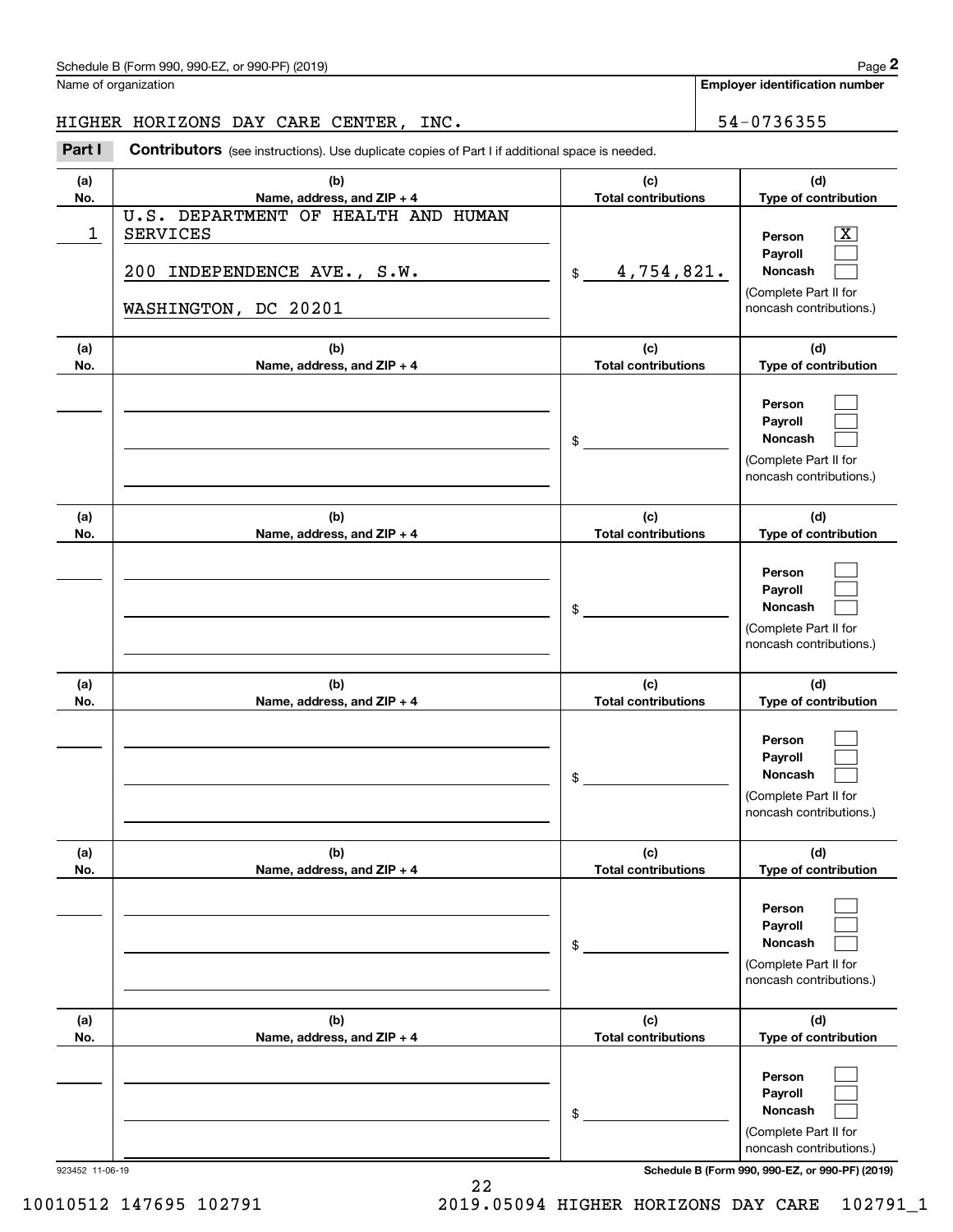| Schedule B (Form 990, 990-EZ, or 990-PF) (2019) | Page |
|-------------------------------------------------|------|
|-------------------------------------------------|------|

Name of organization

**Employer identification number**

HIGHER HORIZONS DAY CARE CENTER, INC. THE SALE RAY CARE SERVICE SERVICE SERVICE SERVICE SERVICE SERVICE SERVICE

**(a)No.fromPart I (c) FMV (or estimate) (b) Description of noncash property given (d) Date received (a)No.fromPart I (c) FMV (or estimate) (b) Description of noncash property given (d) Date received (a)No.fromPart I (c) FMV (or estimate) (b) Description of noncash property given (d) Date received (a) No.fromPart I (c) FMV (or estimate) (b)Description of noncash property given (d)Date received (a) No.fromPart I (c) FMV (or estimate) (b) Description of noncash property given (d) Date received (a) No.fromPart I (c)FMV (or estimate) (b)Description of noncash property given (d)Date received** Chedule B (Form 990, 990-EZ, or 990-PF) (2019)<br>Iame of organization<br>**39. IIGHER HORIZONS DAY CARE CENTER, INC.**<br>**Part II Noncash Property** (see instructions). Use duplicate copies of Part II if additional space is needed (See instructions.) \$(See instructions.) \$(See instructions.) \$(See instructions.) \$(See instructions.) \$(See instructions.)

23

\$

923453 11-06-19 **Schedule B (Form 990, 990-EZ, or 990-PF) (2019)**

10010512 147695 102791 2019.05094 HIGHER HORIZONS DAY CARE 102791\_1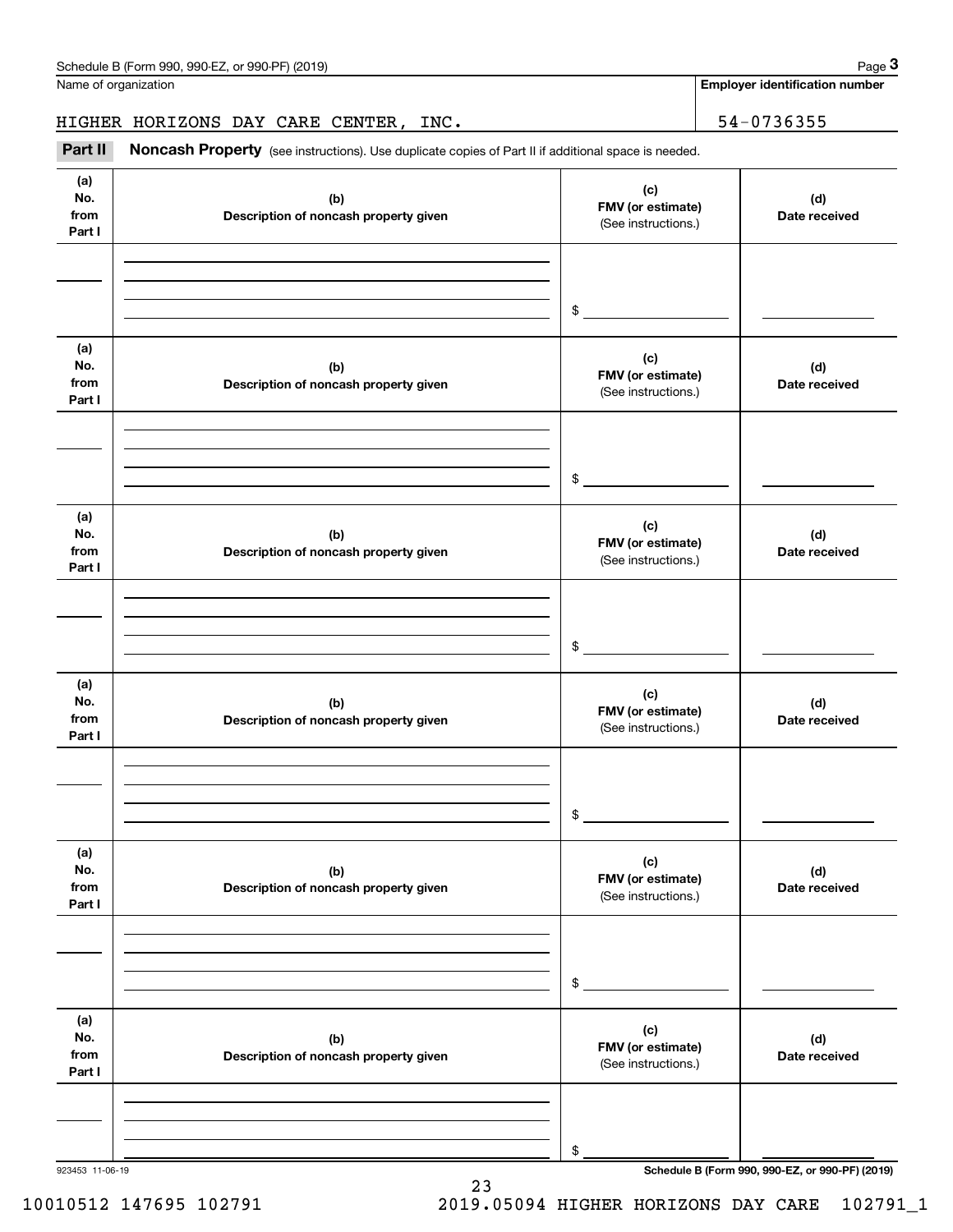|                           | Schedule B (Form 990, 990-EZ, or 990-PF) (2019)                                                                                                                                                                                                                              |                      |                                          | Page 4                                          |  |  |  |
|---------------------------|------------------------------------------------------------------------------------------------------------------------------------------------------------------------------------------------------------------------------------------------------------------------------|----------------------|------------------------------------------|-------------------------------------------------|--|--|--|
| Name of organization      |                                                                                                                                                                                                                                                                              |                      |                                          | <b>Employer identification number</b>           |  |  |  |
|                           | HIGHER HORIZONS DAY CARE CENTER, INC.                                                                                                                                                                                                                                        |                      |                                          | 54-0736355                                      |  |  |  |
| Part III                  | Exclusively religious, charitable, etc., contributions to organizations described in section 501(c)(7), (8), or (10) that total more than \$1,000 for the year<br>from any one contributor. Complete columns (a) through (e) and the following line entry. For organizations |                      |                                          |                                                 |  |  |  |
|                           | completing Part III, enter the total of exclusively religious, charitable, etc., contributions of \$1,000 or less for the year. (Enter this info. once.) $\blacktriangleright$ \$<br>Use duplicate copies of Part III if additional space is needed.                         |                      |                                          |                                                 |  |  |  |
| (a) No.<br>from           |                                                                                                                                                                                                                                                                              |                      |                                          |                                                 |  |  |  |
| Part I                    | (b) Purpose of gift                                                                                                                                                                                                                                                          | (c) Use of gift      |                                          | (d) Description of how gift is held             |  |  |  |
|                           |                                                                                                                                                                                                                                                                              |                      |                                          |                                                 |  |  |  |
|                           |                                                                                                                                                                                                                                                                              |                      |                                          |                                                 |  |  |  |
|                           |                                                                                                                                                                                                                                                                              |                      |                                          |                                                 |  |  |  |
|                           |                                                                                                                                                                                                                                                                              | (e) Transfer of gift |                                          |                                                 |  |  |  |
|                           | Transferee's name, address, and ZIP + 4                                                                                                                                                                                                                                      |                      |                                          | Relationship of transferor to transferee        |  |  |  |
|                           |                                                                                                                                                                                                                                                                              |                      |                                          |                                                 |  |  |  |
|                           |                                                                                                                                                                                                                                                                              |                      |                                          |                                                 |  |  |  |
| (a) No.                   |                                                                                                                                                                                                                                                                              |                      |                                          |                                                 |  |  |  |
| from<br>Part I            | (b) Purpose of gift                                                                                                                                                                                                                                                          | (c) Use of gift      |                                          | (d) Description of how gift is held             |  |  |  |
|                           |                                                                                                                                                                                                                                                                              |                      |                                          |                                                 |  |  |  |
|                           |                                                                                                                                                                                                                                                                              |                      |                                          |                                                 |  |  |  |
|                           |                                                                                                                                                                                                                                                                              |                      |                                          |                                                 |  |  |  |
|                           | (e) Transfer of gift                                                                                                                                                                                                                                                         |                      |                                          |                                                 |  |  |  |
|                           | Transferee's name, address, and ZIP + 4                                                                                                                                                                                                                                      |                      | Relationship of transferor to transferee |                                                 |  |  |  |
|                           |                                                                                                                                                                                                                                                                              |                      |                                          |                                                 |  |  |  |
|                           |                                                                                                                                                                                                                                                                              |                      |                                          |                                                 |  |  |  |
|                           |                                                                                                                                                                                                                                                                              |                      |                                          |                                                 |  |  |  |
| (a) No.<br>from<br>Part I | (b) Purpose of gift                                                                                                                                                                                                                                                          | (c) Use of gift      |                                          | (d) Description of how gift is held             |  |  |  |
|                           |                                                                                                                                                                                                                                                                              |                      |                                          |                                                 |  |  |  |
|                           |                                                                                                                                                                                                                                                                              |                      |                                          |                                                 |  |  |  |
|                           |                                                                                                                                                                                                                                                                              |                      |                                          |                                                 |  |  |  |
|                           | (e) Transfer of gift                                                                                                                                                                                                                                                         |                      |                                          |                                                 |  |  |  |
|                           | Transferee's name, address, and ZIP + 4                                                                                                                                                                                                                                      |                      |                                          | Relationship of transferor to transferee        |  |  |  |
|                           |                                                                                                                                                                                                                                                                              |                      |                                          |                                                 |  |  |  |
|                           |                                                                                                                                                                                                                                                                              |                      |                                          |                                                 |  |  |  |
|                           |                                                                                                                                                                                                                                                                              |                      |                                          |                                                 |  |  |  |
| (a) No.<br>from           | (b) Purpose of gift                                                                                                                                                                                                                                                          | (c) Use of gift      |                                          | (d) Description of how gift is held             |  |  |  |
| Part I                    |                                                                                                                                                                                                                                                                              |                      |                                          |                                                 |  |  |  |
|                           |                                                                                                                                                                                                                                                                              |                      |                                          |                                                 |  |  |  |
|                           |                                                                                                                                                                                                                                                                              |                      |                                          |                                                 |  |  |  |
|                           | (e) Transfer of gift                                                                                                                                                                                                                                                         |                      |                                          |                                                 |  |  |  |
|                           |                                                                                                                                                                                                                                                                              |                      |                                          |                                                 |  |  |  |
|                           | Transferee's name, address, and ZIP + 4                                                                                                                                                                                                                                      |                      |                                          | Relationship of transferor to transferee        |  |  |  |
|                           |                                                                                                                                                                                                                                                                              |                      |                                          |                                                 |  |  |  |
|                           |                                                                                                                                                                                                                                                                              |                      |                                          |                                                 |  |  |  |
| 923454 11-06-19           |                                                                                                                                                                                                                                                                              |                      |                                          | Schedule B (Form 990, 990-EZ, or 990-PF) (2019) |  |  |  |
|                           |                                                                                                                                                                                                                                                                              | 24                   |                                          |                                                 |  |  |  |

10010512 147695 102791 2019.05094 HIGHER HORIZONS DAY CARE 102791\_1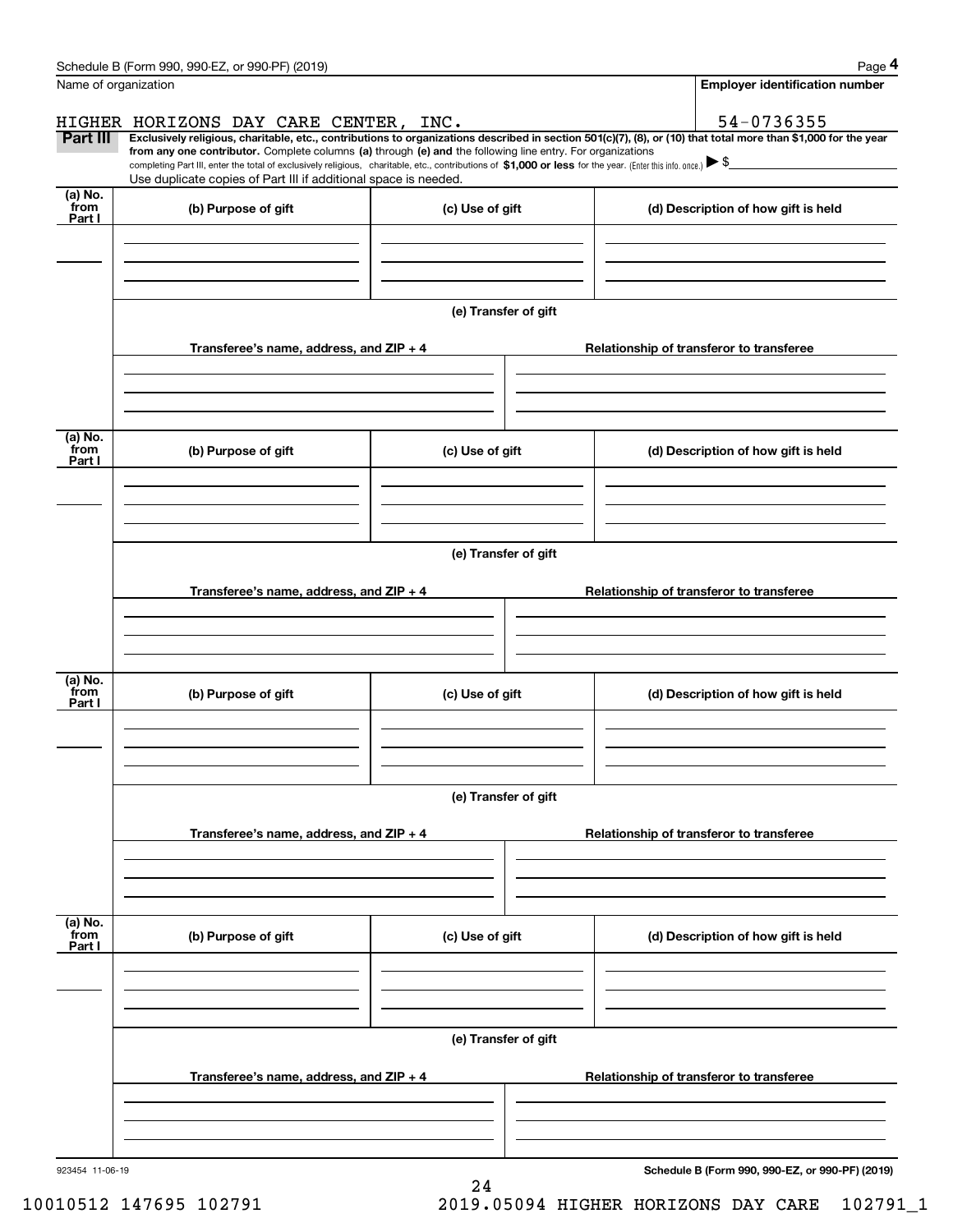| <b>SCHEDULE D</b> |  |
|-------------------|--|
|-------------------|--|

| (Form 990) |  |
|------------|--|
|------------|--|

## **Supplemental Financial Statements**

(Form 990)<br>
Pepartment of the Treasury<br>
Department of the Treasury<br>
Department of the Treasury<br>
Department of the Treasury<br> **Co to www.irs.gov/Form990 for instructions and the latest information.**<br> **Co to www.irs.gov/Form9** 



Department of the Treasury Internal Revenue Service

**Name of the organization Employer identification number** HIGHER HORIZONS DAY CARE CENTER, INC. | 54-0736355

| Part I  | Organizations Maintaining Donor Advised Funds or Other Similar Funds or Accounts. Complete if the                                                                                                                             |                         |                                                    |
|---------|-------------------------------------------------------------------------------------------------------------------------------------------------------------------------------------------------------------------------------|-------------------------|----------------------------------------------------|
|         | organization answered "Yes" on Form 990, Part IV, line 6.                                                                                                                                                                     |                         |                                                    |
|         |                                                                                                                                                                                                                               | (a) Donor advised funds | (b) Funds and other accounts                       |
| 1.      |                                                                                                                                                                                                                               |                         |                                                    |
| 2       | Aggregate value of contributions to (during year)                                                                                                                                                                             |                         |                                                    |
| 3       | Aggregate value of grants from (during year)                                                                                                                                                                                  |                         |                                                    |
| 4       |                                                                                                                                                                                                                               |                         |                                                    |
| 5       | Did the organization inform all donors and donor advisors in writing that the assets held in donor advised funds                                                                                                              |                         |                                                    |
|         |                                                                                                                                                                                                                               |                         | ∣ Yes<br>No                                        |
| 6       | Did the organization inform all grantees, donors, and donor advisors in writing that grant funds can be used only                                                                                                             |                         |                                                    |
|         | for charitable purposes and not for the benefit of the donor or donor advisor, or for any other purpose conferring                                                                                                            |                         |                                                    |
|         | impermissible private benefit?                                                                                                                                                                                                |                         | Yes<br>No                                          |
| Part II | Conservation Easements. Complete if the organization answered "Yes" on Form 990, Part IV, line 7.                                                                                                                             |                         |                                                    |
| 1.      | Purpose(s) of conservation easements held by the organization (check all that apply).                                                                                                                                         |                         |                                                    |
|         | Preservation of land for public use (for example, recreation or education)                                                                                                                                                    |                         | Preservation of a historically important land area |
|         | Protection of natural habitat                                                                                                                                                                                                 |                         | Preservation of a certified historic structure     |
|         | Preservation of open space                                                                                                                                                                                                    |                         |                                                    |
| 2       | Complete lines 2a through 2d if the organization held a qualified conservation contribution in the form of a conservation easement on the last                                                                                |                         |                                                    |
|         | day of the tax year.                                                                                                                                                                                                          |                         | Held at the End of the Tax Year                    |
|         |                                                                                                                                                                                                                               |                         | 2a                                                 |
|         | <b>b</b> Total acreage restricted by conservation easements                                                                                                                                                                   |                         | 2 <sub>b</sub>                                     |
|         | c Number of conservation easements on a certified historic structure included in (a) manufacture included in (a)                                                                                                              |                         | 2c                                                 |
|         | d Number of conservation easements included in (c) acquired after 7/25/06, and not on a historic structure                                                                                                                    |                         |                                                    |
|         | listed in the National Register [111] Marshall Register [11] Marshall Register [11] Marshall Register [11] Marshall Register [11] Marshall Register [11] Marshall Register [11] Marshall Register [11] Marshall Register [11] |                         | 2d                                                 |
| 3       | Number of conservation easements modified, transferred, released, extinguished, or terminated by the organization during the tax                                                                                              |                         |                                                    |
|         | $year \blacktriangleright$                                                                                                                                                                                                    |                         |                                                    |
| 4       | Number of states where property subject to conservation easement is located >                                                                                                                                                 |                         |                                                    |
| 5       | Does the organization have a written policy regarding the periodic monitoring, inspection, handling of<br>violations, and enforcement of the conservation easements it holds?                                                 |                         | Yes<br>No                                          |
| 6       | Staff and volunteer hours devoted to monitoring, inspecting, handling of violations, and enforcing conservation easements during the year                                                                                     |                         |                                                    |
|         |                                                                                                                                                                                                                               |                         |                                                    |
| 7       | Amount of expenses incurred in monitoring, inspecting, handling of violations, and enforcing conservation easements during the year                                                                                           |                         |                                                    |
|         | $\blacktriangleright$ \$                                                                                                                                                                                                      |                         |                                                    |
| 8       | Does each conservation easement reported on line 2(d) above satisfy the requirements of section 170(h)(4)(B)(i)                                                                                                               |                         |                                                    |
|         |                                                                                                                                                                                                                               |                         | Yes<br>No                                          |
| 9       | In Part XIII, describe how the organization reports conservation easements in its revenue and expense statement and                                                                                                           |                         |                                                    |
|         | balance sheet, and include, if applicable, the text of the footnote to the organization's financial statements that describes the                                                                                             |                         |                                                    |
|         | organization's accounting for conservation easements.                                                                                                                                                                         |                         |                                                    |
|         | Organizations Maintaining Collections of Art, Historical Treasures, or Other Similar Assets.<br>Part III                                                                                                                      |                         |                                                    |
|         | Complete if the organization answered "Yes" on Form 990, Part IV, line 8.                                                                                                                                                     |                         |                                                    |
|         | 1a If the organization elected, as permitted under FASB ASC 958, not to report in its revenue statement and balance sheet works                                                                                               |                         |                                                    |
|         | of art, historical treasures, or other similar assets held for public exhibition, education, or research in furtherance of public                                                                                             |                         |                                                    |
|         | service, provide in Part XIII the text of the footnote to its financial statements that describes these items.                                                                                                                |                         |                                                    |
|         | <b>b</b> If the organization elected, as permitted under FASB ASC 958, to report in its revenue statement and balance sheet works of                                                                                          |                         |                                                    |
|         | art, historical treasures, or other similar assets held for public exhibition, education, or research in furtherance of public service,                                                                                       |                         |                                                    |
|         | provide the following amounts relating to these items:                                                                                                                                                                        |                         |                                                    |
|         |                                                                                                                                                                                                                               |                         |                                                    |
|         | (ii) Assets included in Form 990, Part X                                                                                                                                                                                      |                         | $\blacktriangleright$ s                            |
| 2       | If the organization received or held works of art, historical treasures, or other similar assets for financial gain, provide                                                                                                  |                         |                                                    |
|         | the following amounts required to be reported under FASB ASC 958 relating to these items:                                                                                                                                     |                         |                                                    |
|         | a Revenue included on Form 990, Part VIII, line 1 [2000] [2000] [2000] [2000] [2000] [2000] [2000] [2000] [2000                                                                                                               |                         | \$                                                 |
|         |                                                                                                                                                                                                                               |                         | $\blacktriangleright$ s                            |
|         | LHA For Paperwork Reduction Act Notice, see the Instructions for Form 990.                                                                                                                                                    |                         | Schedule D (Form 990) 2019                         |
|         | 932051 10-02-19                                                                                                                                                                                                               |                         |                                                    |

| 25  |        |  |            |
|-----|--------|--|------------|
| ח ו | 0.5001 |  | <b>TT-</b> |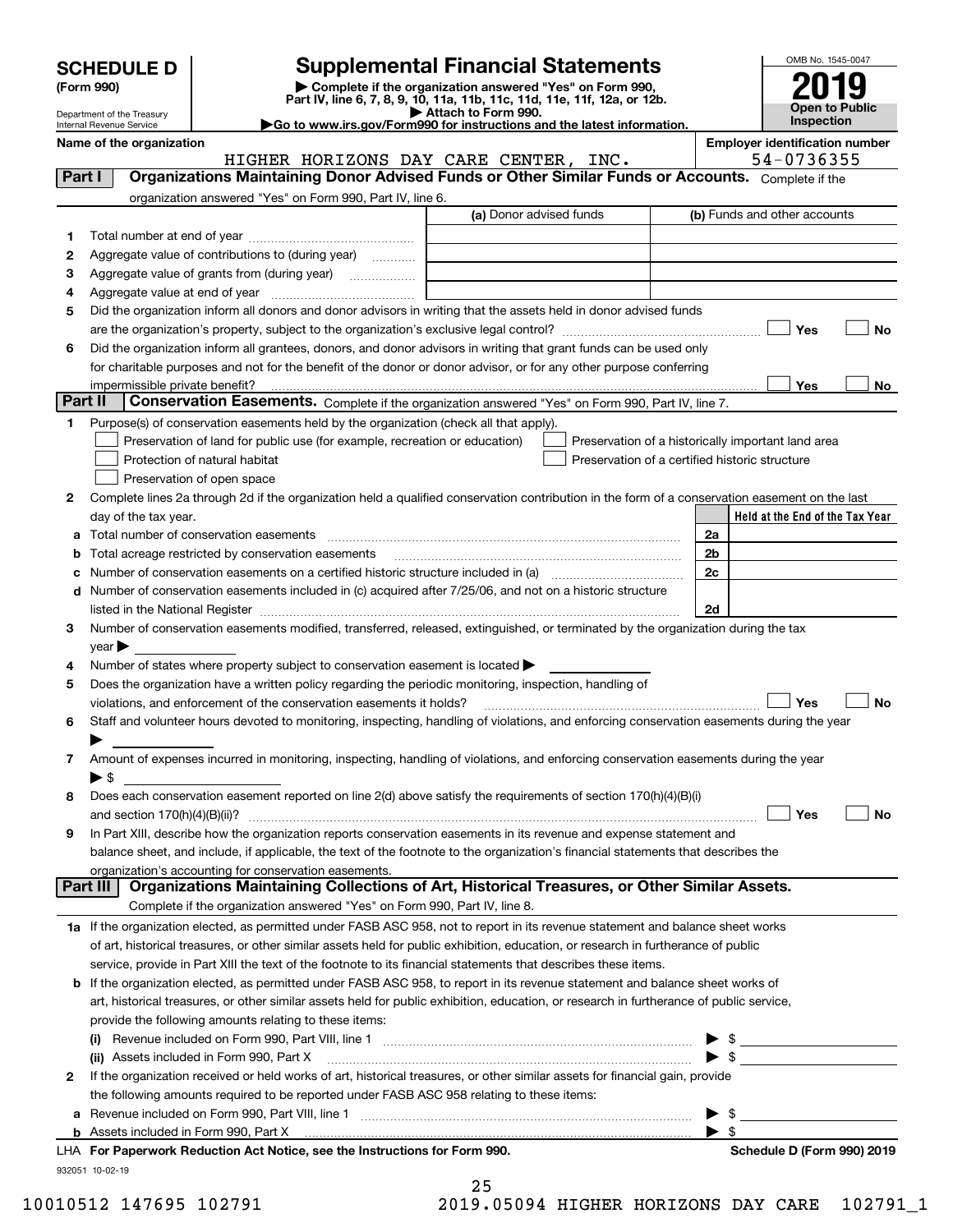| Part III<br>Organizations Maintaining Collections of Art, Historical Treasures, or Other Similar Assets (continued)<br>Using the organization's acquisition, accession, and other records, check any of the following that make significant use of its<br>3<br>collection items (check all that apply):<br>Public exhibition<br>Loan or exchange program<br>a<br>Other experiences and the state of the state of the state of the state of the state of the state of the state of the state of the state of the state of the state of the state of the state of the state of the state of the s<br>Scholarly research<br>b<br>е<br>Preservation for future generations<br>с<br>Provide a description of the organization's collections and explain how they further the organization's exempt purpose in Part XIII.<br>4<br>During the year, did the organization solicit or receive donations of art, historical treasures, or other similar assets<br>5<br>Yes<br>to be sold to raise funds rather than to be maintained as part of the organization's collection?<br>No<br><b>Part IV</b><br>Escrow and Custodial Arrangements. Complete if the organization answered "Yes" on Form 990, Part IV, line 9, or<br>reported an amount on Form 990, Part X, line 21.<br>1a Is the organization an agent, trustee, custodian or other intermediary for contributions or other assets not included<br>Yes<br>No<br>on Form 990, Part X? [11] matter contracts and contracts and contracts are contracted as a form 990, Part X?<br>b If "Yes," explain the arrangement in Part XIII and complete the following table:<br>Amount<br>Beginning balance measurements and contain a series of the series of the series of the series of the series of<br>1c<br>c<br>Additions during the year manufactured and an account of the year and year and year and year and year and year<br>1d<br>Distributions during the year manufactured and an account of the state of the state of the state of the state o<br>1e<br>1f<br>Ť.,<br>2a Did the organization include an amount on Form 990, Part X, line 21, for escrow or custodial account liability?<br>Yes<br>No<br>.<br><b>b</b> If "Yes," explain the arrangement in Part XIII. Check here if the explanation has been provided on Part XIII<br>Part V<br>Endowment Funds. Complete if the organization answered "Yes" on Form 990, Part IV, line 10.<br>(d) Three years back<br>(a) Current year<br>(c) Two years back<br>(e) Four years back<br>(b) Prior year<br>Beginning of year balance<br>1a<br>Net investment earnings, gains, and losses<br>d<br>e Other expenditures for facilities<br>and programs<br>End of year balance<br>g<br>Provide the estimated percentage of the current year end balance (line 1g, column (a)) held as:<br>2<br>Board designated or quasi-endowment<br>℅<br>а<br>Permanent endowment > <u>example</u><br>%<br>%<br>Term endowment $\blacktriangleright$<br>The percentages on lines 2a, 2b, and 2c should equal 100%.<br>3a Are there endowment funds not in the possession of the organization that are held and administered for the organization<br>Yes<br>No.<br>by:<br>3a(i)<br>(i)<br>3a(ii)<br>3b<br>Describe in Part XIII the intended uses of the organization's endowment funds.<br>Land, Buildings, and Equipment.<br>Part VI<br>Complete if the organization answered "Yes" on Form 990, Part IV, line 11a. See Form 990, Part X, line 10.<br>Description of property<br>(a) Cost or other<br>(b) Cost or other<br>(c) Accumulated<br>(d) Book value<br>basis (investment)<br>basis (other)<br>depreciation<br>b<br>221,426.<br>34,369.<br>255,795.<br>210,071.<br>8,500.<br>201,571.<br>25,115.<br>25,115.<br>О.<br>42,869.<br>Total. Add lines 1a through 1e. (Column (d) must equal Form 990. Part X. column (B). line 10c.) | Schedule D (Form 990) 2019 | HIGHER HORIZONS DAY CARE CENTER, INC. |  |  |  |  |  | 54-0736355 |  |  | Page 2 |
|------------------------------------------------------------------------------------------------------------------------------------------------------------------------------------------------------------------------------------------------------------------------------------------------------------------------------------------------------------------------------------------------------------------------------------------------------------------------------------------------------------------------------------------------------------------------------------------------------------------------------------------------------------------------------------------------------------------------------------------------------------------------------------------------------------------------------------------------------------------------------------------------------------------------------------------------------------------------------------------------------------------------------------------------------------------------------------------------------------------------------------------------------------------------------------------------------------------------------------------------------------------------------------------------------------------------------------------------------------------------------------------------------------------------------------------------------------------------------------------------------------------------------------------------------------------------------------------------------------------------------------------------------------------------------------------------------------------------------------------------------------------------------------------------------------------------------------------------------------------------------------------------------------------------------------------------------------------------------------------------------------------------------------------------------------------------------------------------------------------------------------------------------------------------------------------------------------------------------------------------------------------------------------------------------------------------------------------------------------------------------------------------------------------------------------------------------------------------------------------------------------------------------------------------------------------------------------------------------------------------------------------------------------------------------------------------------------------------------------------------------------------------------------------------------------------------------------------------------------------------------------------------------------------------------------------------------------------------------------------------------------------------------------------------------------------------------------------------------------------------------------------------------------------------------------------------------------------------------------------------------------------------------------------------------------------------------------------------------------------------------------------------------------------------------------------------------------------------------------------------------------------------------------------------------------------------------------------------------------------------------------------------------------------------------------------------------------------------------------------------------------------------------------------------------------------------------|----------------------------|---------------------------------------|--|--|--|--|--|------------|--|--|--------|
|                                                                                                                                                                                                                                                                                                                                                                                                                                                                                                                                                                                                                                                                                                                                                                                                                                                                                                                                                                                                                                                                                                                                                                                                                                                                                                                                                                                                                                                                                                                                                                                                                                                                                                                                                                                                                                                                                                                                                                                                                                                                                                                                                                                                                                                                                                                                                                                                                                                                                                                                                                                                                                                                                                                                                                                                                                                                                                                                                                                                                                                                                                                                                                                                                                                                                                                                                                                                                                                                                                                                                                                                                                                                                                                                                                                                                              |                            |                                       |  |  |  |  |  |            |  |  |        |
|                                                                                                                                                                                                                                                                                                                                                                                                                                                                                                                                                                                                                                                                                                                                                                                                                                                                                                                                                                                                                                                                                                                                                                                                                                                                                                                                                                                                                                                                                                                                                                                                                                                                                                                                                                                                                                                                                                                                                                                                                                                                                                                                                                                                                                                                                                                                                                                                                                                                                                                                                                                                                                                                                                                                                                                                                                                                                                                                                                                                                                                                                                                                                                                                                                                                                                                                                                                                                                                                                                                                                                                                                                                                                                                                                                                                                              |                            |                                       |  |  |  |  |  |            |  |  |        |
|                                                                                                                                                                                                                                                                                                                                                                                                                                                                                                                                                                                                                                                                                                                                                                                                                                                                                                                                                                                                                                                                                                                                                                                                                                                                                                                                                                                                                                                                                                                                                                                                                                                                                                                                                                                                                                                                                                                                                                                                                                                                                                                                                                                                                                                                                                                                                                                                                                                                                                                                                                                                                                                                                                                                                                                                                                                                                                                                                                                                                                                                                                                                                                                                                                                                                                                                                                                                                                                                                                                                                                                                                                                                                                                                                                                                                              |                            |                                       |  |  |  |  |  |            |  |  |        |
|                                                                                                                                                                                                                                                                                                                                                                                                                                                                                                                                                                                                                                                                                                                                                                                                                                                                                                                                                                                                                                                                                                                                                                                                                                                                                                                                                                                                                                                                                                                                                                                                                                                                                                                                                                                                                                                                                                                                                                                                                                                                                                                                                                                                                                                                                                                                                                                                                                                                                                                                                                                                                                                                                                                                                                                                                                                                                                                                                                                                                                                                                                                                                                                                                                                                                                                                                                                                                                                                                                                                                                                                                                                                                                                                                                                                                              |                            |                                       |  |  |  |  |  |            |  |  |        |
|                                                                                                                                                                                                                                                                                                                                                                                                                                                                                                                                                                                                                                                                                                                                                                                                                                                                                                                                                                                                                                                                                                                                                                                                                                                                                                                                                                                                                                                                                                                                                                                                                                                                                                                                                                                                                                                                                                                                                                                                                                                                                                                                                                                                                                                                                                                                                                                                                                                                                                                                                                                                                                                                                                                                                                                                                                                                                                                                                                                                                                                                                                                                                                                                                                                                                                                                                                                                                                                                                                                                                                                                                                                                                                                                                                                                                              |                            |                                       |  |  |  |  |  |            |  |  |        |
|                                                                                                                                                                                                                                                                                                                                                                                                                                                                                                                                                                                                                                                                                                                                                                                                                                                                                                                                                                                                                                                                                                                                                                                                                                                                                                                                                                                                                                                                                                                                                                                                                                                                                                                                                                                                                                                                                                                                                                                                                                                                                                                                                                                                                                                                                                                                                                                                                                                                                                                                                                                                                                                                                                                                                                                                                                                                                                                                                                                                                                                                                                                                                                                                                                                                                                                                                                                                                                                                                                                                                                                                                                                                                                                                                                                                                              |                            |                                       |  |  |  |  |  |            |  |  |        |
|                                                                                                                                                                                                                                                                                                                                                                                                                                                                                                                                                                                                                                                                                                                                                                                                                                                                                                                                                                                                                                                                                                                                                                                                                                                                                                                                                                                                                                                                                                                                                                                                                                                                                                                                                                                                                                                                                                                                                                                                                                                                                                                                                                                                                                                                                                                                                                                                                                                                                                                                                                                                                                                                                                                                                                                                                                                                                                                                                                                                                                                                                                                                                                                                                                                                                                                                                                                                                                                                                                                                                                                                                                                                                                                                                                                                                              |                            |                                       |  |  |  |  |  |            |  |  |        |
|                                                                                                                                                                                                                                                                                                                                                                                                                                                                                                                                                                                                                                                                                                                                                                                                                                                                                                                                                                                                                                                                                                                                                                                                                                                                                                                                                                                                                                                                                                                                                                                                                                                                                                                                                                                                                                                                                                                                                                                                                                                                                                                                                                                                                                                                                                                                                                                                                                                                                                                                                                                                                                                                                                                                                                                                                                                                                                                                                                                                                                                                                                                                                                                                                                                                                                                                                                                                                                                                                                                                                                                                                                                                                                                                                                                                                              |                            |                                       |  |  |  |  |  |            |  |  |        |
|                                                                                                                                                                                                                                                                                                                                                                                                                                                                                                                                                                                                                                                                                                                                                                                                                                                                                                                                                                                                                                                                                                                                                                                                                                                                                                                                                                                                                                                                                                                                                                                                                                                                                                                                                                                                                                                                                                                                                                                                                                                                                                                                                                                                                                                                                                                                                                                                                                                                                                                                                                                                                                                                                                                                                                                                                                                                                                                                                                                                                                                                                                                                                                                                                                                                                                                                                                                                                                                                                                                                                                                                                                                                                                                                                                                                                              |                            |                                       |  |  |  |  |  |            |  |  |        |
|                                                                                                                                                                                                                                                                                                                                                                                                                                                                                                                                                                                                                                                                                                                                                                                                                                                                                                                                                                                                                                                                                                                                                                                                                                                                                                                                                                                                                                                                                                                                                                                                                                                                                                                                                                                                                                                                                                                                                                                                                                                                                                                                                                                                                                                                                                                                                                                                                                                                                                                                                                                                                                                                                                                                                                                                                                                                                                                                                                                                                                                                                                                                                                                                                                                                                                                                                                                                                                                                                                                                                                                                                                                                                                                                                                                                                              |                            |                                       |  |  |  |  |  |            |  |  |        |
|                                                                                                                                                                                                                                                                                                                                                                                                                                                                                                                                                                                                                                                                                                                                                                                                                                                                                                                                                                                                                                                                                                                                                                                                                                                                                                                                                                                                                                                                                                                                                                                                                                                                                                                                                                                                                                                                                                                                                                                                                                                                                                                                                                                                                                                                                                                                                                                                                                                                                                                                                                                                                                                                                                                                                                                                                                                                                                                                                                                                                                                                                                                                                                                                                                                                                                                                                                                                                                                                                                                                                                                                                                                                                                                                                                                                                              |                            |                                       |  |  |  |  |  |            |  |  |        |
|                                                                                                                                                                                                                                                                                                                                                                                                                                                                                                                                                                                                                                                                                                                                                                                                                                                                                                                                                                                                                                                                                                                                                                                                                                                                                                                                                                                                                                                                                                                                                                                                                                                                                                                                                                                                                                                                                                                                                                                                                                                                                                                                                                                                                                                                                                                                                                                                                                                                                                                                                                                                                                                                                                                                                                                                                                                                                                                                                                                                                                                                                                                                                                                                                                                                                                                                                                                                                                                                                                                                                                                                                                                                                                                                                                                                                              |                            |                                       |  |  |  |  |  |            |  |  |        |
|                                                                                                                                                                                                                                                                                                                                                                                                                                                                                                                                                                                                                                                                                                                                                                                                                                                                                                                                                                                                                                                                                                                                                                                                                                                                                                                                                                                                                                                                                                                                                                                                                                                                                                                                                                                                                                                                                                                                                                                                                                                                                                                                                                                                                                                                                                                                                                                                                                                                                                                                                                                                                                                                                                                                                                                                                                                                                                                                                                                                                                                                                                                                                                                                                                                                                                                                                                                                                                                                                                                                                                                                                                                                                                                                                                                                                              |                            |                                       |  |  |  |  |  |            |  |  |        |
|                                                                                                                                                                                                                                                                                                                                                                                                                                                                                                                                                                                                                                                                                                                                                                                                                                                                                                                                                                                                                                                                                                                                                                                                                                                                                                                                                                                                                                                                                                                                                                                                                                                                                                                                                                                                                                                                                                                                                                                                                                                                                                                                                                                                                                                                                                                                                                                                                                                                                                                                                                                                                                                                                                                                                                                                                                                                                                                                                                                                                                                                                                                                                                                                                                                                                                                                                                                                                                                                                                                                                                                                                                                                                                                                                                                                                              |                            |                                       |  |  |  |  |  |            |  |  |        |
|                                                                                                                                                                                                                                                                                                                                                                                                                                                                                                                                                                                                                                                                                                                                                                                                                                                                                                                                                                                                                                                                                                                                                                                                                                                                                                                                                                                                                                                                                                                                                                                                                                                                                                                                                                                                                                                                                                                                                                                                                                                                                                                                                                                                                                                                                                                                                                                                                                                                                                                                                                                                                                                                                                                                                                                                                                                                                                                                                                                                                                                                                                                                                                                                                                                                                                                                                                                                                                                                                                                                                                                                                                                                                                                                                                                                                              |                            |                                       |  |  |  |  |  |            |  |  |        |
|                                                                                                                                                                                                                                                                                                                                                                                                                                                                                                                                                                                                                                                                                                                                                                                                                                                                                                                                                                                                                                                                                                                                                                                                                                                                                                                                                                                                                                                                                                                                                                                                                                                                                                                                                                                                                                                                                                                                                                                                                                                                                                                                                                                                                                                                                                                                                                                                                                                                                                                                                                                                                                                                                                                                                                                                                                                                                                                                                                                                                                                                                                                                                                                                                                                                                                                                                                                                                                                                                                                                                                                                                                                                                                                                                                                                                              |                            |                                       |  |  |  |  |  |            |  |  |        |
|                                                                                                                                                                                                                                                                                                                                                                                                                                                                                                                                                                                                                                                                                                                                                                                                                                                                                                                                                                                                                                                                                                                                                                                                                                                                                                                                                                                                                                                                                                                                                                                                                                                                                                                                                                                                                                                                                                                                                                                                                                                                                                                                                                                                                                                                                                                                                                                                                                                                                                                                                                                                                                                                                                                                                                                                                                                                                                                                                                                                                                                                                                                                                                                                                                                                                                                                                                                                                                                                                                                                                                                                                                                                                                                                                                                                                              |                            |                                       |  |  |  |  |  |            |  |  |        |
|                                                                                                                                                                                                                                                                                                                                                                                                                                                                                                                                                                                                                                                                                                                                                                                                                                                                                                                                                                                                                                                                                                                                                                                                                                                                                                                                                                                                                                                                                                                                                                                                                                                                                                                                                                                                                                                                                                                                                                                                                                                                                                                                                                                                                                                                                                                                                                                                                                                                                                                                                                                                                                                                                                                                                                                                                                                                                                                                                                                                                                                                                                                                                                                                                                                                                                                                                                                                                                                                                                                                                                                                                                                                                                                                                                                                                              |                            |                                       |  |  |  |  |  |            |  |  |        |
|                                                                                                                                                                                                                                                                                                                                                                                                                                                                                                                                                                                                                                                                                                                                                                                                                                                                                                                                                                                                                                                                                                                                                                                                                                                                                                                                                                                                                                                                                                                                                                                                                                                                                                                                                                                                                                                                                                                                                                                                                                                                                                                                                                                                                                                                                                                                                                                                                                                                                                                                                                                                                                                                                                                                                                                                                                                                                                                                                                                                                                                                                                                                                                                                                                                                                                                                                                                                                                                                                                                                                                                                                                                                                                                                                                                                                              |                            |                                       |  |  |  |  |  |            |  |  |        |
|                                                                                                                                                                                                                                                                                                                                                                                                                                                                                                                                                                                                                                                                                                                                                                                                                                                                                                                                                                                                                                                                                                                                                                                                                                                                                                                                                                                                                                                                                                                                                                                                                                                                                                                                                                                                                                                                                                                                                                                                                                                                                                                                                                                                                                                                                                                                                                                                                                                                                                                                                                                                                                                                                                                                                                                                                                                                                                                                                                                                                                                                                                                                                                                                                                                                                                                                                                                                                                                                                                                                                                                                                                                                                                                                                                                                                              |                            |                                       |  |  |  |  |  |            |  |  |        |
|                                                                                                                                                                                                                                                                                                                                                                                                                                                                                                                                                                                                                                                                                                                                                                                                                                                                                                                                                                                                                                                                                                                                                                                                                                                                                                                                                                                                                                                                                                                                                                                                                                                                                                                                                                                                                                                                                                                                                                                                                                                                                                                                                                                                                                                                                                                                                                                                                                                                                                                                                                                                                                                                                                                                                                                                                                                                                                                                                                                                                                                                                                                                                                                                                                                                                                                                                                                                                                                                                                                                                                                                                                                                                                                                                                                                                              |                            |                                       |  |  |  |  |  |            |  |  |        |
|                                                                                                                                                                                                                                                                                                                                                                                                                                                                                                                                                                                                                                                                                                                                                                                                                                                                                                                                                                                                                                                                                                                                                                                                                                                                                                                                                                                                                                                                                                                                                                                                                                                                                                                                                                                                                                                                                                                                                                                                                                                                                                                                                                                                                                                                                                                                                                                                                                                                                                                                                                                                                                                                                                                                                                                                                                                                                                                                                                                                                                                                                                                                                                                                                                                                                                                                                                                                                                                                                                                                                                                                                                                                                                                                                                                                                              |                            |                                       |  |  |  |  |  |            |  |  |        |
|                                                                                                                                                                                                                                                                                                                                                                                                                                                                                                                                                                                                                                                                                                                                                                                                                                                                                                                                                                                                                                                                                                                                                                                                                                                                                                                                                                                                                                                                                                                                                                                                                                                                                                                                                                                                                                                                                                                                                                                                                                                                                                                                                                                                                                                                                                                                                                                                                                                                                                                                                                                                                                                                                                                                                                                                                                                                                                                                                                                                                                                                                                                                                                                                                                                                                                                                                                                                                                                                                                                                                                                                                                                                                                                                                                                                                              |                            |                                       |  |  |  |  |  |            |  |  |        |
|                                                                                                                                                                                                                                                                                                                                                                                                                                                                                                                                                                                                                                                                                                                                                                                                                                                                                                                                                                                                                                                                                                                                                                                                                                                                                                                                                                                                                                                                                                                                                                                                                                                                                                                                                                                                                                                                                                                                                                                                                                                                                                                                                                                                                                                                                                                                                                                                                                                                                                                                                                                                                                                                                                                                                                                                                                                                                                                                                                                                                                                                                                                                                                                                                                                                                                                                                                                                                                                                                                                                                                                                                                                                                                                                                                                                                              |                            |                                       |  |  |  |  |  |            |  |  |        |
|                                                                                                                                                                                                                                                                                                                                                                                                                                                                                                                                                                                                                                                                                                                                                                                                                                                                                                                                                                                                                                                                                                                                                                                                                                                                                                                                                                                                                                                                                                                                                                                                                                                                                                                                                                                                                                                                                                                                                                                                                                                                                                                                                                                                                                                                                                                                                                                                                                                                                                                                                                                                                                                                                                                                                                                                                                                                                                                                                                                                                                                                                                                                                                                                                                                                                                                                                                                                                                                                                                                                                                                                                                                                                                                                                                                                                              |                            |                                       |  |  |  |  |  |            |  |  |        |
|                                                                                                                                                                                                                                                                                                                                                                                                                                                                                                                                                                                                                                                                                                                                                                                                                                                                                                                                                                                                                                                                                                                                                                                                                                                                                                                                                                                                                                                                                                                                                                                                                                                                                                                                                                                                                                                                                                                                                                                                                                                                                                                                                                                                                                                                                                                                                                                                                                                                                                                                                                                                                                                                                                                                                                                                                                                                                                                                                                                                                                                                                                                                                                                                                                                                                                                                                                                                                                                                                                                                                                                                                                                                                                                                                                                                                              |                            |                                       |  |  |  |  |  |            |  |  |        |
|                                                                                                                                                                                                                                                                                                                                                                                                                                                                                                                                                                                                                                                                                                                                                                                                                                                                                                                                                                                                                                                                                                                                                                                                                                                                                                                                                                                                                                                                                                                                                                                                                                                                                                                                                                                                                                                                                                                                                                                                                                                                                                                                                                                                                                                                                                                                                                                                                                                                                                                                                                                                                                                                                                                                                                                                                                                                                                                                                                                                                                                                                                                                                                                                                                                                                                                                                                                                                                                                                                                                                                                                                                                                                                                                                                                                                              |                            |                                       |  |  |  |  |  |            |  |  |        |
|                                                                                                                                                                                                                                                                                                                                                                                                                                                                                                                                                                                                                                                                                                                                                                                                                                                                                                                                                                                                                                                                                                                                                                                                                                                                                                                                                                                                                                                                                                                                                                                                                                                                                                                                                                                                                                                                                                                                                                                                                                                                                                                                                                                                                                                                                                                                                                                                                                                                                                                                                                                                                                                                                                                                                                                                                                                                                                                                                                                                                                                                                                                                                                                                                                                                                                                                                                                                                                                                                                                                                                                                                                                                                                                                                                                                                              |                            |                                       |  |  |  |  |  |            |  |  |        |
|                                                                                                                                                                                                                                                                                                                                                                                                                                                                                                                                                                                                                                                                                                                                                                                                                                                                                                                                                                                                                                                                                                                                                                                                                                                                                                                                                                                                                                                                                                                                                                                                                                                                                                                                                                                                                                                                                                                                                                                                                                                                                                                                                                                                                                                                                                                                                                                                                                                                                                                                                                                                                                                                                                                                                                                                                                                                                                                                                                                                                                                                                                                                                                                                                                                                                                                                                                                                                                                                                                                                                                                                                                                                                                                                                                                                                              |                            |                                       |  |  |  |  |  |            |  |  |        |
|                                                                                                                                                                                                                                                                                                                                                                                                                                                                                                                                                                                                                                                                                                                                                                                                                                                                                                                                                                                                                                                                                                                                                                                                                                                                                                                                                                                                                                                                                                                                                                                                                                                                                                                                                                                                                                                                                                                                                                                                                                                                                                                                                                                                                                                                                                                                                                                                                                                                                                                                                                                                                                                                                                                                                                                                                                                                                                                                                                                                                                                                                                                                                                                                                                                                                                                                                                                                                                                                                                                                                                                                                                                                                                                                                                                                                              |                            |                                       |  |  |  |  |  |            |  |  |        |
|                                                                                                                                                                                                                                                                                                                                                                                                                                                                                                                                                                                                                                                                                                                                                                                                                                                                                                                                                                                                                                                                                                                                                                                                                                                                                                                                                                                                                                                                                                                                                                                                                                                                                                                                                                                                                                                                                                                                                                                                                                                                                                                                                                                                                                                                                                                                                                                                                                                                                                                                                                                                                                                                                                                                                                                                                                                                                                                                                                                                                                                                                                                                                                                                                                                                                                                                                                                                                                                                                                                                                                                                                                                                                                                                                                                                                              |                            |                                       |  |  |  |  |  |            |  |  |        |
|                                                                                                                                                                                                                                                                                                                                                                                                                                                                                                                                                                                                                                                                                                                                                                                                                                                                                                                                                                                                                                                                                                                                                                                                                                                                                                                                                                                                                                                                                                                                                                                                                                                                                                                                                                                                                                                                                                                                                                                                                                                                                                                                                                                                                                                                                                                                                                                                                                                                                                                                                                                                                                                                                                                                                                                                                                                                                                                                                                                                                                                                                                                                                                                                                                                                                                                                                                                                                                                                                                                                                                                                                                                                                                                                                                                                                              |                            |                                       |  |  |  |  |  |            |  |  |        |
|                                                                                                                                                                                                                                                                                                                                                                                                                                                                                                                                                                                                                                                                                                                                                                                                                                                                                                                                                                                                                                                                                                                                                                                                                                                                                                                                                                                                                                                                                                                                                                                                                                                                                                                                                                                                                                                                                                                                                                                                                                                                                                                                                                                                                                                                                                                                                                                                                                                                                                                                                                                                                                                                                                                                                                                                                                                                                                                                                                                                                                                                                                                                                                                                                                                                                                                                                                                                                                                                                                                                                                                                                                                                                                                                                                                                                              |                            |                                       |  |  |  |  |  |            |  |  |        |
|                                                                                                                                                                                                                                                                                                                                                                                                                                                                                                                                                                                                                                                                                                                                                                                                                                                                                                                                                                                                                                                                                                                                                                                                                                                                                                                                                                                                                                                                                                                                                                                                                                                                                                                                                                                                                                                                                                                                                                                                                                                                                                                                                                                                                                                                                                                                                                                                                                                                                                                                                                                                                                                                                                                                                                                                                                                                                                                                                                                                                                                                                                                                                                                                                                                                                                                                                                                                                                                                                                                                                                                                                                                                                                                                                                                                                              |                            |                                       |  |  |  |  |  |            |  |  |        |
|                                                                                                                                                                                                                                                                                                                                                                                                                                                                                                                                                                                                                                                                                                                                                                                                                                                                                                                                                                                                                                                                                                                                                                                                                                                                                                                                                                                                                                                                                                                                                                                                                                                                                                                                                                                                                                                                                                                                                                                                                                                                                                                                                                                                                                                                                                                                                                                                                                                                                                                                                                                                                                                                                                                                                                                                                                                                                                                                                                                                                                                                                                                                                                                                                                                                                                                                                                                                                                                                                                                                                                                                                                                                                                                                                                                                                              |                            |                                       |  |  |  |  |  |            |  |  |        |
|                                                                                                                                                                                                                                                                                                                                                                                                                                                                                                                                                                                                                                                                                                                                                                                                                                                                                                                                                                                                                                                                                                                                                                                                                                                                                                                                                                                                                                                                                                                                                                                                                                                                                                                                                                                                                                                                                                                                                                                                                                                                                                                                                                                                                                                                                                                                                                                                                                                                                                                                                                                                                                                                                                                                                                                                                                                                                                                                                                                                                                                                                                                                                                                                                                                                                                                                                                                                                                                                                                                                                                                                                                                                                                                                                                                                                              |                            |                                       |  |  |  |  |  |            |  |  |        |
|                                                                                                                                                                                                                                                                                                                                                                                                                                                                                                                                                                                                                                                                                                                                                                                                                                                                                                                                                                                                                                                                                                                                                                                                                                                                                                                                                                                                                                                                                                                                                                                                                                                                                                                                                                                                                                                                                                                                                                                                                                                                                                                                                                                                                                                                                                                                                                                                                                                                                                                                                                                                                                                                                                                                                                                                                                                                                                                                                                                                                                                                                                                                                                                                                                                                                                                                                                                                                                                                                                                                                                                                                                                                                                                                                                                                                              |                            |                                       |  |  |  |  |  |            |  |  |        |
|                                                                                                                                                                                                                                                                                                                                                                                                                                                                                                                                                                                                                                                                                                                                                                                                                                                                                                                                                                                                                                                                                                                                                                                                                                                                                                                                                                                                                                                                                                                                                                                                                                                                                                                                                                                                                                                                                                                                                                                                                                                                                                                                                                                                                                                                                                                                                                                                                                                                                                                                                                                                                                                                                                                                                                                                                                                                                                                                                                                                                                                                                                                                                                                                                                                                                                                                                                                                                                                                                                                                                                                                                                                                                                                                                                                                                              |                            |                                       |  |  |  |  |  |            |  |  |        |
|                                                                                                                                                                                                                                                                                                                                                                                                                                                                                                                                                                                                                                                                                                                                                                                                                                                                                                                                                                                                                                                                                                                                                                                                                                                                                                                                                                                                                                                                                                                                                                                                                                                                                                                                                                                                                                                                                                                                                                                                                                                                                                                                                                                                                                                                                                                                                                                                                                                                                                                                                                                                                                                                                                                                                                                                                                                                                                                                                                                                                                                                                                                                                                                                                                                                                                                                                                                                                                                                                                                                                                                                                                                                                                                                                                                                                              |                            |                                       |  |  |  |  |  |            |  |  |        |
|                                                                                                                                                                                                                                                                                                                                                                                                                                                                                                                                                                                                                                                                                                                                                                                                                                                                                                                                                                                                                                                                                                                                                                                                                                                                                                                                                                                                                                                                                                                                                                                                                                                                                                                                                                                                                                                                                                                                                                                                                                                                                                                                                                                                                                                                                                                                                                                                                                                                                                                                                                                                                                                                                                                                                                                                                                                                                                                                                                                                                                                                                                                                                                                                                                                                                                                                                                                                                                                                                                                                                                                                                                                                                                                                                                                                                              |                            |                                       |  |  |  |  |  |            |  |  |        |
|                                                                                                                                                                                                                                                                                                                                                                                                                                                                                                                                                                                                                                                                                                                                                                                                                                                                                                                                                                                                                                                                                                                                                                                                                                                                                                                                                                                                                                                                                                                                                                                                                                                                                                                                                                                                                                                                                                                                                                                                                                                                                                                                                                                                                                                                                                                                                                                                                                                                                                                                                                                                                                                                                                                                                                                                                                                                                                                                                                                                                                                                                                                                                                                                                                                                                                                                                                                                                                                                                                                                                                                                                                                                                                                                                                                                                              |                            |                                       |  |  |  |  |  |            |  |  |        |
|                                                                                                                                                                                                                                                                                                                                                                                                                                                                                                                                                                                                                                                                                                                                                                                                                                                                                                                                                                                                                                                                                                                                                                                                                                                                                                                                                                                                                                                                                                                                                                                                                                                                                                                                                                                                                                                                                                                                                                                                                                                                                                                                                                                                                                                                                                                                                                                                                                                                                                                                                                                                                                                                                                                                                                                                                                                                                                                                                                                                                                                                                                                                                                                                                                                                                                                                                                                                                                                                                                                                                                                                                                                                                                                                                                                                                              |                            |                                       |  |  |  |  |  |            |  |  |        |
|                                                                                                                                                                                                                                                                                                                                                                                                                                                                                                                                                                                                                                                                                                                                                                                                                                                                                                                                                                                                                                                                                                                                                                                                                                                                                                                                                                                                                                                                                                                                                                                                                                                                                                                                                                                                                                                                                                                                                                                                                                                                                                                                                                                                                                                                                                                                                                                                                                                                                                                                                                                                                                                                                                                                                                                                                                                                                                                                                                                                                                                                                                                                                                                                                                                                                                                                                                                                                                                                                                                                                                                                                                                                                                                                                                                                                              |                            |                                       |  |  |  |  |  |            |  |  |        |
|                                                                                                                                                                                                                                                                                                                                                                                                                                                                                                                                                                                                                                                                                                                                                                                                                                                                                                                                                                                                                                                                                                                                                                                                                                                                                                                                                                                                                                                                                                                                                                                                                                                                                                                                                                                                                                                                                                                                                                                                                                                                                                                                                                                                                                                                                                                                                                                                                                                                                                                                                                                                                                                                                                                                                                                                                                                                                                                                                                                                                                                                                                                                                                                                                                                                                                                                                                                                                                                                                                                                                                                                                                                                                                                                                                                                                              |                            |                                       |  |  |  |  |  |            |  |  |        |
|                                                                                                                                                                                                                                                                                                                                                                                                                                                                                                                                                                                                                                                                                                                                                                                                                                                                                                                                                                                                                                                                                                                                                                                                                                                                                                                                                                                                                                                                                                                                                                                                                                                                                                                                                                                                                                                                                                                                                                                                                                                                                                                                                                                                                                                                                                                                                                                                                                                                                                                                                                                                                                                                                                                                                                                                                                                                                                                                                                                                                                                                                                                                                                                                                                                                                                                                                                                                                                                                                                                                                                                                                                                                                                                                                                                                                              |                            |                                       |  |  |  |  |  |            |  |  |        |
|                                                                                                                                                                                                                                                                                                                                                                                                                                                                                                                                                                                                                                                                                                                                                                                                                                                                                                                                                                                                                                                                                                                                                                                                                                                                                                                                                                                                                                                                                                                                                                                                                                                                                                                                                                                                                                                                                                                                                                                                                                                                                                                                                                                                                                                                                                                                                                                                                                                                                                                                                                                                                                                                                                                                                                                                                                                                                                                                                                                                                                                                                                                                                                                                                                                                                                                                                                                                                                                                                                                                                                                                                                                                                                                                                                                                                              |                            |                                       |  |  |  |  |  |            |  |  |        |
|                                                                                                                                                                                                                                                                                                                                                                                                                                                                                                                                                                                                                                                                                                                                                                                                                                                                                                                                                                                                                                                                                                                                                                                                                                                                                                                                                                                                                                                                                                                                                                                                                                                                                                                                                                                                                                                                                                                                                                                                                                                                                                                                                                                                                                                                                                                                                                                                                                                                                                                                                                                                                                                                                                                                                                                                                                                                                                                                                                                                                                                                                                                                                                                                                                                                                                                                                                                                                                                                                                                                                                                                                                                                                                                                                                                                                              |                            |                                       |  |  |  |  |  |            |  |  |        |
|                                                                                                                                                                                                                                                                                                                                                                                                                                                                                                                                                                                                                                                                                                                                                                                                                                                                                                                                                                                                                                                                                                                                                                                                                                                                                                                                                                                                                                                                                                                                                                                                                                                                                                                                                                                                                                                                                                                                                                                                                                                                                                                                                                                                                                                                                                                                                                                                                                                                                                                                                                                                                                                                                                                                                                                                                                                                                                                                                                                                                                                                                                                                                                                                                                                                                                                                                                                                                                                                                                                                                                                                                                                                                                                                                                                                                              |                            |                                       |  |  |  |  |  |            |  |  |        |
|                                                                                                                                                                                                                                                                                                                                                                                                                                                                                                                                                                                                                                                                                                                                                                                                                                                                                                                                                                                                                                                                                                                                                                                                                                                                                                                                                                                                                                                                                                                                                                                                                                                                                                                                                                                                                                                                                                                                                                                                                                                                                                                                                                                                                                                                                                                                                                                                                                                                                                                                                                                                                                                                                                                                                                                                                                                                                                                                                                                                                                                                                                                                                                                                                                                                                                                                                                                                                                                                                                                                                                                                                                                                                                                                                                                                                              |                            |                                       |  |  |  |  |  |            |  |  |        |
|                                                                                                                                                                                                                                                                                                                                                                                                                                                                                                                                                                                                                                                                                                                                                                                                                                                                                                                                                                                                                                                                                                                                                                                                                                                                                                                                                                                                                                                                                                                                                                                                                                                                                                                                                                                                                                                                                                                                                                                                                                                                                                                                                                                                                                                                                                                                                                                                                                                                                                                                                                                                                                                                                                                                                                                                                                                                                                                                                                                                                                                                                                                                                                                                                                                                                                                                                                                                                                                                                                                                                                                                                                                                                                                                                                                                                              |                            |                                       |  |  |  |  |  |            |  |  |        |
|                                                                                                                                                                                                                                                                                                                                                                                                                                                                                                                                                                                                                                                                                                                                                                                                                                                                                                                                                                                                                                                                                                                                                                                                                                                                                                                                                                                                                                                                                                                                                                                                                                                                                                                                                                                                                                                                                                                                                                                                                                                                                                                                                                                                                                                                                                                                                                                                                                                                                                                                                                                                                                                                                                                                                                                                                                                                                                                                                                                                                                                                                                                                                                                                                                                                                                                                                                                                                                                                                                                                                                                                                                                                                                                                                                                                                              |                            |                                       |  |  |  |  |  |            |  |  |        |

**Schedule D (Form 990) 2019**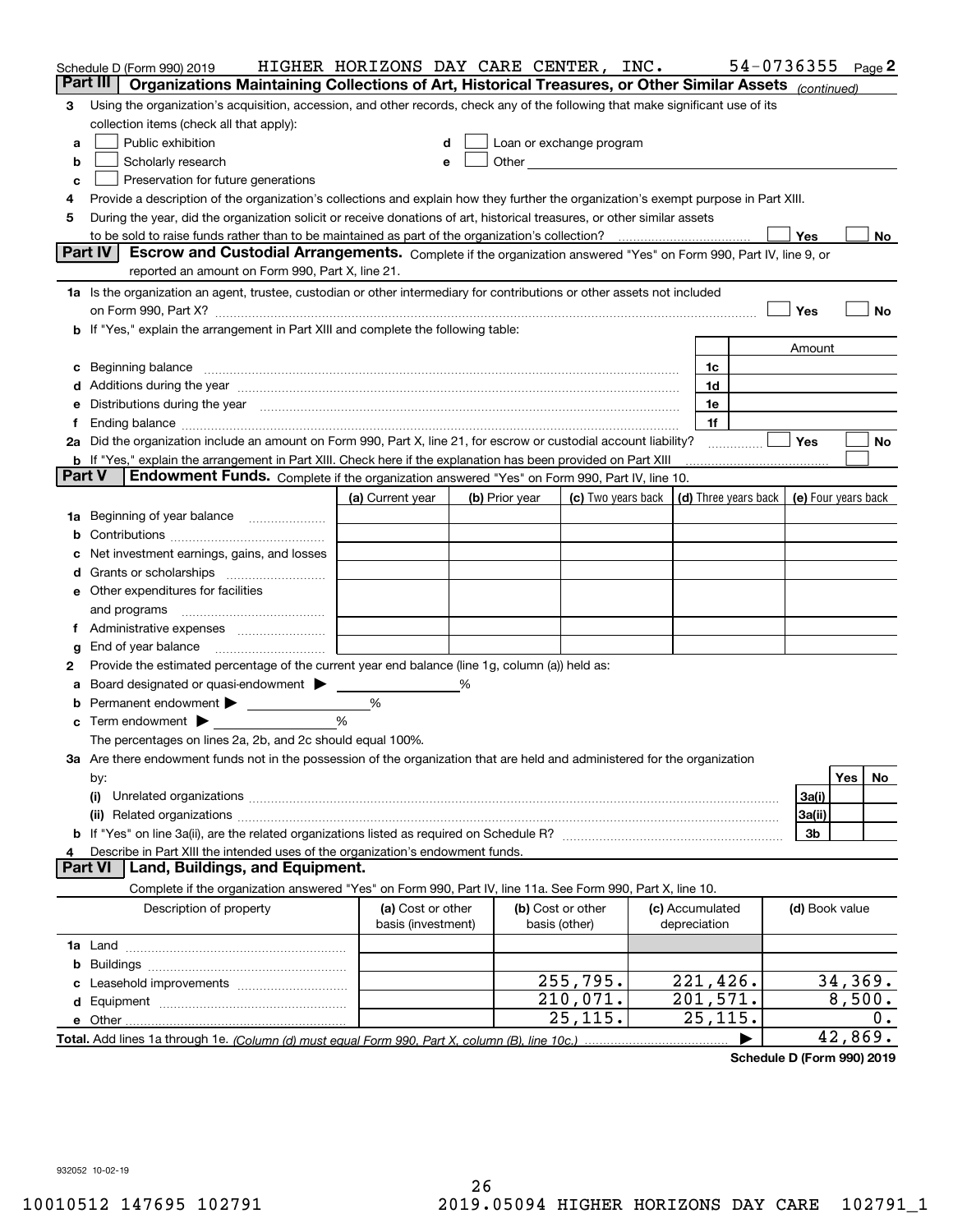| Schedule D (Form 990) 2019<br>Part VII Investments - Other Securities.                                                                                                                                                                                                                                 | HIGHER HORIZONS DAY CARE CENTER, | INC. | 54-0736355<br>Page $3$                                    |
|--------------------------------------------------------------------------------------------------------------------------------------------------------------------------------------------------------------------------------------------------------------------------------------------------------|----------------------------------|------|-----------------------------------------------------------|
| Complete if the organization answered "Yes" on Form 990, Part IV, line 11b. See Form 990, Part X, line 12.<br>(a) Description of security or category (including name of security)                                                                                                                     | (b) Book value                   |      | (c) Method of valuation: Cost or end-of-year market value |
| (1) Financial derivatives                                                                                                                                                                                                                                                                              |                                  |      |                                                           |
|                                                                                                                                                                                                                                                                                                        |                                  |      |                                                           |
| $(3)$ Other                                                                                                                                                                                                                                                                                            |                                  |      |                                                           |
| (A)                                                                                                                                                                                                                                                                                                    |                                  |      |                                                           |
| (B)                                                                                                                                                                                                                                                                                                    |                                  |      |                                                           |
| (C)                                                                                                                                                                                                                                                                                                    |                                  |      |                                                           |
| (D)                                                                                                                                                                                                                                                                                                    |                                  |      |                                                           |
| (E)                                                                                                                                                                                                                                                                                                    |                                  |      |                                                           |
| (F)                                                                                                                                                                                                                                                                                                    |                                  |      |                                                           |
| (G)                                                                                                                                                                                                                                                                                                    |                                  |      |                                                           |
| (H)                                                                                                                                                                                                                                                                                                    |                                  |      |                                                           |
| Total. (Col. (b) must equal Form 990, Part X, col. (B) line 12.) $\blacktriangleright$                                                                                                                                                                                                                 |                                  |      |                                                           |
| Part VIII Investments - Program Related.                                                                                                                                                                                                                                                               |                                  |      |                                                           |
| Complete if the organization answered "Yes" on Form 990, Part IV, line 11c. See Form 990, Part X, line 13.<br>(a) Description of investment                                                                                                                                                            | (b) Book value                   |      |                                                           |
|                                                                                                                                                                                                                                                                                                        |                                  |      | (c) Method of valuation: Cost or end-of-year market value |
| (1)                                                                                                                                                                                                                                                                                                    |                                  |      |                                                           |
| (2)                                                                                                                                                                                                                                                                                                    |                                  |      |                                                           |
| (3)<br>(4)                                                                                                                                                                                                                                                                                             |                                  |      |                                                           |
| (5)                                                                                                                                                                                                                                                                                                    |                                  |      |                                                           |
| (6)                                                                                                                                                                                                                                                                                                    |                                  |      |                                                           |
| (7)                                                                                                                                                                                                                                                                                                    |                                  |      |                                                           |
| (8)                                                                                                                                                                                                                                                                                                    |                                  |      |                                                           |
| (9)                                                                                                                                                                                                                                                                                                    |                                  |      |                                                           |
| Total. (Col. (b) must equal Form 990, Part X, col. (B) line 13.)                                                                                                                                                                                                                                       |                                  |      |                                                           |
| <b>Other Assets.</b><br>Part IX                                                                                                                                                                                                                                                                        |                                  |      |                                                           |
| Complete if the organization answered "Yes" on Form 990, Part IV, line 11d. See Form 990, Part X, line 15.                                                                                                                                                                                             |                                  |      |                                                           |
|                                                                                                                                                                                                                                                                                                        | (a) Description                  |      | (b) Book value                                            |
| (1)                                                                                                                                                                                                                                                                                                    |                                  |      |                                                           |
| (2)                                                                                                                                                                                                                                                                                                    |                                  |      |                                                           |
| (3)                                                                                                                                                                                                                                                                                                    |                                  |      |                                                           |
| (4)                                                                                                                                                                                                                                                                                                    |                                  |      |                                                           |
| (5)                                                                                                                                                                                                                                                                                                    |                                  |      |                                                           |
| (6)<br>(7)                                                                                                                                                                                                                                                                                             |                                  |      |                                                           |
| (8)                                                                                                                                                                                                                                                                                                    |                                  |      |                                                           |
| (9)                                                                                                                                                                                                                                                                                                    |                                  |      |                                                           |
| Total. (Column (b) must equal Form 990. Part X, col. (B) line 15.)                                                                                                                                                                                                                                     |                                  |      |                                                           |
| <b>Other Liabilities.</b><br>Part X                                                                                                                                                                                                                                                                    |                                  |      |                                                           |
| Complete if the organization answered "Yes" on Form 990, Part IV, line 11e or 11f. See Form 990, Part X, line 25.                                                                                                                                                                                      |                                  |      |                                                           |
| (a) Description of liability<br>1.                                                                                                                                                                                                                                                                     |                                  |      | (b) Book value                                            |
| (1)<br>Federal income taxes                                                                                                                                                                                                                                                                            |                                  |      |                                                           |
| (2)                                                                                                                                                                                                                                                                                                    |                                  |      |                                                           |
| (3)                                                                                                                                                                                                                                                                                                    |                                  |      |                                                           |
| (4)                                                                                                                                                                                                                                                                                                    |                                  |      |                                                           |
| (5)                                                                                                                                                                                                                                                                                                    |                                  |      |                                                           |
| (6)                                                                                                                                                                                                                                                                                                    |                                  |      |                                                           |
| (7)                                                                                                                                                                                                                                                                                                    |                                  |      |                                                           |
| (8)                                                                                                                                                                                                                                                                                                    |                                  |      |                                                           |
| (9)                                                                                                                                                                                                                                                                                                    |                                  |      |                                                           |
| Total. (Column (b) must equal Form 990. Part X, col. (B) line 25.)                                                                                                                                                                                                                                     |                                  |      |                                                           |
| 2. Liability for uncertain tax positions. In Part XIII, provide the text of the footnote to the organization's financial statements that reports the<br>organization's liability for uncertain tax positions under FASB ASC 740. Check here if the text of the footnote has been provided in Part XIII |                                  |      | $\mathbf{X}$                                              |

**Schedule D (Form 990) 2019**

932053 10-02-19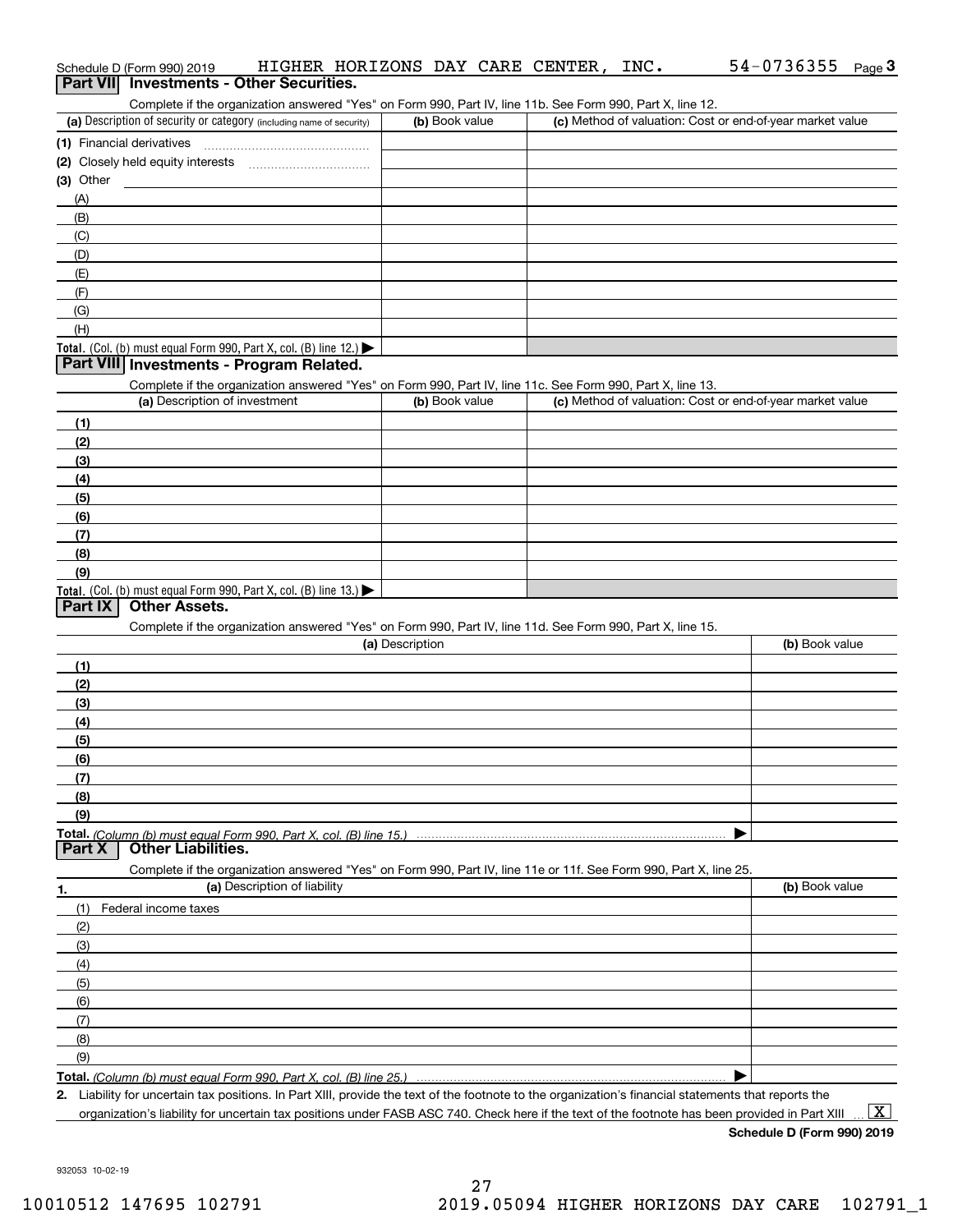|    | HIGHER HORIZONS DAY CARE CENTER, INC.<br>Schedule D (Form 990) 2019                                                                                                                                                                 |                |                | 54-0736355<br>Page 4 |
|----|-------------------------------------------------------------------------------------------------------------------------------------------------------------------------------------------------------------------------------------|----------------|----------------|----------------------|
|    | Reconciliation of Revenue per Audited Financial Statements With Revenue per Return.<br>Part XI                                                                                                                                      |                |                |                      |
|    | Complete if the organization answered "Yes" on Form 990, Part IV, line 12a.                                                                                                                                                         |                |                |                      |
| 1  | Total revenue, gains, and other support per audited financial statements                                                                                                                                                            |                | $\blacksquare$ | 4,760,994.           |
| 2  | Amounts included on line 1 but not on Form 990, Part VIII, line 12:                                                                                                                                                                 |                |                |                      |
| a  | Net unrealized gains (losses) on investments [11] matter contracts and the unrealized gains (losses) on investments                                                                                                                 | 2a             |                |                      |
|    |                                                                                                                                                                                                                                     | 2 <sub>b</sub> |                |                      |
|    |                                                                                                                                                                                                                                     | 2c             |                |                      |
| d  | Other (Describe in Part XIII.) <b>Construction Contract Construction</b> Chern Construction Construction Construction                                                                                                               | 2d             |                |                      |
| е  | Add lines 2a through 2d                                                                                                                                                                                                             |                | 2e             | υ.                   |
| з  |                                                                                                                                                                                                                                     |                | 3              | 4,760,994.           |
| 4  | Amounts included on Form 990. Part VIII. line 12, but not on line 1:                                                                                                                                                                |                |                |                      |
| a  |                                                                                                                                                                                                                                     | 4a             |                |                      |
| b  |                                                                                                                                                                                                                                     | 4 <sub>b</sub> |                |                      |
| C. | Add lines 4a and 4b                                                                                                                                                                                                                 |                | 4c             | 0.                   |
|    |                                                                                                                                                                                                                                     |                | 5              | 4,760,994.           |
|    |                                                                                                                                                                                                                                     |                |                |                      |
|    | Part XII   Reconciliation of Expenses per Audited Financial Statements With Expenses per Return.                                                                                                                                    |                |                |                      |
|    | Complete if the organization answered "Yes" on Form 990, Part IV, line 12a.                                                                                                                                                         |                |                |                      |
| 1  | Total expenses and losses per audited financial statements [11,11] [11] Total expenses and losses per audited financial statements [11] [11] Total expenses and losses per audited financial statements                             |                | $\blacksquare$ | 4,804,354.           |
| 2  | Amounts included on line 1 but not on Form 990, Part IX, line 25:                                                                                                                                                                   |                |                |                      |
| a  |                                                                                                                                                                                                                                     | 2a             |                |                      |
| b  |                                                                                                                                                                                                                                     | 2 <sub>b</sub> |                |                      |
| c. |                                                                                                                                                                                                                                     | 2c             |                |                      |
| d  |                                                                                                                                                                                                                                     | 2d             |                |                      |
| e  | Add lines 2a through 2d <b>contained a contained a contained a contained a</b> contained a contact the state of the state of the state of the state of the state of the state of the state of the state of the state of the state o |                | 2e             |                      |
| 3  |                                                                                                                                                                                                                                     |                | 3              | 4,804,354.           |
| 4  | Amounts included on Form 990, Part IX, line 25, but not on line 1:                                                                                                                                                                  |                |                |                      |
| a  |                                                                                                                                                                                                                                     | 4a             |                |                      |
| b  |                                                                                                                                                                                                                                     | 4 <sub>b</sub> |                |                      |
|    | c Add lines 4a and 4b                                                                                                                                                                                                               |                | 4с             |                      |
|    | Part XIII Supplemental Information.                                                                                                                                                                                                 |                | 5              | 4,804,354.           |

Provide the descriptions required for Part II, lines 3, 5, and 9; Part III, lines 1a and 4; Part IV, lines 1b and 2b; Part V, line 4; Part X, line 2; Part XI, lines 2d and 4b; and Part XII, lines 2d and 4b. Also complete this part to provide any additional information.

### PART X, LINE 2:

| THE ORGANIZATION IS REQUIRED TO ASSESS WHETHER IT IS MORE LIKELY THAN NOT  |
|----------------------------------------------------------------------------|
| THAT A TAX POSITION WILL BE SUSTAINED UPON EXAMINATION ON THE TECHNICAL    |
| MERITS OF THE POSITION ASSUMING THE TAXING AUTHORITY HAS FULL KNOWLEDGE OF |
| ALL INFORMATION. IF THE TAX POSITION DOES NOT MEET THE MORE LIKELY THAN    |
| NOT RECOGNITION THRESHOLD, THE BENEFIT OF THAT POSITION IS NOT RECOGNIZED  |
| IN THE FINANCIAL STATEMENTS. THE ORGANIZATION HAS DETERMINED THERE ARE NO  |
| AMOUNTS TO RECORD AS ASSETS OR LIABILITIES RELATED TO UNCERTAIN TAX        |
| POSITIONS.                                                                 |

932054 10-02-19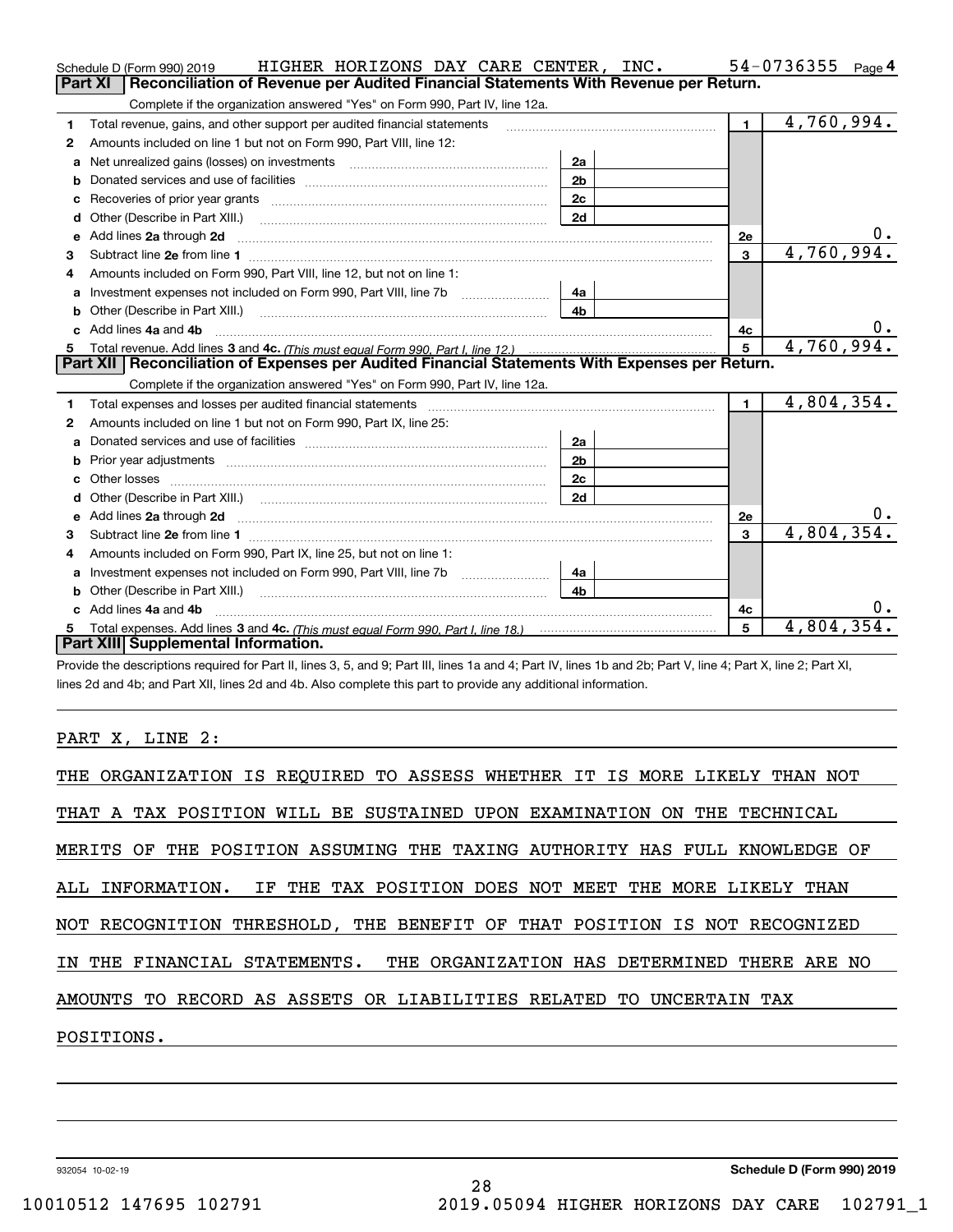| Schedule D (Form 990) 2019 HIGHER HORIZONS DAY CARE CENTER,<br><b>Part XIII Supplemental Information</b> (continued) | HIGHER HORIZONS DAY CARE CENTER, INC. |  |  | 54-0736355 Page 5          |  |
|----------------------------------------------------------------------------------------------------------------------|---------------------------------------|--|--|----------------------------|--|
|                                                                                                                      |                                       |  |  |                            |  |
|                                                                                                                      |                                       |  |  |                            |  |
|                                                                                                                      |                                       |  |  |                            |  |
|                                                                                                                      |                                       |  |  |                            |  |
|                                                                                                                      |                                       |  |  |                            |  |
|                                                                                                                      |                                       |  |  |                            |  |
|                                                                                                                      |                                       |  |  |                            |  |
|                                                                                                                      |                                       |  |  |                            |  |
|                                                                                                                      |                                       |  |  |                            |  |
|                                                                                                                      |                                       |  |  |                            |  |
|                                                                                                                      |                                       |  |  |                            |  |
|                                                                                                                      |                                       |  |  |                            |  |
|                                                                                                                      |                                       |  |  |                            |  |
|                                                                                                                      |                                       |  |  |                            |  |
|                                                                                                                      |                                       |  |  |                            |  |
|                                                                                                                      |                                       |  |  |                            |  |
|                                                                                                                      |                                       |  |  |                            |  |
|                                                                                                                      |                                       |  |  |                            |  |
|                                                                                                                      |                                       |  |  |                            |  |
|                                                                                                                      |                                       |  |  |                            |  |
|                                                                                                                      |                                       |  |  |                            |  |
|                                                                                                                      |                                       |  |  |                            |  |
|                                                                                                                      |                                       |  |  |                            |  |
|                                                                                                                      |                                       |  |  |                            |  |
|                                                                                                                      |                                       |  |  |                            |  |
|                                                                                                                      |                                       |  |  |                            |  |
|                                                                                                                      |                                       |  |  |                            |  |
|                                                                                                                      |                                       |  |  |                            |  |
|                                                                                                                      |                                       |  |  |                            |  |
|                                                                                                                      |                                       |  |  |                            |  |
|                                                                                                                      |                                       |  |  |                            |  |
|                                                                                                                      |                                       |  |  |                            |  |
|                                                                                                                      |                                       |  |  |                            |  |
|                                                                                                                      |                                       |  |  |                            |  |
|                                                                                                                      |                                       |  |  |                            |  |
|                                                                                                                      |                                       |  |  |                            |  |
|                                                                                                                      |                                       |  |  | Schedule D (Form 990) 2019 |  |
|                                                                                                                      |                                       |  |  |                            |  |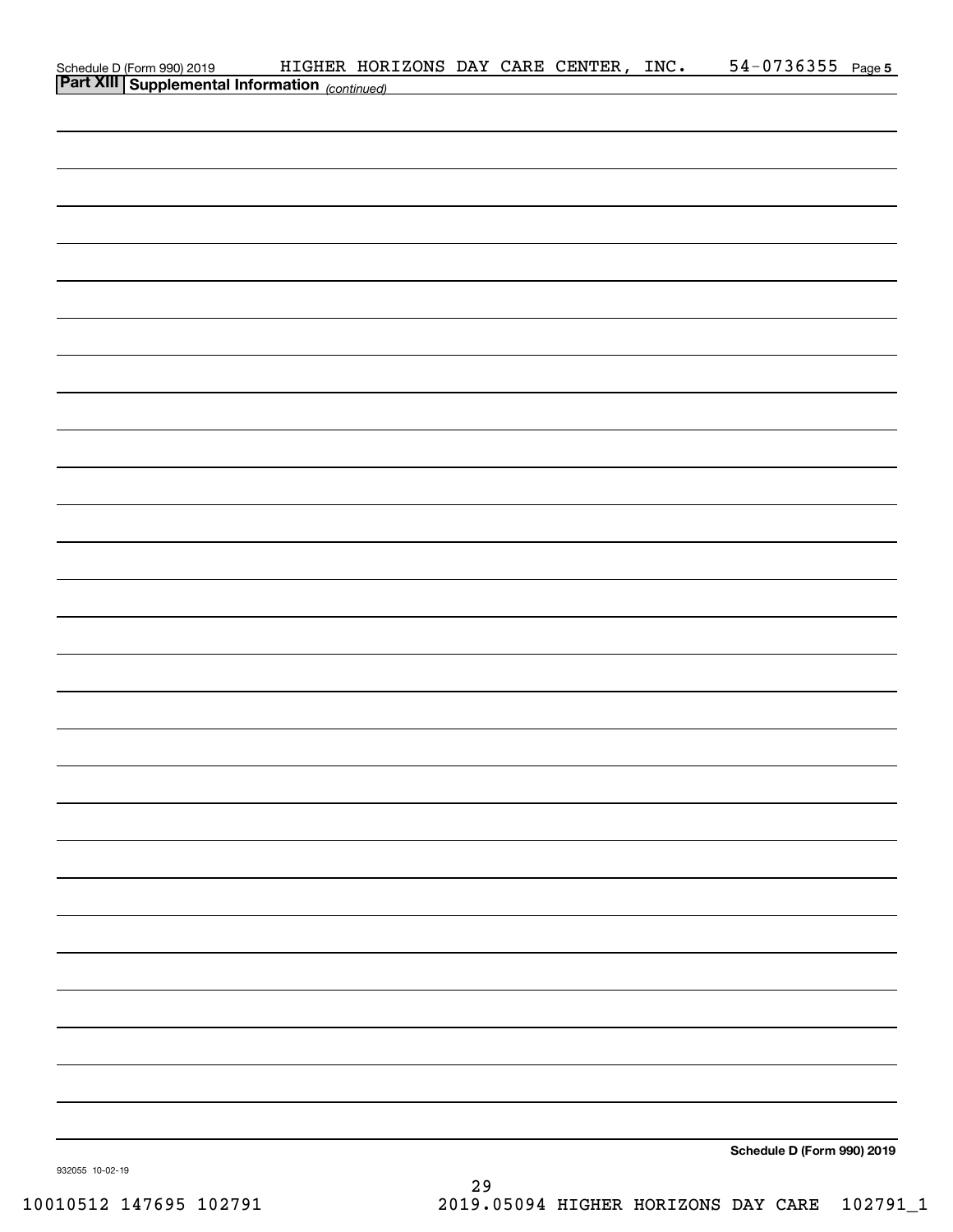**(Form 990 or 990-EZ)**

Department of the Treasury Internal Revenue Service Name of the organization

**SCHEDULE O Supplemental Information to Form 990 or 990-EZ**

**Complete to provide information for responses to specific questions on Form 990 or 990-EZ or to provide any additional information. | Attach to Form 990 or 990-EZ. | Go to www.irs.gov/Form990 for the latest information.**



HIGHER HORIZONS DAY CARE CENTER, INC. | 54-0736355

FORM 990, PART III, LINE 1, DESCRIPTION OF ORGANIZATION MISSION:

EDUCATION, INFORMATION, RESOURCES AND ADVOCACY.

WE OFFER CONSISTENT, COMPREHENSIVE SERVICES THAT SUPPORT THE CORE

ELEMENTS OF HEAD START. WE BELIEVE THAT EVERYONE HAS GIFTS AND TALENTS

TO OFFER WITHIN OUR DIVERSE COMMUNITY.

WE SERVE EXPECTANT PARENTS, INFANTS, TODDLERS, PRESCHOOLERS AND THEIR

FAMILIES. WE HAVE HIGHLY QUALIFIED, CARING STAFF MEMBERS WHO RECEIVE

ONGOING TRAINING. HIGHER HORIZONS BELIEVES PARENT AND COMMUNITY

INVOLVEMENT ARE THE KEY ELEMENTS NEEDED TO BUILD A QUALITY EARLY

CHILDHOOD PROGRAM. WE ARE COMMITTED TO DELIVERING SERVICES WITH PRIDE

AND EXCELLENCE.

FORM 990, PART III, LINE 4D, OTHER PROGRAM SERVICES:

USDA PROGRAM

EXPENSES \$ 262,562. INCLUDING GRANTS OF \$ 0. REVENUE \$ 0.

932211 09-06-19 LHA For Paperwork Reduction Act Notice, see the Instructions for Form 990 or 990-EZ. Schedule O (Form 990 or 990-EZ) (2019)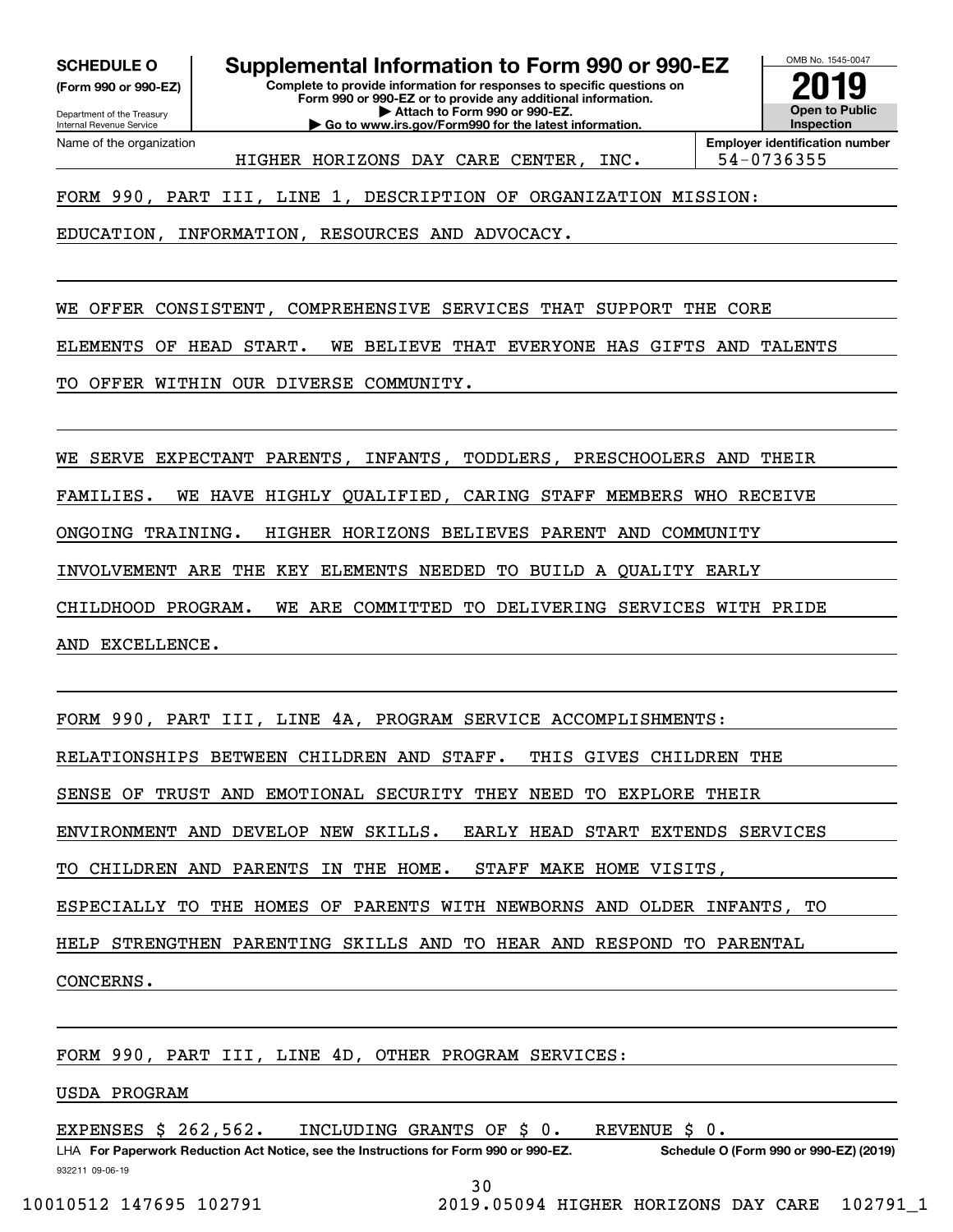| Schedule O (Form 990 or 990-EZ) (2019)<br>Page 2 |  |                                  |  |  |  |      |                                       |  |  |  |
|--------------------------------------------------|--|----------------------------------|--|--|--|------|---------------------------------------|--|--|--|
| Name of the organization                         |  |                                  |  |  |  |      | <b>Employer identification number</b> |  |  |  |
|                                                  |  | HIGHER HORIZONS DAY CARE CENTER. |  |  |  | INC. | 54-0736355                            |  |  |  |
|                                                  |  |                                  |  |  |  |      |                                       |  |  |  |

FORM 990, PART VI, SECTION B, LINE 11B:

THE FORM 990 IS REVIEWED BY THE BOARD CHAIRPERSON, VICE CHAIRPERSON, AND

THE FINANCE COMMITTEE CHAIRPERSON BEFORE IT IS SUBMITTED TO THE INTERNAL

REVENUE SERVICE.

FORM 990, PART VI, SECTION B, LINE 12C:

HIGHER HORIZONS IS DILIGENT IN ITS ANNUAL REVIEW OF THE DISCLOSURE FORMS REGARDING: CONFLICT OF INTEREST, CONFIDENTIALITY POLICY, CODE OF CONDUCT, AND ROLES AND RESPONSIBILITIES OF BOARD MEMBERS. DOCUMENTATION/ CERTIFICATION IS MAINTAINED AT HIGHER HORIZONS FOR EACH COVERED PERSON: EMPLOYEE, CONSULTANT, AND BOARD MEMBER SIGNING CONFLICT OF INTEREST DISCLOSURE FORMS. EACH PERSON RECEIVES A COPY ANNUALLY WITH HIGHLIGHTED CHANGES.

ALL CONFLICTS OF INTEREST ARE DISCLOSED BY BOARD MEMBERS TO THE EXECUTIVE COMMITTEE THROUGH THE ANNUAL DISCLOSURE FORM AND/OR WHENEVER A CONFLICT ARISES. THE EXECUTIVE COMMITTEE SHALL MAKE A DETERMINATION AS TO WHETHER A CONFLICT EXISTS AND WHAT SUBSEQUENT ACTION IS APPROPRIATE (IF ANY). THE EXECUTIVE COMMITTEE SHALL INFORM THE BOARD OF SUCH DETERMINATION AND ACTION. THE BOARD SHALL HAVE THE RIGHT TO MODIFY OR REVERSE SUCH DETERMINATION AND ACTION, AND SHALL RETAIN THE ULTIMATE ENFORCEMENT AUTHORITY WITH RESPECT TO THE INTERPRETATION AND APPLICATION OF THE CONFLICT OF INTEREST POLICY.

FORM 990, PART VI, SECTION B, LINE 15:

COMPENSATION FOR EMPLOYEES OF HIGHER HORIZONS DAY CARE CENTER, INC. IS

932212 09-06-19 **Schedule O (Form 990 or 990-EZ) (2019)** BASED ON THE WAGE/SALARY SCALE FOR THE ORGANIZATION. AT HIGHER HORIZONS, 31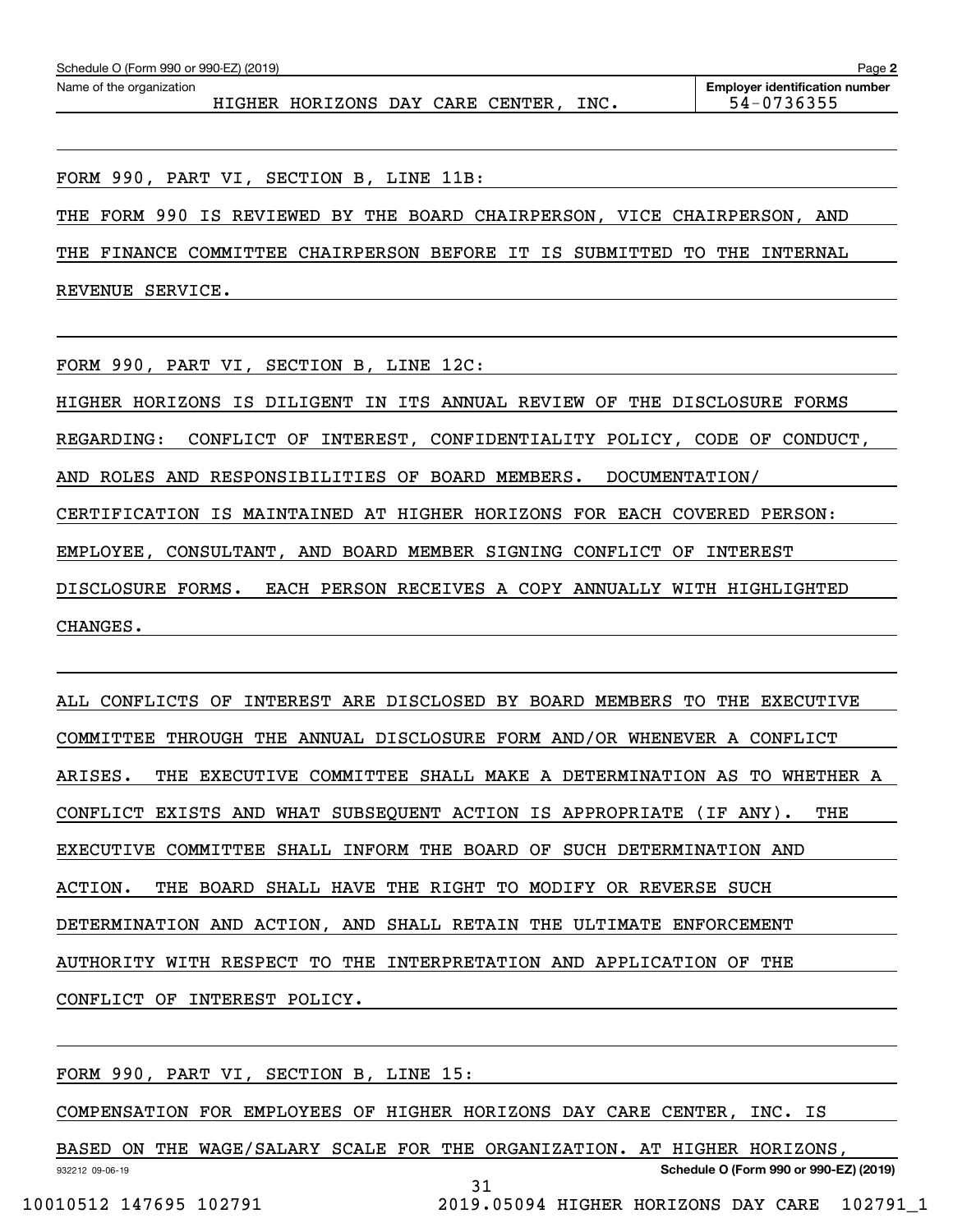| Schedule O (Form 990 or 990-EZ) (2019)                                                                | Page 2                                              |
|-------------------------------------------------------------------------------------------------------|-----------------------------------------------------|
| Name of the organization<br>HORIZONS DAY CARE CENTER,<br>HIGHER<br>INC.                               | <b>Employer identification number</b><br>54-0736355 |
| YEARS A<br>FRINGE<br>EVERY<br>THREE<br>WAGE<br>AND<br>BENEFITS<br>TО<br>FIVE                          | COMPARABILITY<br><b>SURVEY</b>                      |
| AN ANALYSIS<br>THE<br>INCLUDES<br>OF<br>EMPLOYEE<br>COMPLETED.<br>THIS<br>IS.                         | COMPENSATION<br><b>SYSTEM</b>                       |
| ORGANIZATIONS THAT OFFER<br>SIMILAR<br>COMPARISON<br>TО<br>SIMILAR<br>ΙN                              | SERVICES<br>AND                                     |
| WAGE<br>WAS<br>LAST REVIEWED<br>JUNE<br>DEMOGRAPHICS.<br>THIS<br>SURVEY<br>ΙN                         | 2018.<br>HIGHER                                     |
| POLICIES WHICH ARE<br>APPROVED<br><b>BOARD</b><br>HORIZONS<br>PERSONNEL<br>BY.<br>THE                 | <b>DIRECTORS</b><br>ОF                              |
| PROVISIONS<br>FOR SALARIES<br>AND<br>COMPENSATION<br>CLEARLY<br>DEFINE                                | POLICIES<br>WHICH ARE                               |
| ACROSS THE<br>ORGANIZATION.<br>FINAL<br><b>DECISIONS</b><br>APPLIED<br>CONSISTENTLY                   | REGARDING                                           |
| BENEFITS, ETC. FOR ALL<br><b>EMPLOYEES</b><br>CONSIDERATION<br>OF<br>SALARY,                          | ΙS<br>MADE<br>THE<br>BY.                            |
| DIRECTORS.<br>WAGES<br><b>BOARD</b><br><b>SALARIES</b><br>AND<br>PAID<br>TО<br><b>EMPLOYEES</b><br>OF | ARE<br>CONSISTENT                                   |
| SALARY<br>WITH<br>THE<br>AGENCY'S<br>SCALE.                                                           |                                                     |

FORM 990, PART VI, SECTION C, LINE 19:

HIGHER HORIZONS MAKES ITS GOVERNING DOCUMENTS, CONFLICT OF INTEREST POLICY, AND FINANCIAL STATEMENTS AVAILABLE TO THE PUBLIC UPON REQUEST.

932212 09-06-19